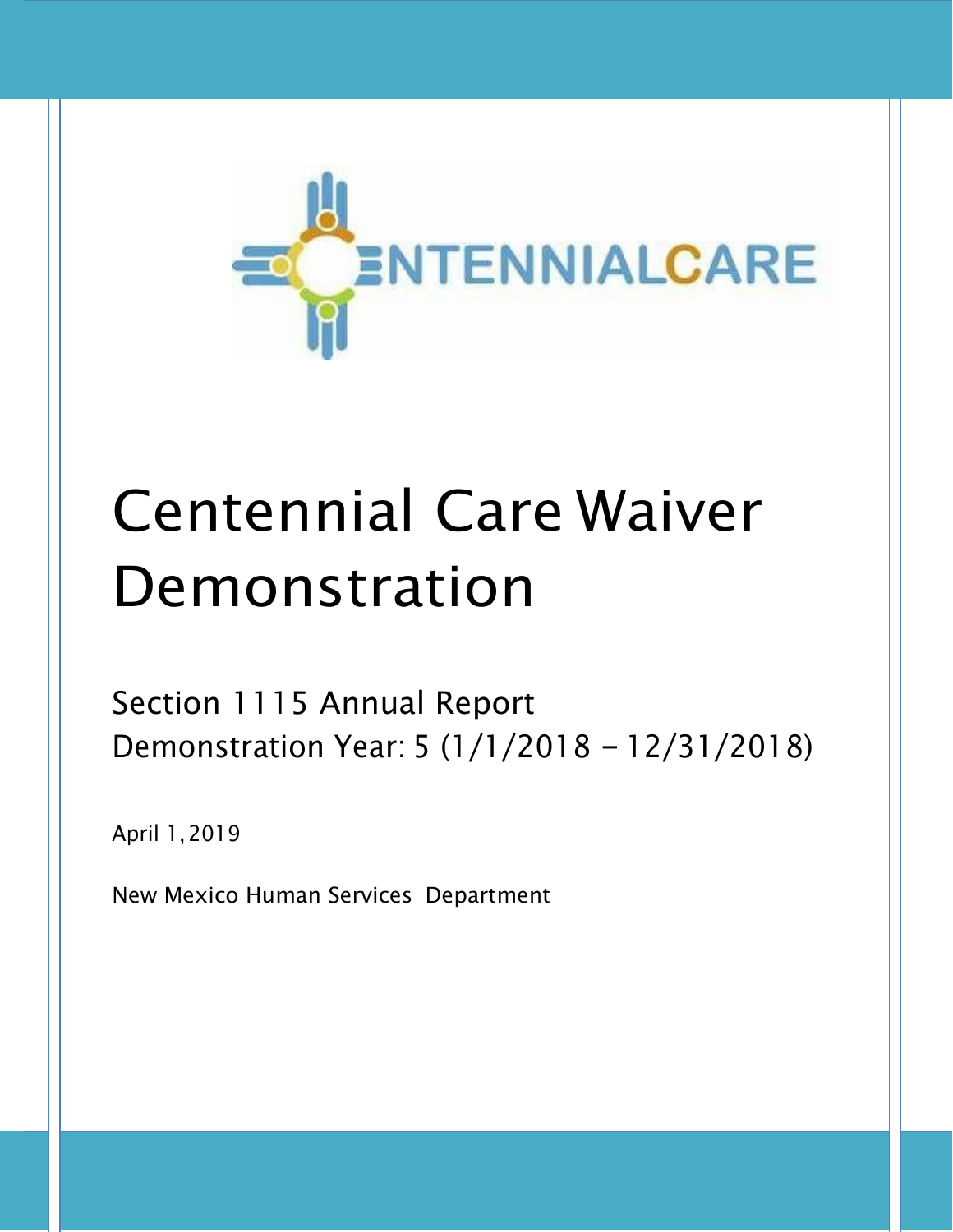# Table of Contents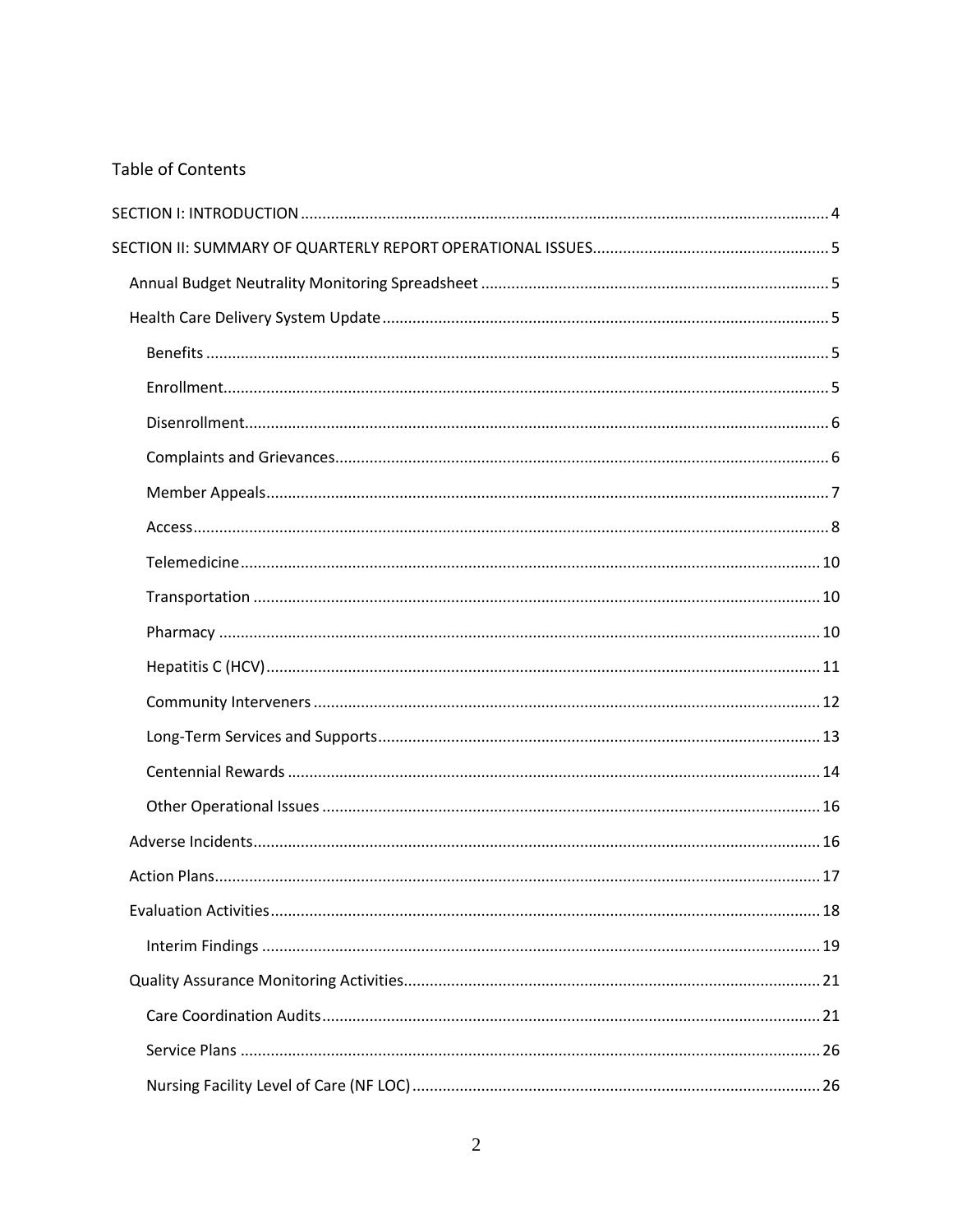| SECTION VI: SUMMARY OF QUALITY OF CARE/HEALTH OUTCOMES FOR AI/AN BENEFICIARIES  54 |  |
|------------------------------------------------------------------------------------|--|
|                                                                                    |  |
|                                                                                    |  |
|                                                                                    |  |
|                                                                                    |  |
|                                                                                    |  |
|                                                                                    |  |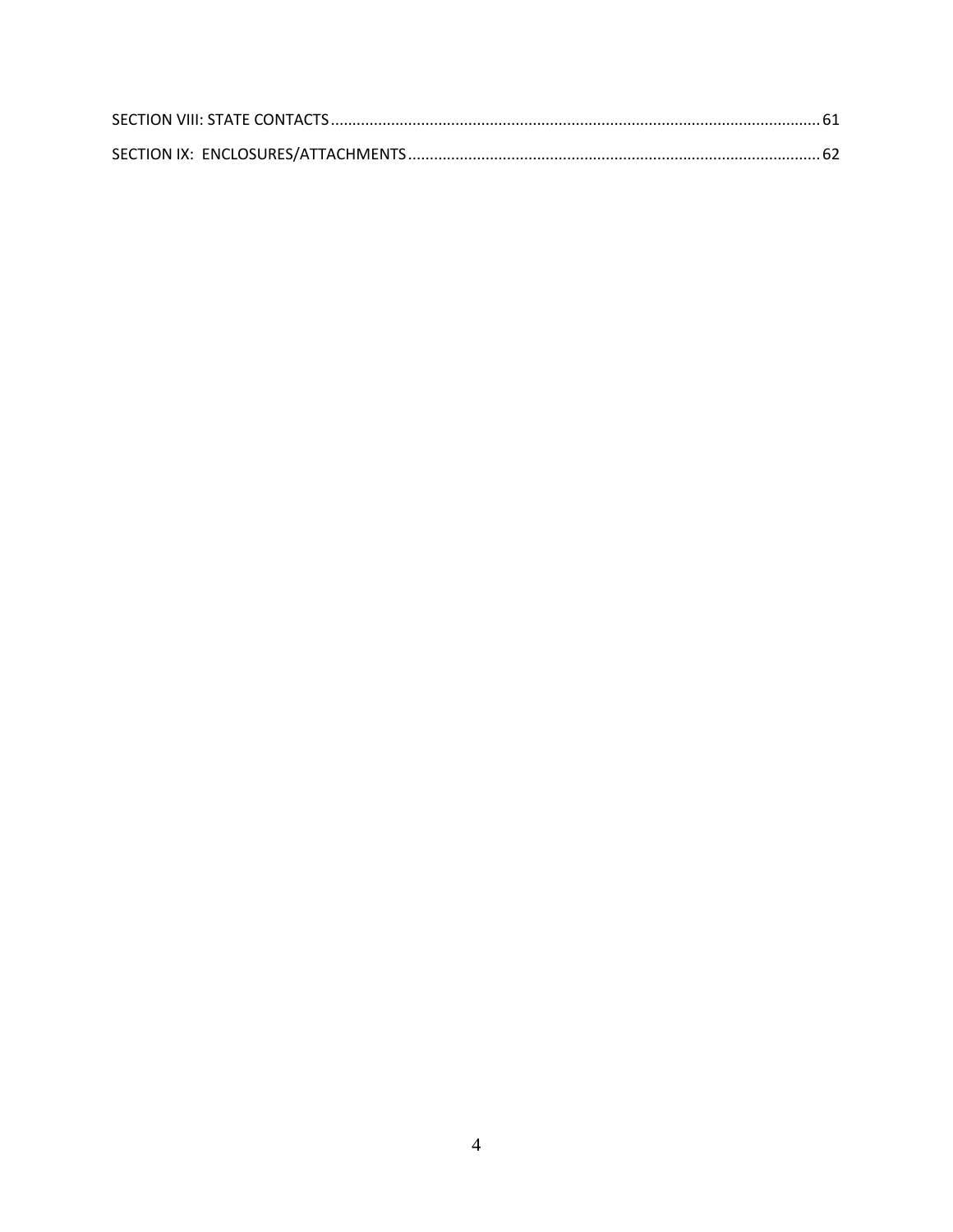# <span id="page-4-0"></span>**SECTION I: INTRODUCTION**

On July 12, 2013, the Centers for Medicare and Medicaid Services (CMS) approved New Mexico's Centennial Care Program 1115 Research and Demonstration Waiver. The approval of the waiver is effective from January 1, 2014 through December 31, 2018.

Launched on January 1, 2014, Centennial Care places New Mexico among the leading states in the design and delivery of a modern, efficient Medicaid program. Approximately 670,000 members are currently enrolled in the program.

The goals of the Centennial Care Program at implementation included:

- Assuring that Medicaid recipients in the program receive the right amount of care at the right time and in the most effective settings;
- Ensuring that the care being purchased by the program is measured in terms of its quality and not its quantity;
- Slowing the growth rate of costs or "bending the cost curve" over time without cutting services, changing eligibility or reducing provider rates; and
- Streamlining and modernizing the program.

In the development of a modernized Medicaid program, New Mexico articulated four (4) guiding principles:

- 1. Developing a comprehensive service delivery system that provides a full array of benefits and services offered through the State's Medicaid program;
- 2. Encouraging more personal responsibility so that recipients become more active participants in their own health and more efficient users of the health care system;
- 3. Increasing the emphasis on payment reforms that pay for performance rather than payment for the quantity of services delivered; and
- 4. Simplifying administration of the program for the State, for providers and for recipients where possible.

These guiding principles continue to steer New Mexico's Medicaid modernization efforts and serve as the foundation for the 1115 demonstration waiver.

The four Managed Care Organizations (MCOs) contracted with New Mexico to deliver care are:

- Blue Cross Blue Shield of New Mexico (BCBS)
- Molina Healthcare of New Mexico (MHC)
- Presbyterian Health Plan (PHP)
- UnitedHealthcare (UHC)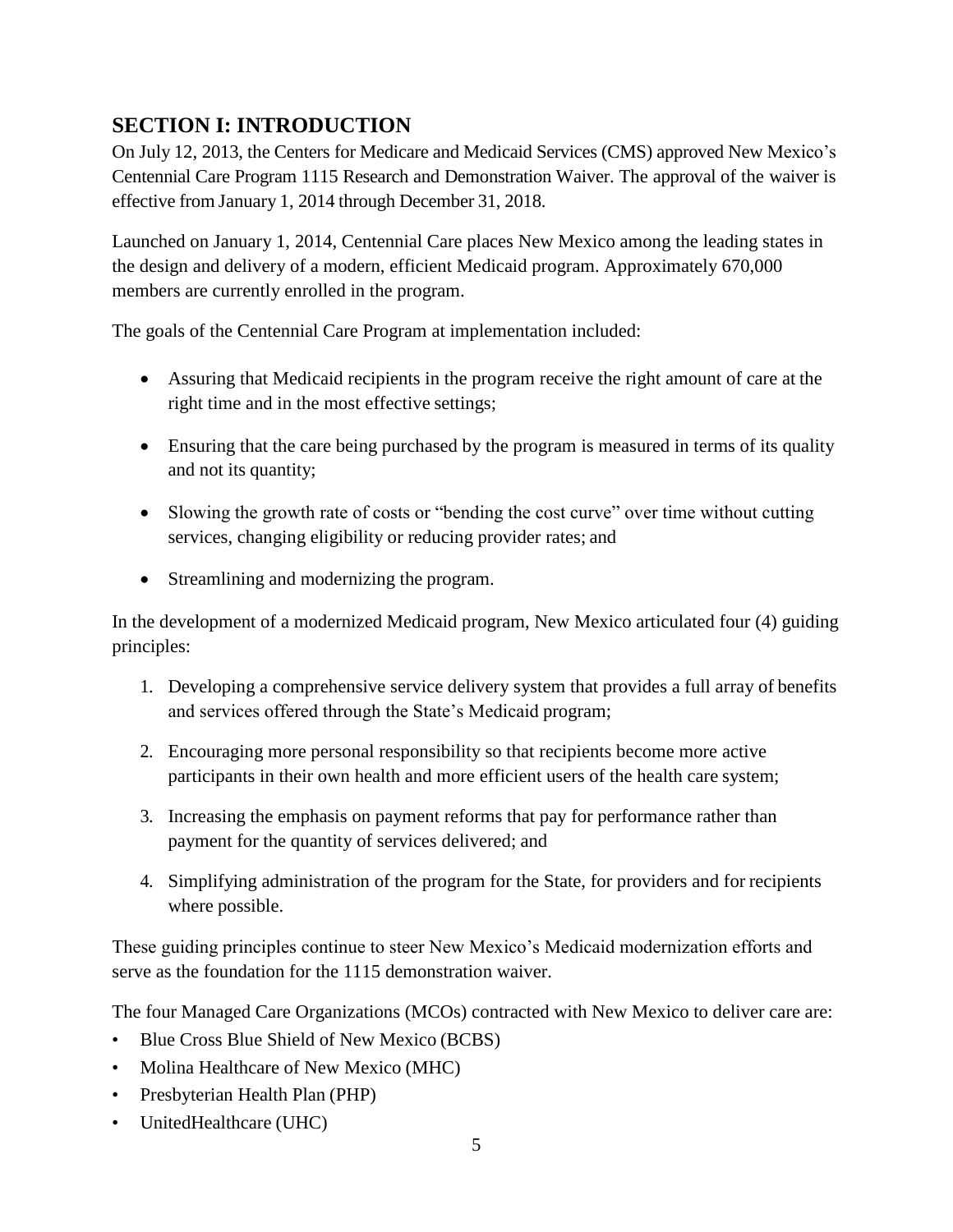# <span id="page-5-0"></span>**SECTION II: SUMMARY OF QUARTERLY REPORT OPERATIONAL ISSUES**

# <span id="page-5-1"></span>**Annual Budget Neutrality Monitoring Spreadsheet**

The annual budget neutrality monitoring spreadsheet for demonstration year four (DY5) is included in this report as Attachment A.

# <span id="page-5-2"></span>**Health Care Delivery System**

# <span id="page-5-3"></span>**Update Benefits**

Planning for Centennial Care 2.0 new initiatives and services occurred during the demonstration year; however, these would not be effective until 2019. There were no new covered services added during demonstration year 5 (DY5). MCOs may, and do, offer Value Added Services (VAS) to their members to supplement Covered Services. These are reviewed and approved by HSD annually. VASs vary by MCO and are described, along with any requirements or exclusions, in Attachment B, 2018 Value Added Services.

# **New Mexico Consumer, Family/Caregiver and Youth Satisfaction Project**

The New Mexico Consumer, Family/Caregiver and Youth Satisfaction Project (CFYP) is a yearly effort to survey the satisfaction of New Mexico Adult individuals, Family/Caregivers and Youth receiving state funded mental health and substance abuse treatment and support services.

The CFYP surveys serve two purposes:

- To inform a quality improvement process to strengthen services in New Mexico;and,
- To fulfill federally mandated data reporting requirements.

Adults, family members and youth answer the survey through face-to-face or telephone interviews. Provider locations for face-to-face interviews are pre-selected each year. Telephone interviews were obtained from a pool of randomly-selected individuals or families who received behavioral health services from New Mexico Medicaid or Behavioral Health programs. For more information and findings from DY5, please see Attachment C: 2018 NM Consumer and Family Executive Summary.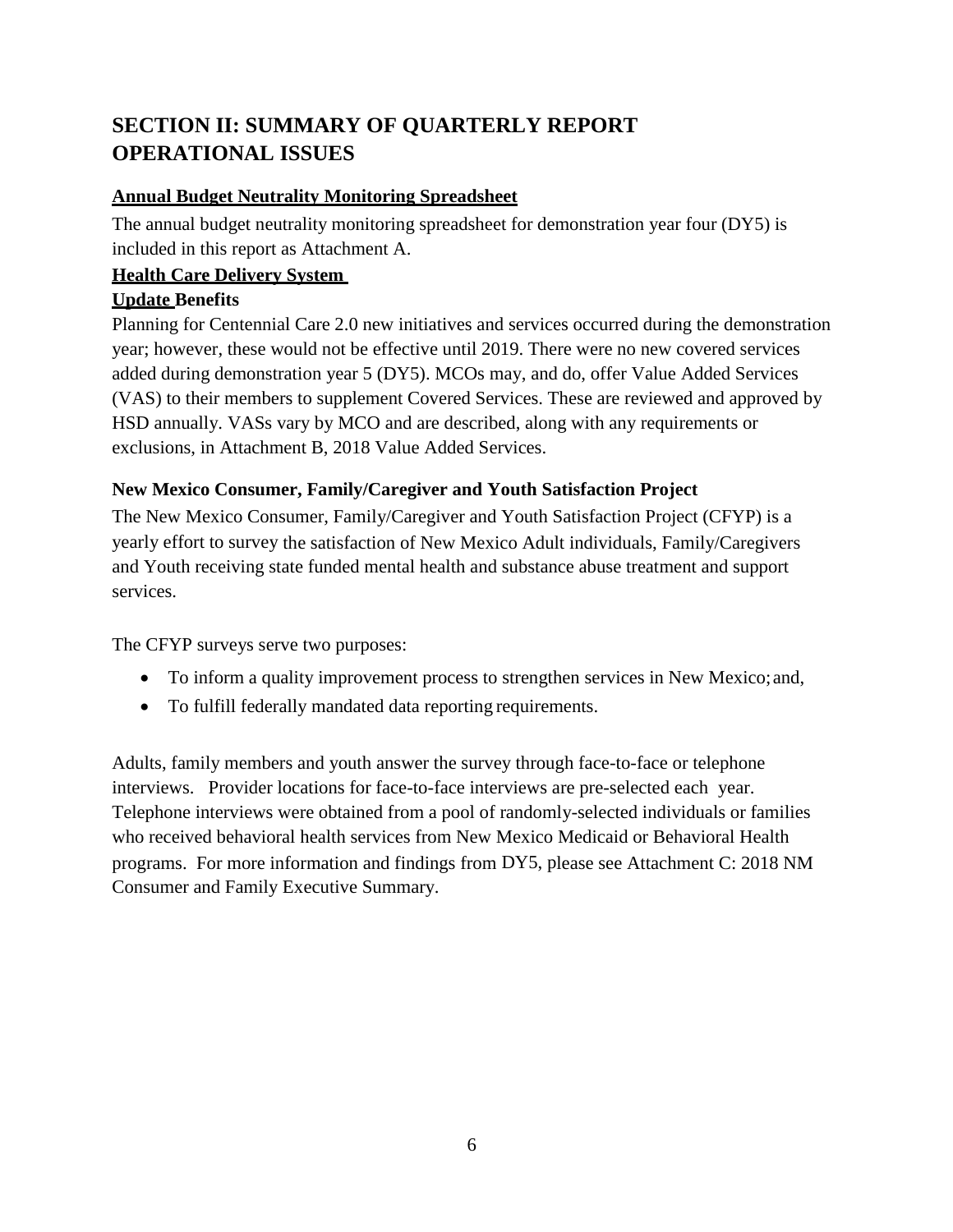#### <span id="page-6-0"></span>**Enrollment**

Centennial Care enrollment indicates a decrease in enrollment for TANF, SSI and Related Dual with the Expansion population remaining stable. The majority of Centennial Care members are enrolled in TANF and Related with Group VIII being the next largest group as reflected in the table below. The following table outlines all enrollment activity under the demonstration. The enrollment counts include unique enrollees, not member months. Please note that these numbers reflect current enrollment in each Medicaid Eligibility Group (MEG). If members switched MEGs during the quarter, they were counted in the MEG that they were enrolled in at the end of the reporting quarter. Since members change eligibility and thus MEGs during the year, the only way to give an unduplicated count for the quarter and YTD is to look at the last month a client was in the MEG within the period. For that reason, the unduplicated total for YTD could be less than a prior quarter.

#### <span id="page-6-1"></span>**Disenrollment**

Centennial Care disenrollment indicates a decrease in disenrollment in all populations. The definition of disenrollment is when a member was enrolled in Centennial Care at some point in the prior quarter and disenrolled at some point during that same quarter or in the reporting quarter and did not re-enroll at any point in the reporting quarter. Members who switch MEGs are not counted as disenrolled. The majority of disenrollment are attributed to loss of eligibility and death. HSD continues to monitor disenrollment and any potential issues. Validation checks are run periodically to identify any potential gaps in enrollment. Any issues that are identified or reported are researched and addressed.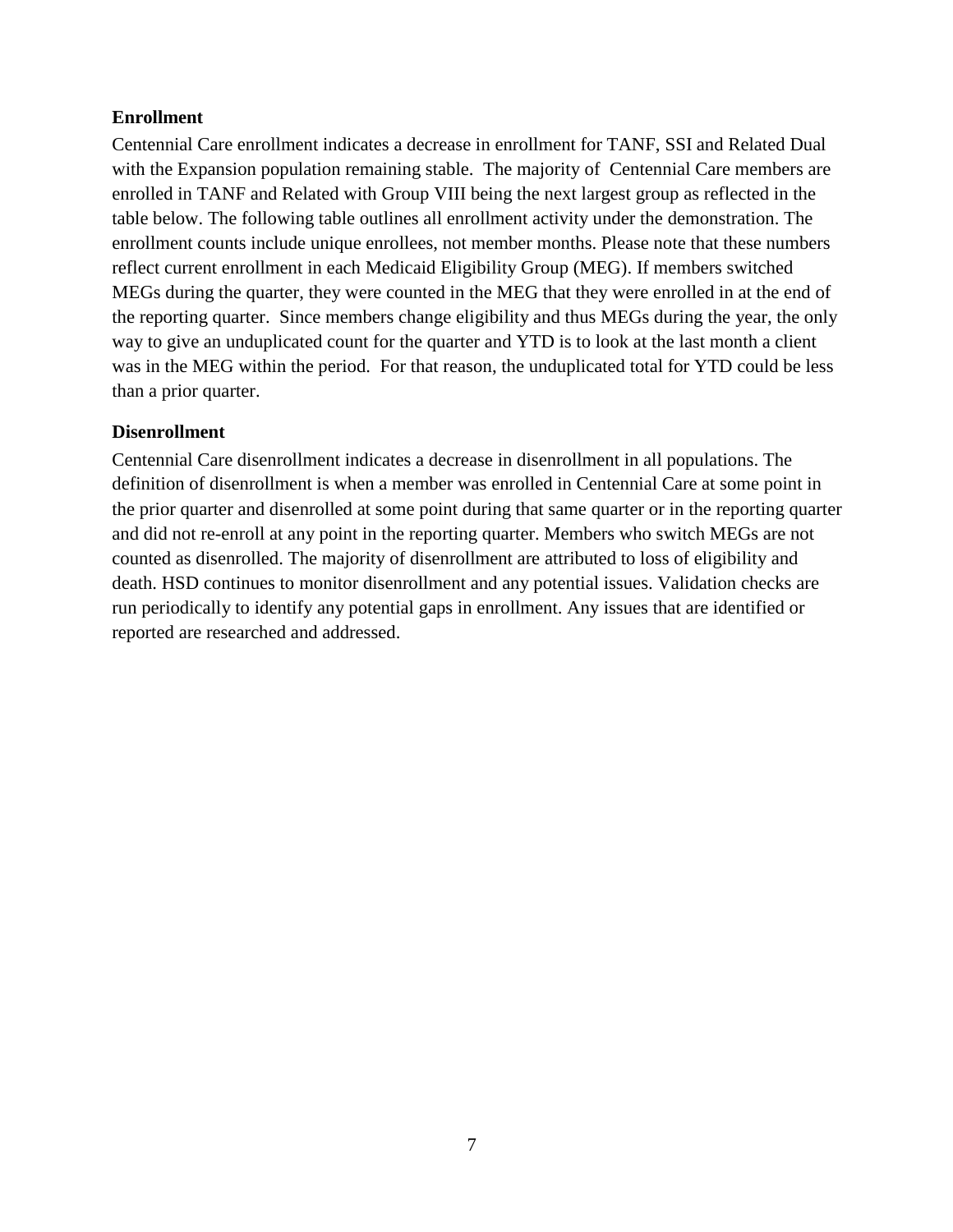#### <span id="page-7-0"></span>**Complaints and Grievances**

In DY5 a total of 3,618 member grievances were reported by Centennial Care members. This demonstrates a decrease when compared to member grievances received in DY4 (4,081), DY3 (3,787), DY2 (4,385) and an increase when compared to DY1 (2,668). The number of total member grievances filed by BCBS for Q3 has increased since the publishing of the DY5Q3 report. This was due to unreported member grievances not reflected in the MCOs quarterly data submission. HSD has revised DY5 Q3 totals to reflect this.

Non-Emergency Ground Transportation constitutes the largest number of grievances reported. The total grievances received was 1,827 (50.49 percent). This demonstrates a slight increase when compared to DY4 (1,519), DY3 (919), DY2 (1,241), and DY1 (1,006). Transportation Grievances in Section II of this report provides the MCOs efforts to address transportation grievances under the guidance of HSD.

The second top member grievance reported in DY5 was related to Other Specialties with a total of 285 (7.88 percent) member grievances reported. This demonstrates a decrease when compared to DY4 (301), DY3 (514), DY2 (301), and an increase from DY1(134). The member grievances filed by PHP for Q2 has increased since the publishing of the DY5Q2 report. This was due to unreported grievances categorized as "Other Specialties" not reflected in the MCOs quarterly data submission. HSD has revised DY5 Q2 totals to reflect this.

There were 1,506 (41.63 percent) variable grievances reported in DY5. Of those, each MCO reported unique grievances that do not provide data to establish a trend. HSD is monitoring these grievances to identify specific trends.

|                                            |       | <b>MCO</b> Grievances<br>DY5 |             |            |       |            |     |            |              |         |  |
|--------------------------------------------|-------|------------------------------|-------------|------------|-------|------------|-----|------------|--------------|---------|--|
| <b>MCO</b>                                 |       | <b>BCBS</b>                  |             | <b>MHC</b> |       | <b>PHP</b> |     | <b>UHC</b> | <b>Total</b> |         |  |
| <b>Member Grievances</b>                   | #     | %                            | #           | %          | #     | %          | #   | %          | #            | %       |  |
| Number of Member Grievances                | 1,026 | 28.36%                       | 657         | 18.16%     | 1,115 | 30.82%     | 820 | 22.66%     | 3,618        | 100.00% |  |
|                                            |       |                              |             |            |       |            |     |            |              |         |  |
| <b>Top Member Grievances</b>               |       |                              |             |            |       |            |     |            |              |         |  |
| <b>Transportation Ground Non-Emergency</b> | 697   | 19.26%                       | 187         | 5.17%      | 568   | 15.70%     | 375 | 10.36%     | 1,827        | 50.49%  |  |
| <b>Other Specialties</b>                   | 84    | 2.32%                        | $\mathbf 0$ | 0.00%      | 50    | 1.38%      | 151 | 4.18%      | 285          | 7.88%   |  |
|                                            |       |                              |             |            |       |            |     |            |              |         |  |
| Variable Grievances                        | 245   | 6.77%                        | 470         | 12.99%     | 497   | 13.74%     | 294 | 8.13%      | 1,506        | 41.63%  |  |

#### **Table 1 – MCO Grievances DY5**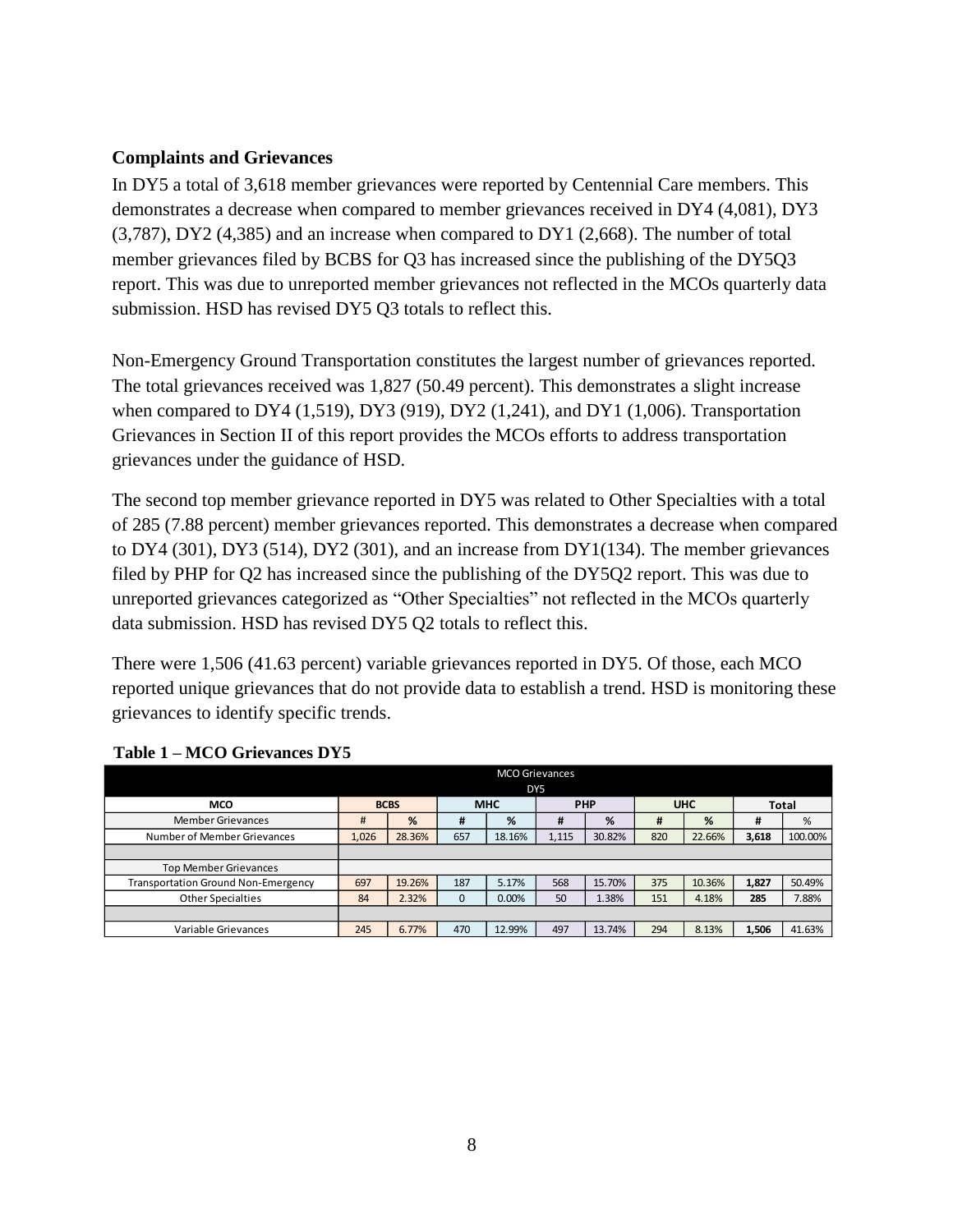#### <span id="page-8-0"></span>**Member Appeals**

In DY5, a total of 3,330 member appeals were reported by Centennial Care members. This demonstrates a decrease when compared to DY4 (3,932), DY3 (5,104), DY2 (5,435). Of those 3,330 member appeals, 2,928 (87.93 percent) were standard member appeals and 402 (12.07 percent) were expedited member appeals. All MCOs processed acknowledgement notices in a timely manner.

Denial or limited authorization of a requested service constitutes the largest number of appeals reported. The total denied or limited service authorizations appeals received was 2,815 (84.53 percent). This demonstrates a decrease when compared to DY4 (3,296), DY3 (3,304) and DY2 (4,099).

Reduction of a previously authorized service was the second top member appeal code with a total of 207 (6.22 percent) member appeals reported. This demonstrates a decrease when compared to DY4 (332), DY3 (511), and DY2 (756). The total number of member appeals filed by PHP and UHC for Q2 has increased since the publishing of the DY5Q2 report. This was due to unreported appeals related to "Reduction of a previously authorized service" not reflected in the MCOs' quarterly data submission. HSD has revised DY5 Q2 totals to reflect this.

There were 308 (9.25 percent) variable appeals reported in DY5. Of those, each MCO reported unique appeals during each quarter that do not provide enough information to establish a trend. All MCOs have complied with the policies and procedures regarding members' exhaustion of the Grievance and Appeal System prior to requesting a State Fair Hearing.

|                                    | <b>MCO</b> Appeals<br>DY5 |             |      |            |       |            |     |            |              |        |  |
|------------------------------------|---------------------------|-------------|------|------------|-------|------------|-----|------------|--------------|--------|--|
| MCO                                |                           | <b>BCBS</b> |      | <b>MHC</b> |       | <b>PHP</b> |     | <b>UHC</b> | <b>Total</b> |        |  |
| <b>Member Appeals</b>              | #                         | %           | #    | %          | #     | %          | #   | %          | #            | %      |  |
| Number of Standard Member Appeals  | 469                       | 14.08%      | 603  | 18.11%     | 1,493 | 44.84%     | 363 | 10.90%     | 2.928        | 87.93% |  |
| Number of Expedited Member Appeals | 260                       | 7.81%       | 30   | 0.90%      | 15    | 0.45%      | 97  | 2.91%      | 402          | 12.07% |  |
| Total                              | 729                       | 21.90%      | 633  | 19.00%     | 1,508 | 45.29%     | 460 | 13.81%     | 3,330        | 100%   |  |
|                                    |                           |             |      |            |       |            |     |            |              |        |  |
| <b>Top Member Appeals</b>          |                           |             |      |            |       |            |     |            |              |        |  |
| Denial or limited authorization    | 610                       | 18.31%      | 530  | 15.92%     |       |            | 328 | 9.85%      | 2,815        | 84.53% |  |
| of a requested service             |                           |             |      |            | 1,347 | 40.45%     |     |            |              |        |  |
| Reduction of a previously          | 21                        | 0.63%       | 112  | 3.36%      | 50    | 1.50%      | 24  | 0.72%      | 207          | 6.22%  |  |
| authorized service                 |                           |             |      |            |       |            |     |            |              |        |  |
|                                    |                           |             |      |            |       |            |     |            |              |        |  |
| Variable Appeals                   | 98                        | 2.94%       | $-9$ | $-0.27%$   | 111   | 3.33%      | 108 | 3.24%      | 308          | 9.25%  |  |

#### **Table 2 – MCO Appeals DY5**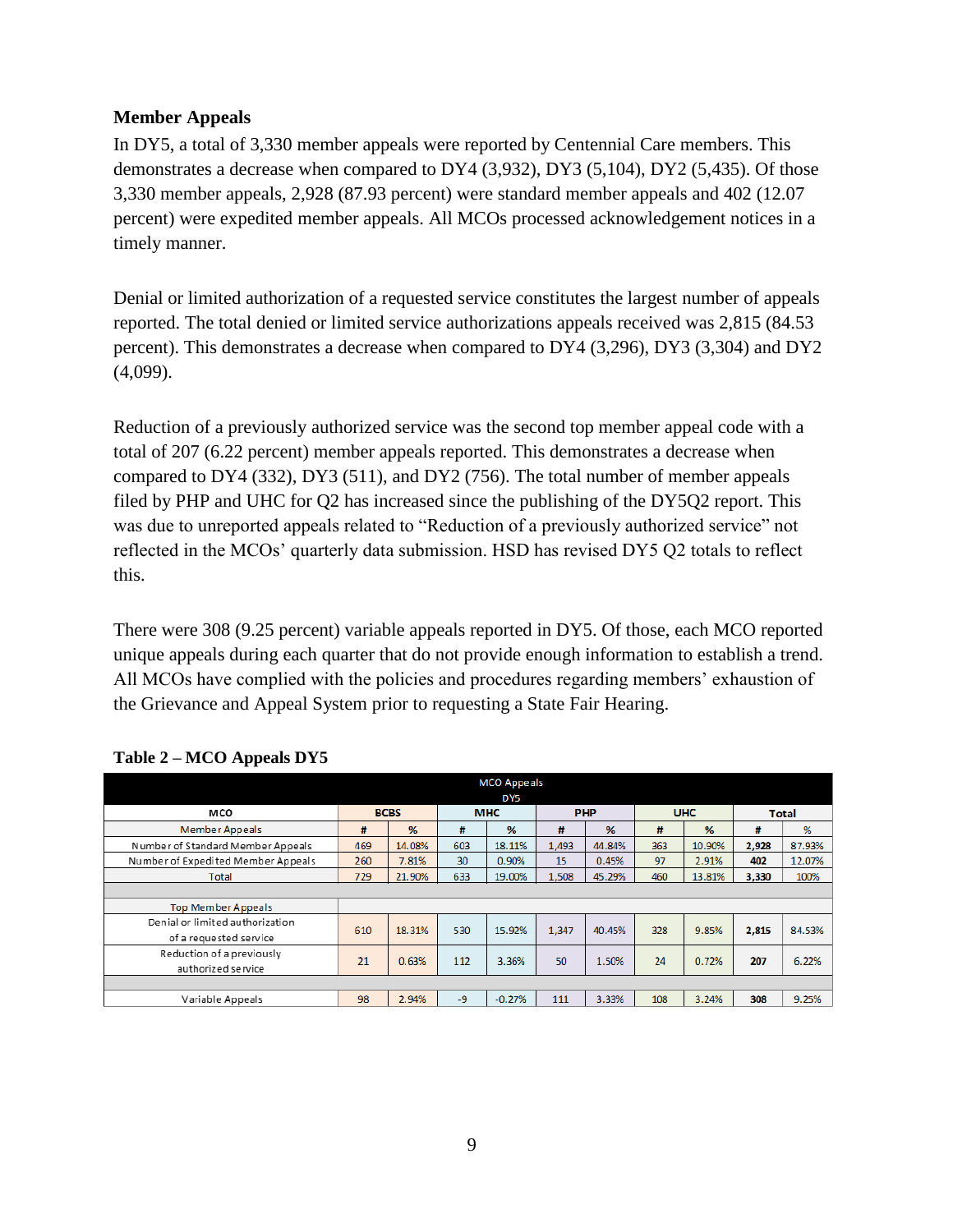#### <span id="page-9-0"></span>**Access**

Throughout this report, unless otherwise noted, the most current quarterly data is available through September 2018 which is the third quarter of calendar year 2018.

To ensure the MCOs' compliance in maintaining member access and an adequate provider network, HSD monitors new and terminated providers, member to provider ratios and GeoAccess reports. All MCOs were far below the primary care provider (PCP)-to- member contractual required ratio of 1:2000 throughout DY5. From December 2017 to September 2018 ratios ranged from 1:26 to 1:97 (71). Please see Table 3: PCP-to-Member Ratios by MCO.

In September 2018, PHP gained approximately 70,000 members from UHC. An increase in ratio is a reasonable reflection of members transitioning into a different provider network. Monthly data reflects a stabilization of PHP network and only at a slightly higher ratio.

|             | Jan  | Feb  | Mar  | Apr  | May  | June | July | Aug  | Sep  |
|-------------|------|------|------|------|------|------|------|------|------|
| <b>BCBS</b> | 1:34 | 1:36 | 1:37 | 1:35 | 1:36 | 1:37 | 1:32 | 1:33 | 1:35 |
| <b>MHC</b>  | 1:91 | 1:91 | 1:90 | 1:87 | 1:85 | 1:83 | 1:83 | 1:82 | 1:81 |
| PHP         | 1:74 | 1:74 | 1:74 | 1:84 | 1:82 | 1:74 | 1:73 | 1:72 | 1:97 |
| <b>UHC</b>  | 1:30 | 1:29 | 1:28 | 1:29 | 1:29 | 1:28 | 1:26 | 1:26 | ND   |

**Table 3 – PCP-to Member Ratios by MCO**

Source: [MCO] PCP Report #53 Q1, Q2, & Q3 Calendar Year 2018

Geographic access requirements for dentists, hospitals, pharmacies, primary care physicians, and most specialty providers were met in urban, rural and frontier counties. A shortage of providers continues in specialty areas including dermatology, endocrinology, neurology, neurosurgeons, rheumatology, and urology. In areas that MCOs do not meet access criteria, they utilize nonemergency transportation, telemedicine, and single case agreements to ensure that the members who require medically necessary services receive them. Please see Attachment D– GeoAccess PH Summary.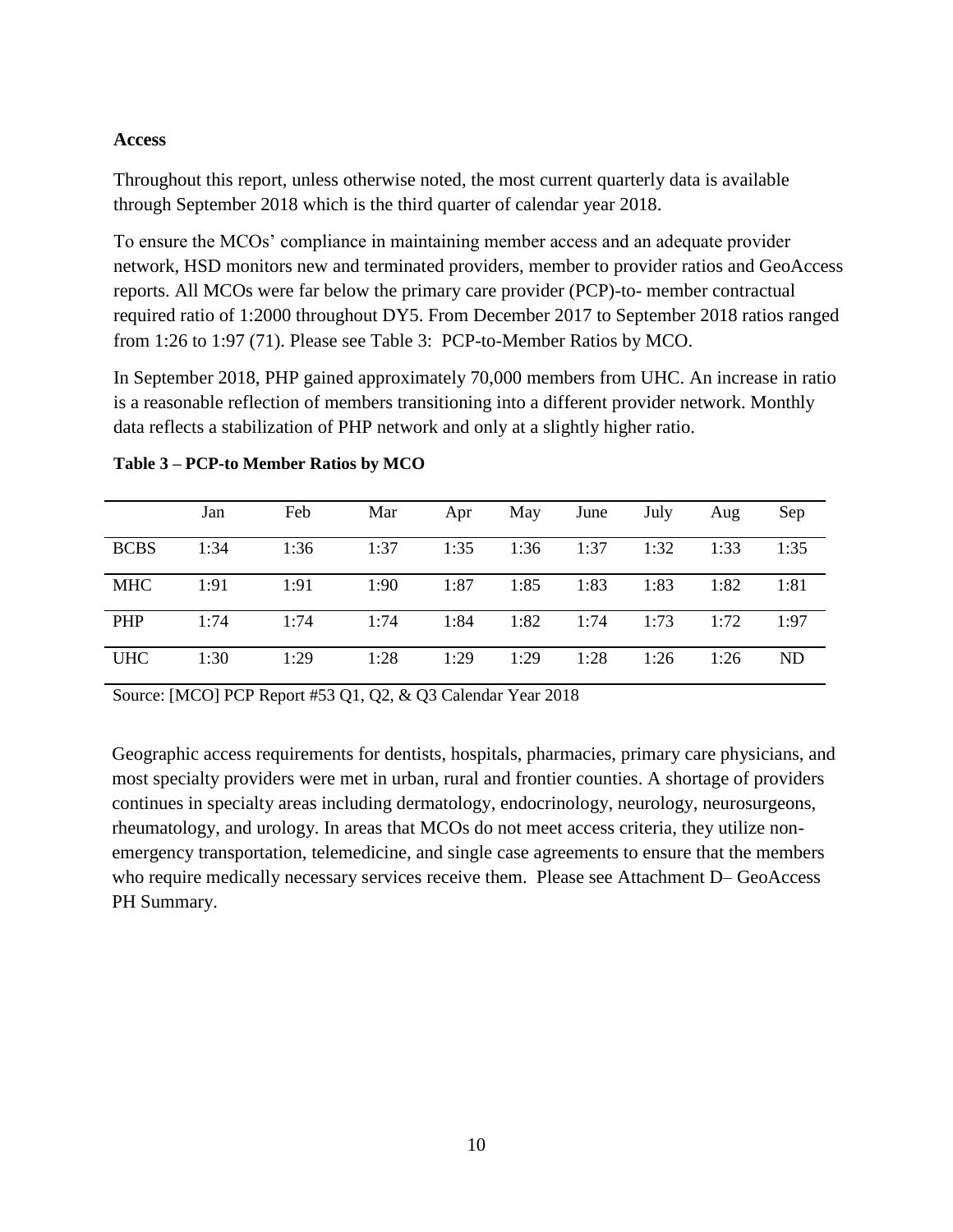#### **Behavioral Health Geo Access**

Throughout DY5, access standards continue to be met, statewide, for behavioral health (BH) services with few exceptions and little change in urban, rural and frontier areas through Core Service 8 Agencies (CSA), Community Mental Health Centers (CMHC), Outpatient provider agencies, psychiatrists, psychologists, Suboxone certified MDs, and other licensed independent behavioral health practitioners.

Rural and frontier access standards remain unmet with limited exceptions, for the following: Freestanding Psychiatric Hospitals, General Hospitals with psychiatric units and partial hospital programs. Treatment Foster Care I & II, Behavioral Management Services, Day Treatment Services, Intensive Outpatient Services, Methadone Clinics Assertive Community Treatment (ACT) and Multi-Systemic Therapy (MST). Rural access standards for Behavioral Health clinics are not met by the majority of MCOs.

With a few exceptions, none of the urban, rural and frontier access standards were met for nonaccredited residential treatment programs, Indian Health Services and Tribal 638s providing BH, Day Treatment Services, and Rural Healthcare Clinics providing BH services.

HSD continues to be aware of the BH services that do not meet the standards due to provider shortages in New Mexico. MCOs continue to work to strengthen their relationships with the existing BH providers in their networks meeting routinely with them and with the State. Continued efforts to increase accessibility include expansion of telemedicine, maintaining open panels, and reimbursement for extended hours.

The Interdepartmental Council (IDC), made up of Children, Youth, and Families Department (CYFD) and HSD, has been processing applications and conducting site visits to continue expansion of approved Intensive Outpatient Programs (IOP) statewide. CareLink New Mexico (CLNM) increased the number of Health Homes leading to increased accessibility for Medicaid beneficiaries with serious mental illness (SMI) for adults and severe emotional disturbance (SED) for children and adolescents throughout DY5 CY18.

MCOs continued to maintain and build access to BH services with the current BH networks by increasing routine collaboration with the New Mexico Behavioral Health Provider Association (NMBHPA) while continually striving to build accessibility through efforts to provide innovative service delivery to their members by utilizing care coordinators, family and peer supports and Community Health Workers (CHWs). MCOs support their available network in ways such as having a Behavioral Health provider service representative routinely visit providers to validate practice information, respond to claims and other issues. MCOs are looking at value-based purchasing to increase access with appointment availability and utilizing High Fidelity Wrap around services to meet the needs of members. MCO Network contracting teams monitor the out of network providers from the single case agreement files to recruit additional practitioners to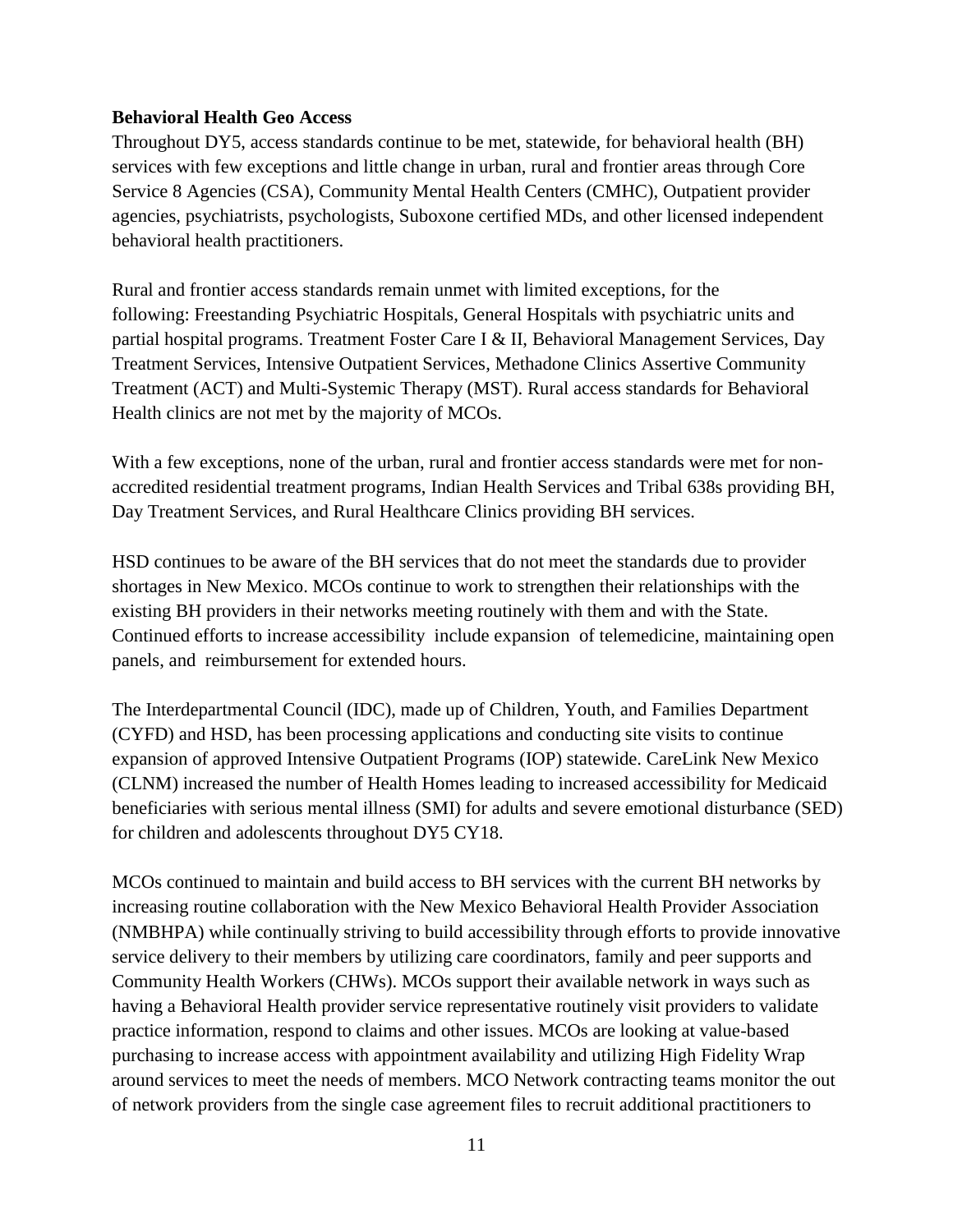participate in the Behavioral network. Ongoing network assessments by MCOs have identified recruitment opportunities with out of state border facilities for Inpatient BH services. Also notable is that MCOs continue to frequently be contracted with the entire available network for some services such as all approved Inpatient Psychiatric Hospitals and General BH Acute Hospitals in New Mexico although access standards are not met. The MCOs utilize additional border resources to provide members with access to services. Please see Attachment E – GeoAccess BH Summary.

#### **Secret Shopper Survey**

<span id="page-11-0"></span>Medicaid-enrolled providers with the State of New Mexico are potentially able to contract with any, or all, of the Centennial Care MCOs, all of which provide services to members statewide. MCOs are now reporting Secret Shopper Surveys with Primary Care Providers (PCPs) semiannually to monitor appointment timeliness in all regions across the state for routine and urgent visits. Due to variations in report methodologies across MCOs, HSD will work with MCOs to standardize a format that will allow for MCO comparisons across provider networks and will consider only the Medicaid member lines of business.

#### **Telemedicine**

All Managed Care Organizations (MCOs) promoted the use of technology to provide increased member access to telemedicine services in New Mexico. Technical assistance for telemedicine services, primary interventions and education for telemedicine coding was a focus area in DY5 for providers interested in providing telemedicine. MCOs provided telemedicine services for both Physical Health (PH) and Behavioral Health (BH) services, with BH services reported as the majority of telemedicine visits for DY5.

HSD will provide final DY5 data in the upcoming Q1CY19 report due to claims runout. Please see Table 4: Telemedicine 2013 - 2018 for results to date.

|  |  | Table 4 – Telemedicine 2013 - 2018 Results |  |  |
|--|--|--------------------------------------------|--|--|
|--|--|--------------------------------------------|--|--|

|               |                                     | <b>Baseline</b>            |               |                                     | <b>1st Year Results</b>                  |                      |                                     | <b>2nd Year Results</b>           |               |                                            | <b>3rd Year Results</b>    |                      | <b>4th Year Results</b>             |                                          | <b>5th Year Results</b><br>thru Q3CY18 |                                            |                                   |               |
|---------------|-------------------------------------|----------------------------|---------------|-------------------------------------|------------------------------------------|----------------------|-------------------------------------|-----------------------------------|---------------|--------------------------------------------|----------------------------|----------------------|-------------------------------------|------------------------------------------|----------------------------------------|--------------------------------------------|-----------------------------------|---------------|
|               | 2013<br><b>Behavioral</b><br>Health | 2013<br>Physical<br>Health | 2013<br>Total | 2014<br><b>Behavioral</b><br>Health | 2014<br><b>Physical</b><br><b>Health</b> | 2014<br><b>Total</b> | 2015<br><b>Behavioral</b><br>Health | 2015<br><b>Physical</b><br>Health | 2015<br>Total | 2016<br><b>Behavioral</b><br><b>Health</b> | 2016<br>Physical<br>Health | 2016<br><b>Total</b> | 2017<br><b>Behavioral</b><br>Health | 2017<br><b>Physical</b><br><b>Health</b> | 2017<br>Total                          | 2018<br><b>Behavioral</b><br><b>Health</b> | 2018<br><b>Physical</b><br>Health | 2018<br>Total |
| <b>BCBSNM</b> | 19                                  |                            | 22            | 1.078                               | 91                                       | 1.169                | 1.213                               | 803                               | 2.016         | 2.362                                      | 2.803                      | 5.165                | 2.645                               | 2.062                                    | 4.707                                  | 2.545                                      | 1.535                             | 4.080         |
| <b>MHNM</b>   | $7*$                                |                            |               | 1.909                               | 32                                       | 1.941                | 2.132                               | 754                               | 2.886         | 3.579                                      | 98                         | 3.677                | 4.213                               | 219                                      | 4.432                                  | 4.154                                      | 416                               | 4,579         |
| PHP           | 2.016                               |                            | 2.020         | 3.006                               | 143                                      | 3.149                | 3.809                               | 134                               | 3.943         | 5.045                                      | 280                        | 5.325                | 10.119                              | 180                                      | 10.299                                 | 10.925                                     | 120                               | 11,045        |
| <b>UHC</b>    | 89                                  | 22                         | 111           | 1.046                               | 96                                       | 1.142                | 1.833                               | 236                               | 2.069         | 1.786                                      | 1.000                      | 2.786                | 4.664                               | 1.944                                    | 6.608                                  | 3.266                                      | 1.544                             | 4,810         |
| <b>TOTAL</b>  | 2.131                               | 29                         | 2.160         | 7.039                               | 362                                      | 7.401                | 8.987                               | 1.927                             | 10.914        | 12.772                                     | 4.181                      | 16.953               | 21.641                              | 4.405                                    | 26.046                                 | 20.890                                     | 3.615                             | 24.514        |

In 2013, Medicaid behavioral health services were administered by OptumHealth New Mexico.

Source: MCO Delivery System Improvement Performance Target Reports -Q1CY14-Q3CY18.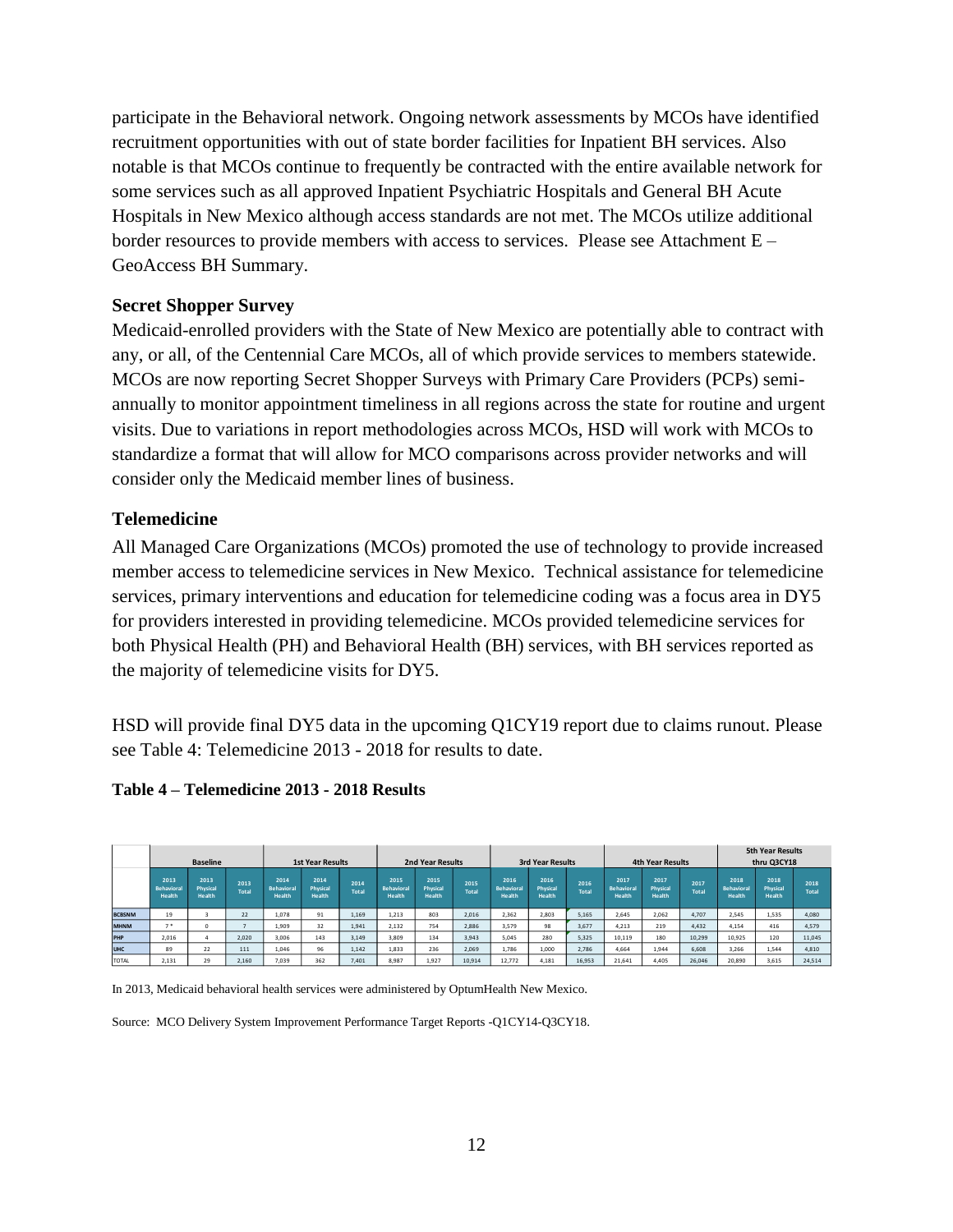Provider technical assistance, billing training sessions and education have been key focus areas for increasing the use of telemedicine. MCOs worked with telemedicine specialty services to identify opportunities to improve access and capacity in rural and frontier areas. Specialty services provided in DY5 included:

- Psychiatry
- Neuropsychology
- Psychotherapy
- Dermatology
- Otolaryngology
- Optometry
- Intensivist
- OB/Gynecology
- Fetal Medicine
- Nephrology
- Pulmonology
- Addiction Medicine

MCOs strove to meet the goal of increasing member utilization by a 15% increase in telemedicine visits over DY4 goals, with outreach made to inform members about the options available for telemedicine, through townhalls and education materials on virtual visit technology and originating site locations.

#### <span id="page-12-0"></span>**Transportation**

In DY5, all MCOs met geographic access standards for non-emergent ground transportation in urban, rural and frontier areas. Consistent with previous reporting Non-Emergency Medical Transportation (NEMT) grievances have represented the highest percentage of total member grievances in DY5. Please see Complaints and Grievances for additional information.

#### <span id="page-12-1"></span>**Pharmacy**

HSD monitors the MCOs' utilization of generic medication, brand with generic and brand with no generic. MCOs are required to use generic drugs when available and require medical justification for usage of brand drug use when a generic drug is available. In DY5, HSD identified the following:

- 87.6% average generic drug utilization for all four MCOs;
- 11.9% average brand with no generic available for all MCOs; and
- 0.5% average brand use with a generic drug available for all MCOs.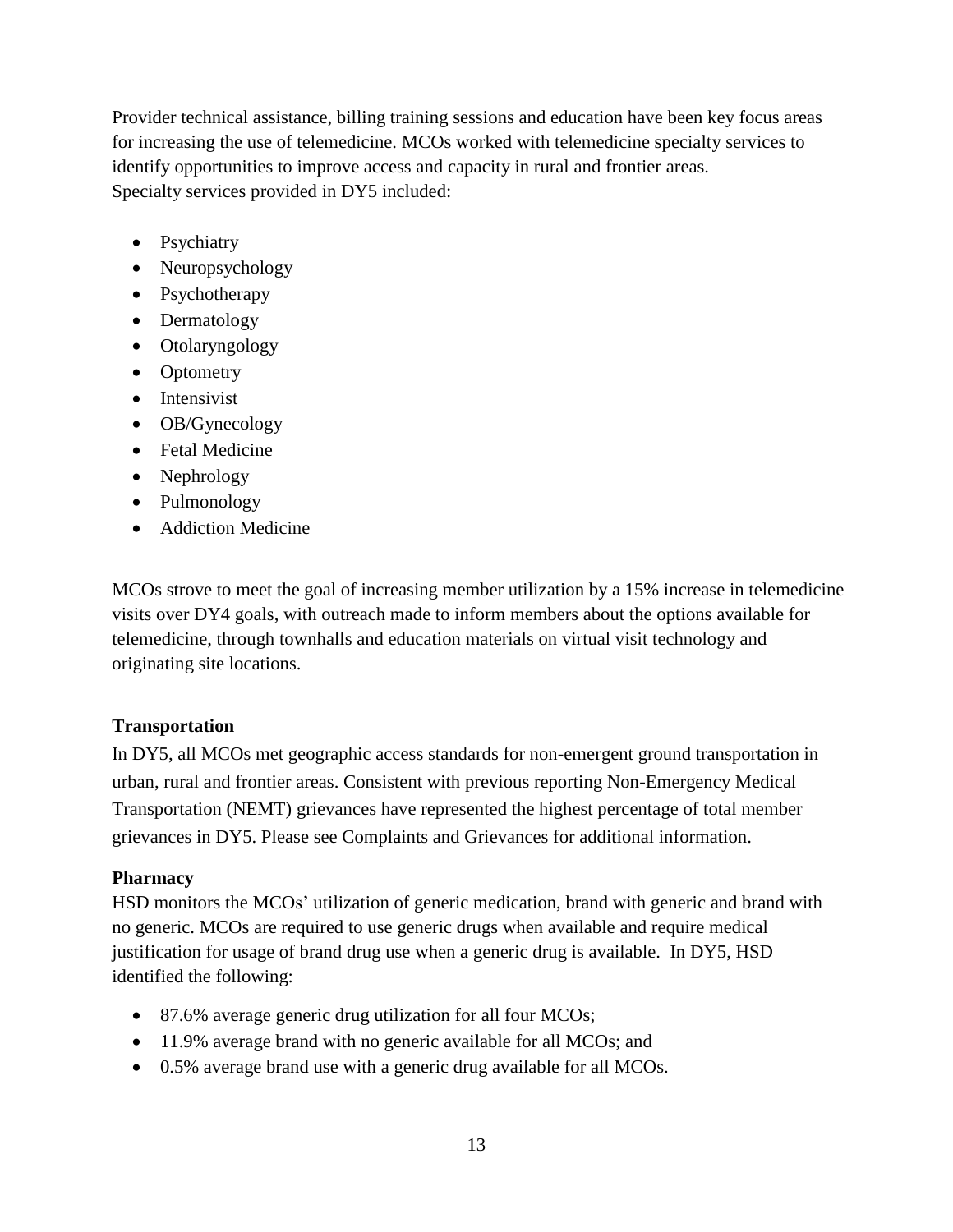

**Table 5 – Pharmacy Paid Claims, January – December 2018**



<span id="page-13-0"></span>In DY5, HSD continued to work on standardizing pharmacy reporting to ensure a consistent methodology is utilized across all MCOs and will allow for a more thorough analysis of pharmacy services. The revised report will continue to monitor claims data, prior authorizations, and therapeutic classifications as well as add the monitoring of drugs for the treatment of opioid dependence, alcohol and nicotine dependence, utilization of central nervous system (CNS) stimulants in children and adults, HIV/AIDS treatment, and utilization of atypical antipsychotic medications in children.

# **Hepatitis C (HCV)**

The DY5 HCV Delivery System Improvement Performance Target (DSIPT) was increased to 80% of their member-month adjusted target in 2018. HSD continued to host quarterly meetings and work with the MCOs to support the HCV treatment delivery system and assure members' access to care. The group addressed issues such as screening, case finding and provider incentive.

MCOs are required to treat all members over the age of 17 with active HCV infection F0, F1, F2, F3, F4, decompensated cirrhosis, and hepatocellular carcinoma. In addition, the MCOs are instructed to develop a provider incentive plan to expand the number of practitioners treating chronic HCV in New Mexico, including incentives to receive training in the treatment of chronic HCV infection and initiating HCV treatments.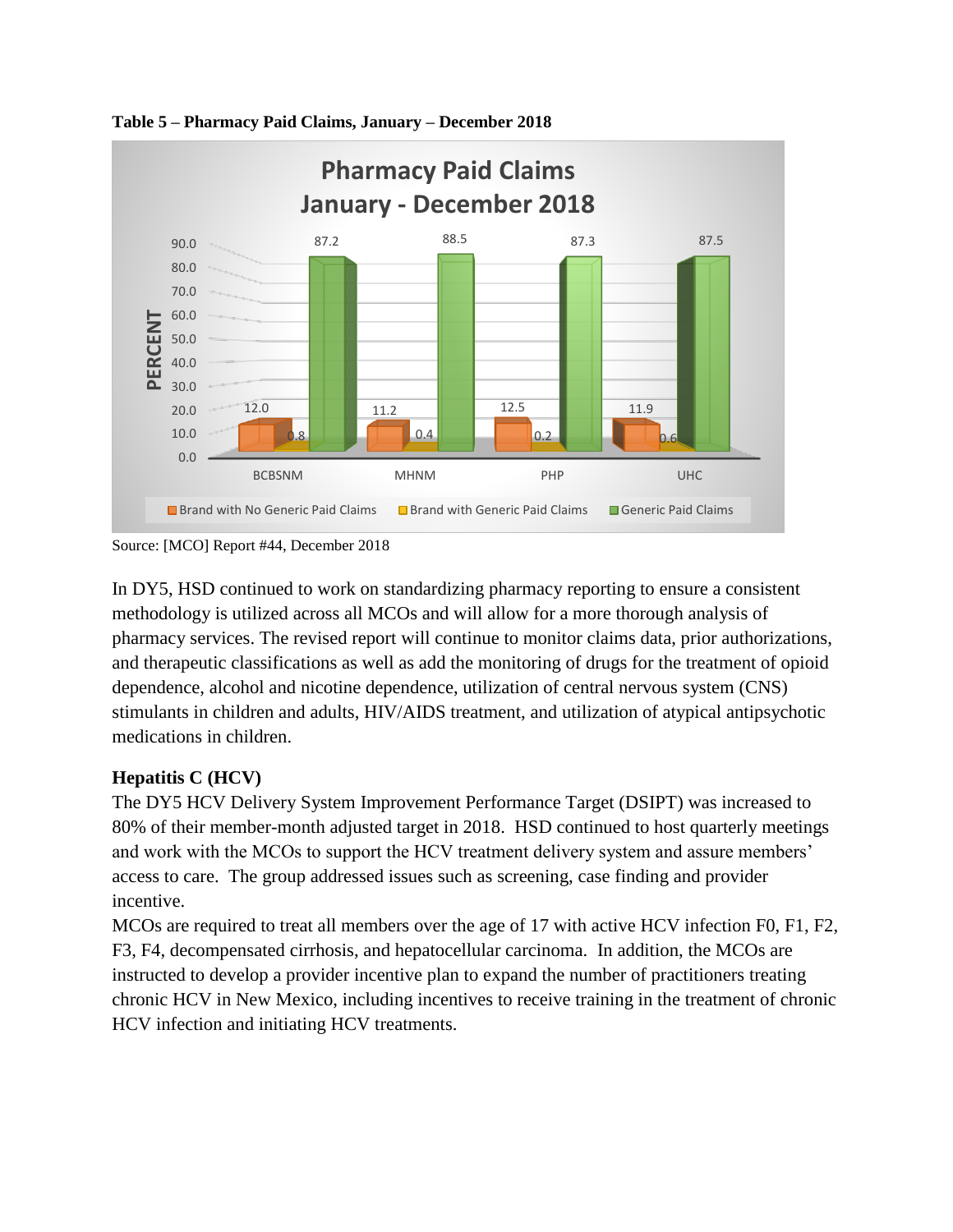HSD reviewed the MCOs' quarterly HCV prior authorization reports and at year-end compared prior authorization approval rates to the number of members filling at least one direct-acting antiviral (DAA) prescription. In 2018 there was a 92% approval rate for treatment, which is the same as 2017's approval rate. Additionally, preliminary analysis of the 2018 encounter data through Q3DY5 shows that there were 1,275 members that filled at least one DAA prescription. HSD is awaiting claims runout and finalized encounter data for DY5. Please see Table 6: Percentage of Members Authorized for Treatment and Number Treated by Year.



#### **Table 6 – Percentage of Members Authorized for Treatment and Number Treated by Year**

#### <span id="page-14-0"></span>**Community Interveners**

In DY5, there were seven Centennial Care members who received the Community Intervener (CI) services as illustrated below. This was an increase as compared to five members in DY4. The MCOs continue to provide education to their Care Coordinators to assist in identifying members that meet the criteria for the CI service.

| TUDIC I      | Consumers and Community miter vener Cumzation |                                        |                    |
|--------------|-----------------------------------------------|----------------------------------------|--------------------|
| <b>MCO</b>   | # of Members<br><b>Receiving CI</b>           | Total # of CI<br><b>Hours Provided</b> | <b>Claims</b> paid |
| <b>BCBS</b>  |                                               |                                        | \$465              |
| <b>MHC</b>   |                                               |                                        | \$0                |
| PHP          |                                               | 224                                    | \$5,659            |
| <b>UHC</b>   |                                               | 607                                    | \$3,894            |
| <b>Total</b> |                                               | 902                                    | \$10,018           |

**Table 7 – Consumers and Community Intervener Utilization**

Source: [MCO] Utilization Management Report #41, Q4CY18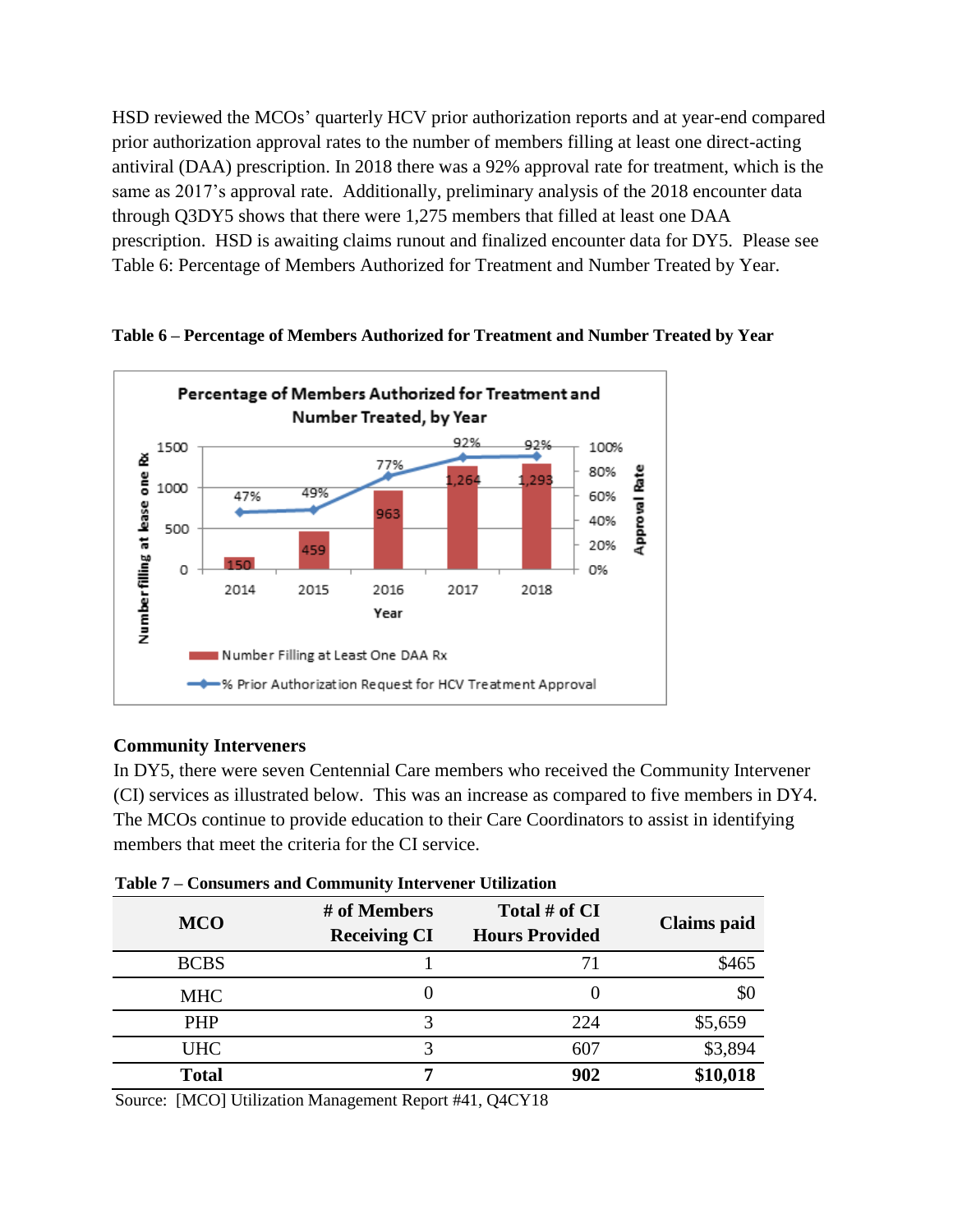#### <span id="page-15-0"></span>**Long-Term Services and Supports**

#### *Centennial Care 2.0 Readiness Activities*

In DY 5, HSD turned its attention to ensuring a smooth transition to Centennial Care 2.0 for LTC members transitioning from one MCO to another. In October 2019, HSD began individual LTSS weekly meetings with all of the MCOs, including the exiting and incoming plans. The topics that were discussed and monitored by HSD included:

- Environmental modifications in progress during the transition;
- EVV implementation for the incoming MCO, Western Sky Community Care (WSCC);
- Transition of LTSS service authorizations, with a focus on personal care services (PCS);
- Transition of care coordination files (HRA, CNA, etc) for transitioning LTSS members;
- Transition of Nursing Facility Level of Care (NF LOC) determinations through collaboration with the MCOs' UM Departments;
- LTSS and care coordination training and policy clarification as needed for WSCC;
- System interfaces;
- LTSS provider contracting by the MCOs, including NF contracting; and
- Implementation of Continuous NF LOC and other CC 2.0 new LTSS initiatives.

In DY 5, HSD provided extensive LTSS training to WSCC to ensure that they implemented CC 2.0 correctly. HSD shared these updated training presentations with the continuing MCOs as well. HSD also attended and observed WSCC's LTSS training sessions for their new care coordinators.

# *Home and Community-Based Services Final Rule*

In January 2017, HSD received initial CMS approval of its Statewide Transition plan. In late 2017, HSD in partnership with the Aging and Long-Term Services Department (ALTSD) conducted on-site provider reviews and participant surveys as required by CMS. HSD continues to update its Final Settings Rule milestones, as NM moves towards full compliance with the Rule.

# *Electronic Visit Verification (EVV)*

The full implementation of an EVV system beginning in November of 2016 has proven successful, even in New Mexico's frontier and no-tech zone areas due to the seven day store and forward capability in the system. In DY5, MCOs and their subcontractors continued to provide assistance to PCS agencies with the EVV system, connectivity issues, and billing as needed. HSD continues to monitor the MCOs' EVV implementation through regular reporting.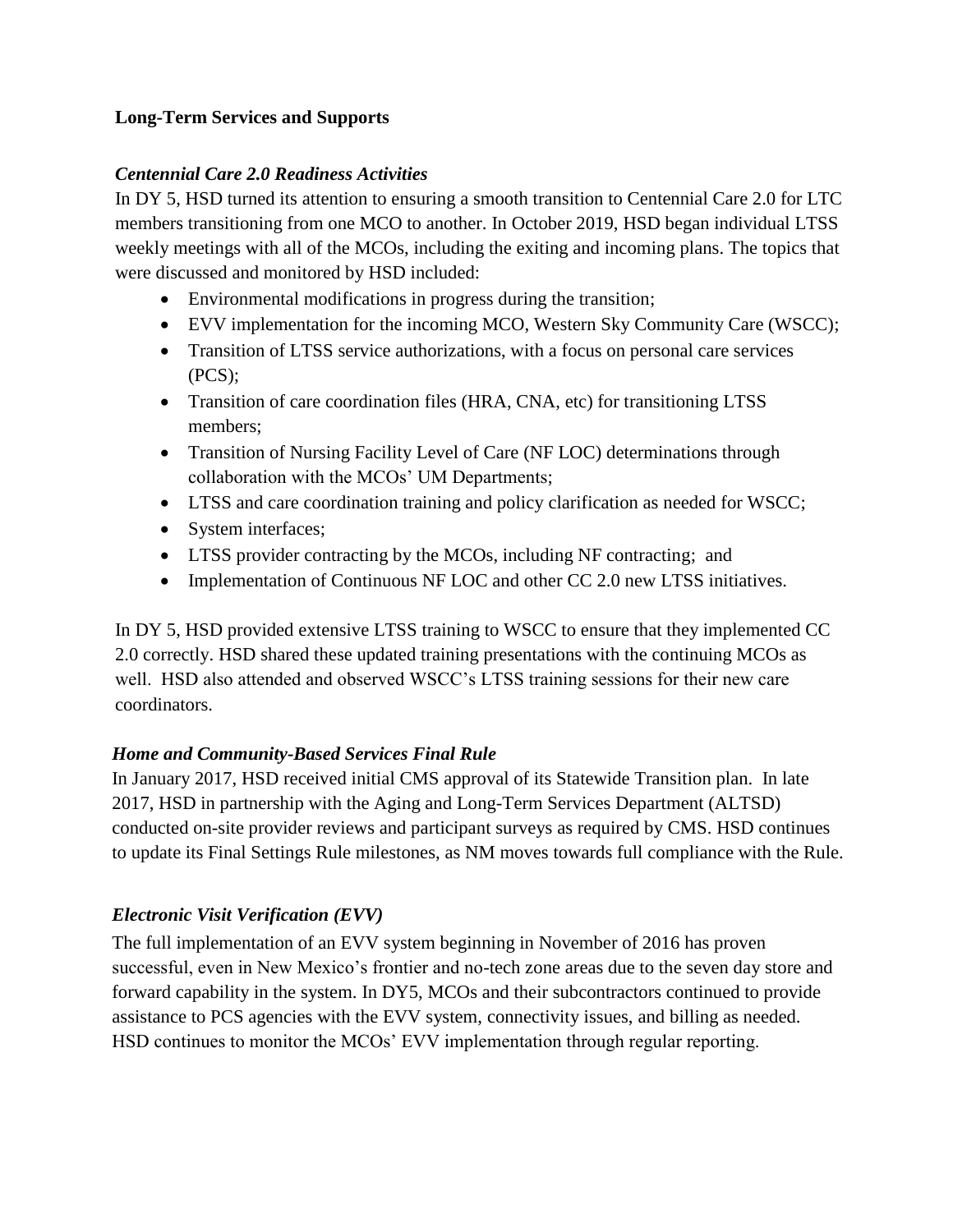HSD and the MCOs partner with the New Mexico Association for Home Health and Hospice Care (NMAHHC) to provide information on the EVV system and discuss provider concerns at each of the Association's quarterly conferences. Providers appreciate this collaboration, and system improvements have been implemented based on their feedback.

In DY 5, HSD, in collaboration with MCOs and their vendors, began planning for the implementation of EVV for Self-Directed Community Benefit PCS.

# <span id="page-16-0"></span>**Centennial Rewards**

The Centennial Rewards program provides incentives to members for engaging in and completing healthy activities and behaviors as described below.

- **Asthma Management** to reward refills of asthma controller medications for children;
- **Bone Density Testing** to reward women age 65 or older who complete a bone density test during the year.
- **Diabetes Management** to reward members who complete tests and exams to better manage their diabetes;
- **Healthy Smiles** to reward annual dental visits for adults and children;
- **Healthy Pregnancy** to reward members who join their MCO's prenatal program;
- **Step-Up Challenge** to reward completion of a 3-week or 9-week walking challenge; and
- **Schizophrenia and/or Bipolar Disorder Management** to reward members who refill their medications.

Members who complete these activities can earn credits, which can then be redeemed for items in the Centennial Rewards catalog. All Centennial Care members are eligible for Centennial Rewards. To date, 714,199 distinct members, or 70.7 percent of all Centennial Care enrollees, have earned at least one incentive or reward. F i v e full years of data reflect members have earned points totaling a value of \$61.9 million. The table below shows the healthy behaviors that have been rewarded and each activity's value in dollars. It includes the maximum dollar value available for each activity and the total dollars earned.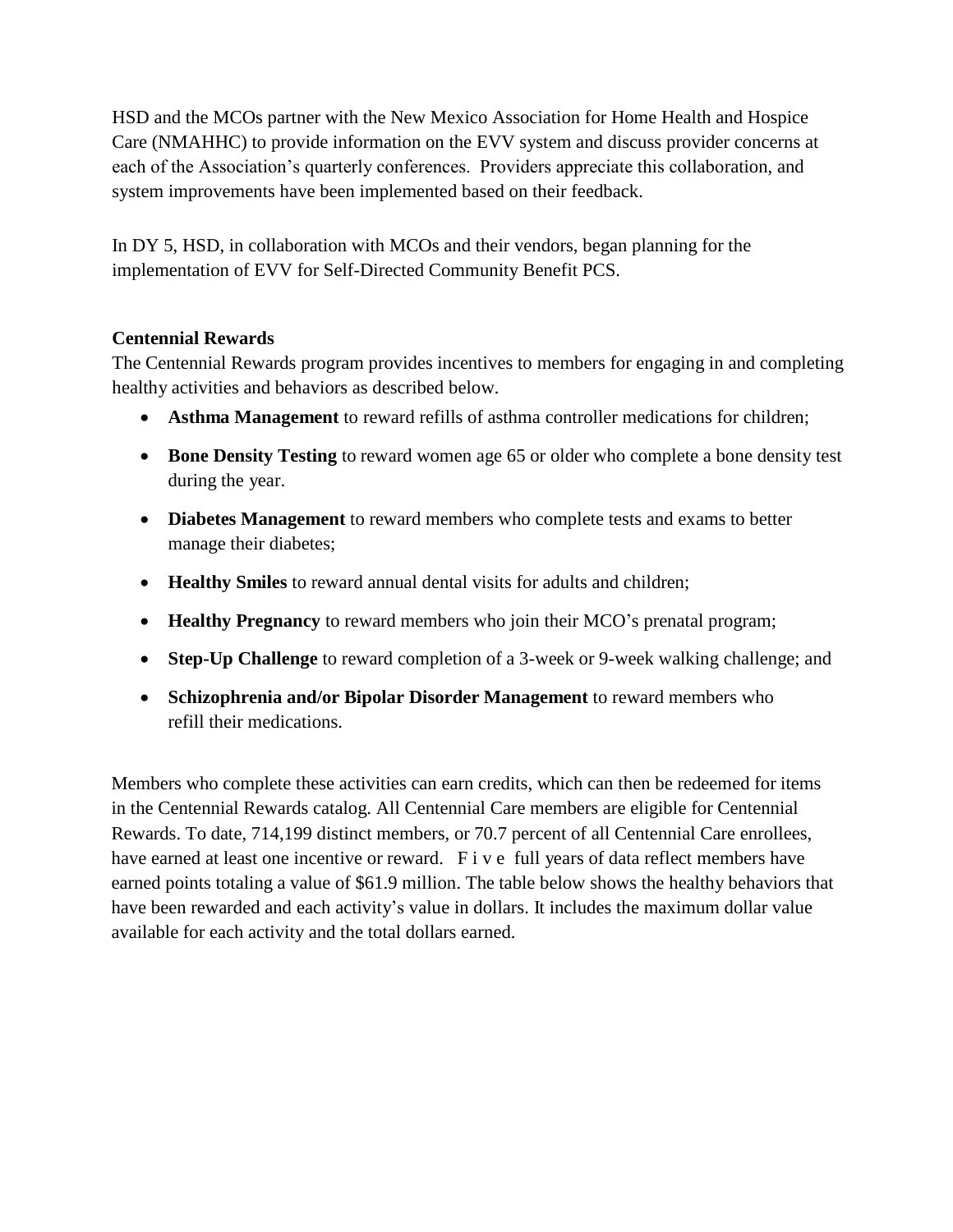#### **Table 8 – Healthy Behaviors Rewarded**

| <b>Reward Activities</b>       | <b>Reward</b><br><b>Value in</b><br>Points, by<br><b>Activity</b> | <b>Maximum</b><br><b>Reward</b><br><b>Dollar</b><br><b>Value</b> | <b>Total Rewards</b><br><b>Earned</b><br>(Dollar Value) |
|--------------------------------|-------------------------------------------------------------------|------------------------------------------------------------------|---------------------------------------------------------|
|                                |                                                                   |                                                                  |                                                         |
| <b>Asthma Management</b>       | 6                                                                 | \$6                                                              | \$1,399,155                                             |
| <b>Bipolar Disorder</b>        |                                                                   |                                                                  |                                                         |
| <b>Management</b>              | 6                                                                 | \$6                                                              | \$1,712,280                                             |
| <b>Bone Density Testing</b>    | 3                                                                 | \$3                                                              | \$82,530                                                |
| <b>Healthy Smiles Adults</b>   | $\overline{2}$                                                    | \$2                                                              | \$13,401,425                                            |
| <b>Healthy Smiles Children</b> | 3                                                                 | \$3                                                              | \$29,393,770                                            |
| <b>Diabetes Management</b>     | 6                                                                 | \$6                                                              | \$7,202,880                                             |
| <b>Healthy Pregnancy</b>       | 1000                                                              | \$100                                                            | \$1,880,300                                             |
| Schizophrenia                  |                                                                   |                                                                  |                                                         |
| <b>Management</b>              | 6                                                                 | \$6                                                              | \$949,905                                               |
| <b>Step-Up Challenge</b>       | 5                                                                 | \$5                                                              | \$720,275                                               |
| <b>Health Risk Assessment*</b> | 1                                                                 | \$1                                                              | \$4,396,090                                             |
| <b>Other (Appeals and</b>      |                                                                   |                                                                  |                                                         |
| Adjustments)                   | N/A                                                               | N/A                                                              | \$792,338                                               |
| <b>Totals</b>                  |                                                                   |                                                                  | \$61,930,948                                            |

**\*HRA completion was discontinued as a rewardable activity at the end of CY2016**

The Step-Up Challenge remains the most popular activity offered through the Centennial Rewards program, with more than 90,000 members having registered for the Challenge and logged their steps to date. Data shows that participants in the Step-Up Challenge continue to show lower costs and improved quality across multiple indicators.

Overall, New Mexico's Centennial Rewards program has achieved over \$120 million in savings since 2014, and participants across all conditions have shown 20 percent to 50 percent higher compliance with HEDIS-related scores. Participant costs were between 2.2 percent and 27 percent lower across all conditions, with reduced inpatient admissions and lower costs per admission among participants being the predominant driver behind cost savings. Notably, rates of behavioral health medication adherence exceed 80 percent among Rewards participants. The state has also seen overall increases in preventive screenings, high value PCP visits, and pharmacy refills among participants.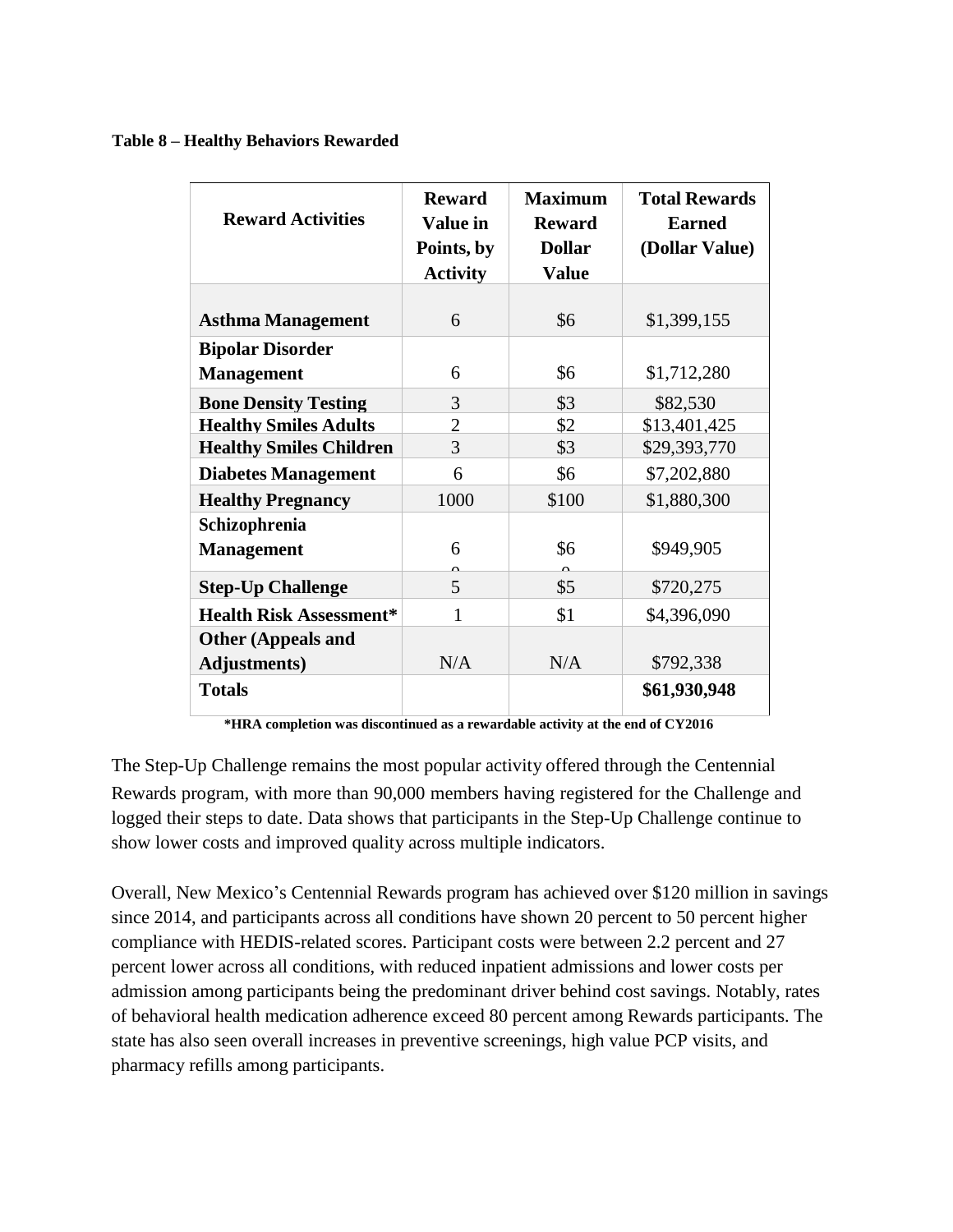Participation in the Centennial Rewards program remains remarkably strong and is likely the highest participation rate for a program of its kind in the nation. Since the beginning of the program, there have been over one million visits to the Centennial Rewards member portal. Most importantly, member satisfaction has remained exceptionally high, with 96 percent of members reporting satisfaction with the Centennial Rewards program, and 97 percent reporting that the program has led them to making healthier choices.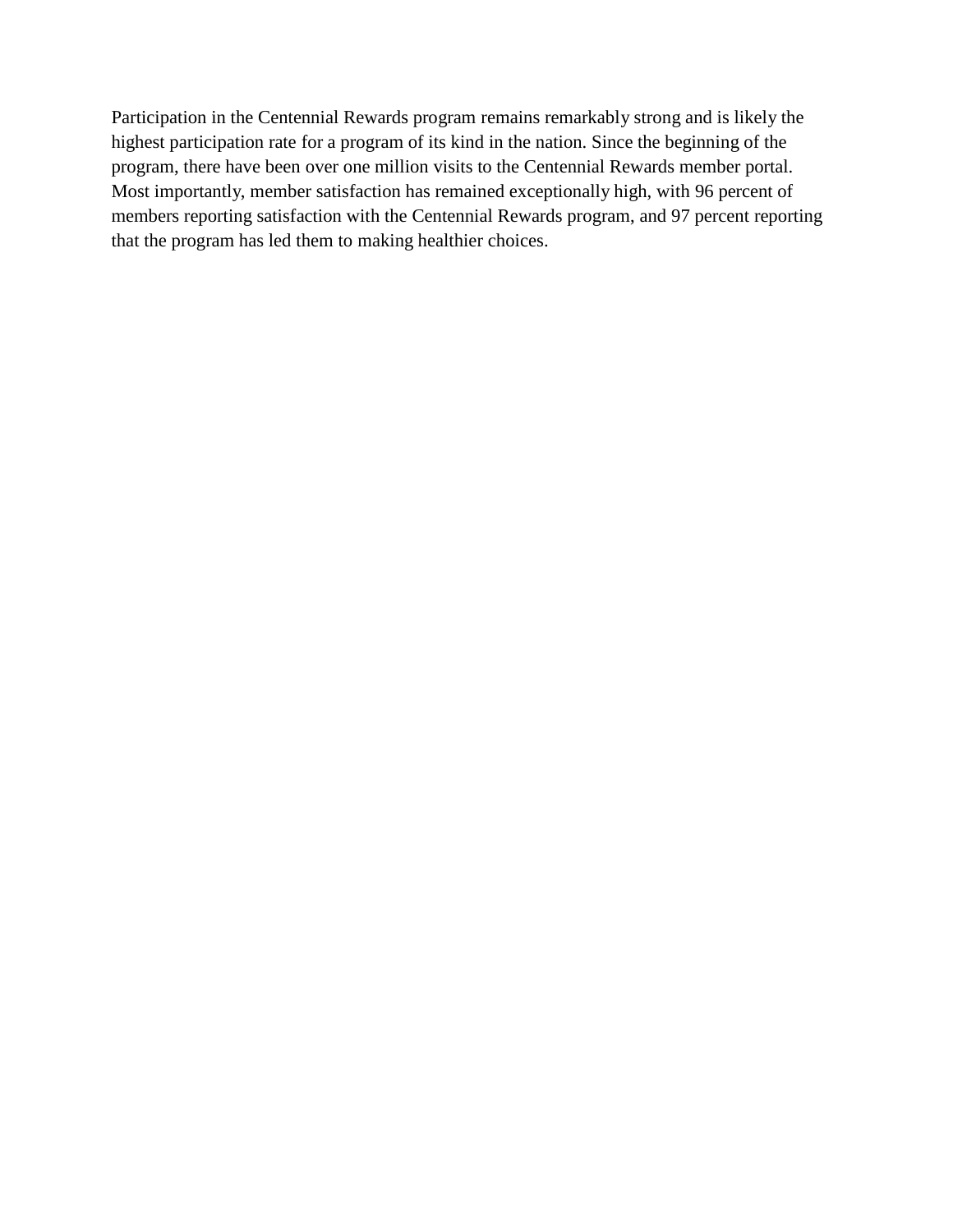#### <span id="page-19-0"></span>**Other Operational Issues**

#### *Contract Amendments*

There was one amendment to the Medicaid Managed Care Services Agreement in DY5. Contract Amendment #8 can be found on the HSD website at [http://www.hsd.state.nm.us/LookingForInformation/medical-assistance-division.aspx.](http://www.hsd.state.nm.us/LookingForInformation/medical-assistance-division.aspx)

#### <span id="page-19-1"></span>**Adverse Incidents**

HSD continues to meet quarterly with the Critical Incident (CI) workgroup in an effort to provide technical assistance to the MCOs. The Critical Incident Report (CIR) trainings are held annually to ensure providers have an understanding of reporting requirements. The workgroup supports the Behavioral Health Services Division (BHSD) on the delivery of BH protocols to providers. The protocols will be used by BH providers to improve accuracy of information reported and establish guidelines for the types of BH providers who are required to report. A daily review of incident reports is conducted by the MCOs and the HSD CI unit. Critical Incidents are being reported quarterly by each MCO. This data is trended and analyzed by HSD.

UHC coordinated with Presbyterian to transfer its Medicaid membership on September 1, 2018 and as a result, Q4 data for UHC is not reflected in the table. HSD continues to monitor the transition to ensure continuity of care for Medicaid members. UHC provides HSD with a weekly update regarding the single death investigation which is pending a report from of the Office of the Medical Investigator.

During DY5, 23,181 critical incidents were filed for Centennial Care, Behavioral Health and Self-Directed members. Of the 23,181 reports filed, 5,523 reports were submitted in Q4; 6,191 in Q3; 5,823 in Q2; and 5,644 in Q1. The number of Incidents filed by MHC for Q3 has increased since the publishing of the DY5Q3 report. This was due to unreported incidents not reflected in the MCOs quarterly data submission. HSD has revised DY5 Q3 totals to reflect this. One hundred percent of all CIRs received through the HSD Critical Incident web portal are reviewed. HSD continues to provide technical assistance to the MCOs when providers are noncompliant with reporting requirements.

During DY5, a total of 1,786 deaths were reported. Of the 1,786 deaths reported, 1,596 deaths were reported as natural, expected deaths, 181 deaths were reported as unexpected and nine were reported as suicides. All deaths reported through the critical incident system are reviewed by HSD and the MCOs.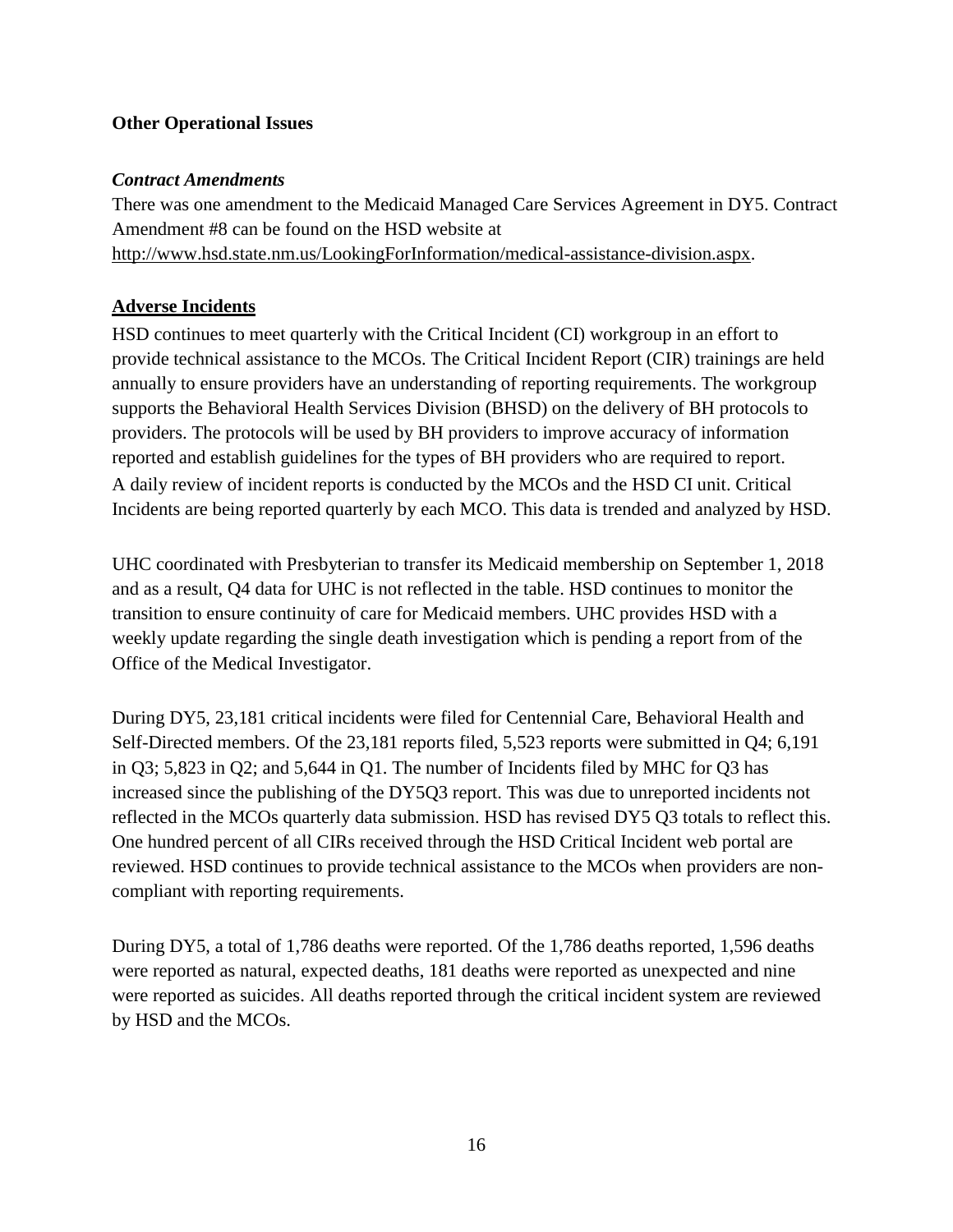All critical incident reports require follow up. Follow up can include medical record review, or records from the Office of the Medical Investigator (OMI) to determine a cause of death. MCOs have internal processes to follow up on all deaths.

During DY5, Centennial Care, Behavioral Health and Self-Directed populations reported a total of 12,898 (64.66 percent) critical incidents for Emergency Services. Of those Emergency Services reports, 844 were Behavioral Health and 1,149 were Self-Directed. MCOs collaborate with internal and external stakeholders to imitate new practices to establish member contact in attempts to better serve the member. HSD will continue to monitor any decreases or increases of emergency services reports.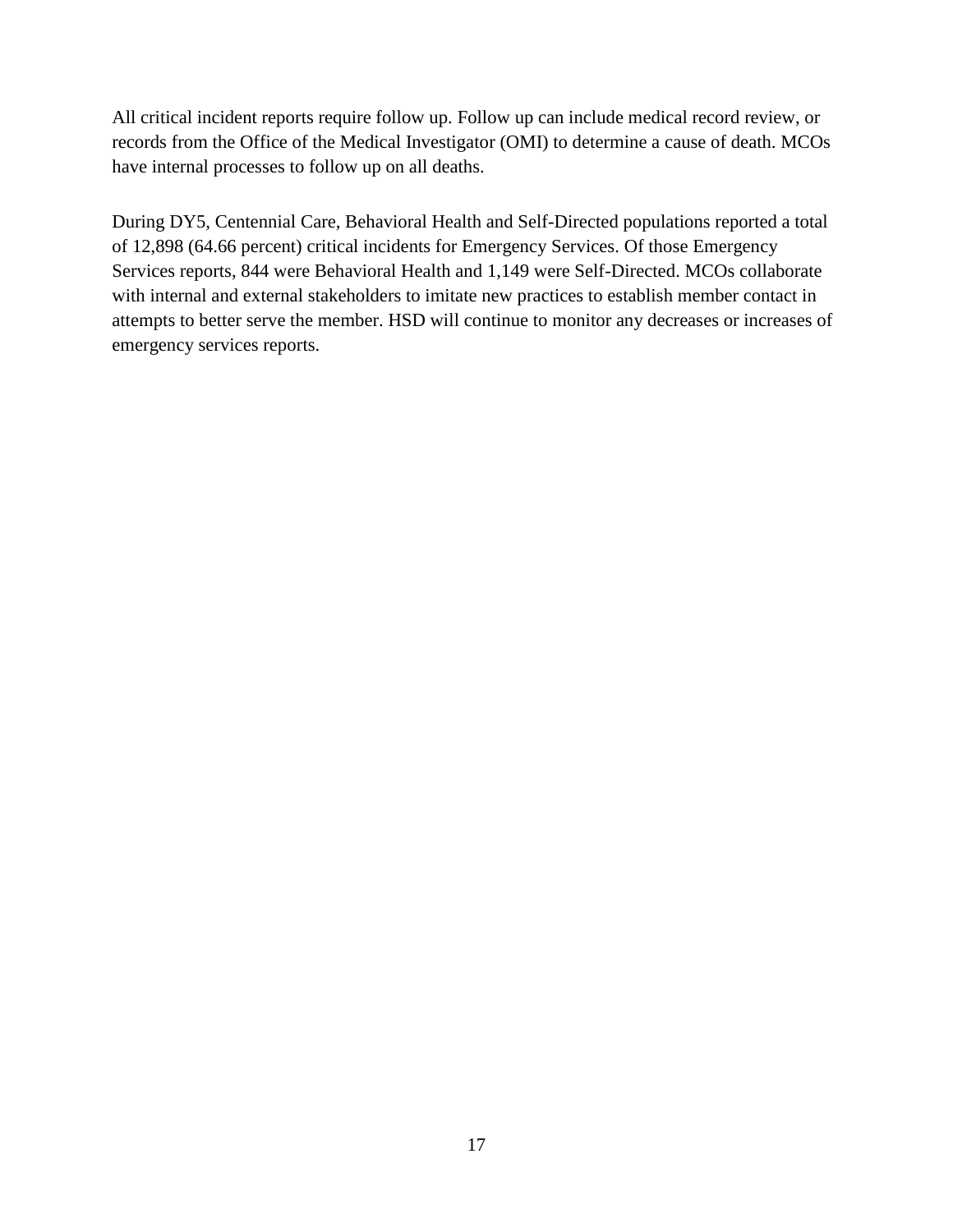#### **Table 9 – DY5 Critical Incidents**

| <b>Critical Incident Types by MCO - Centennial Care</b> |                   |               |               |               |       |               |       |               |        |              |  |  |
|---------------------------------------------------------|-------------------|---------------|---------------|---------------|-------|---------------|-------|---------------|--------|--------------|--|--|
| <b>Critical Incident Types</b>                          |                   | <b>BCBS</b>   | <b>Molina</b> |               |       | Presbyterian  |       | <b>UHC</b>    |        | <b>Total</b> |  |  |
|                                                         | #                 | $\frac{9}{6}$ | #             | $\frac{9}{6}$ | #     | $\frac{9}{6}$ | #     | $\frac{9}{6}$ | #      | $\%$         |  |  |
| Abuse                                                   | 178               | 0.89%         | 366           | 1.83%         | 429   | 2.15%         | 192   | 0.96%         | 1.165  | 5.84%        |  |  |
| Death                                                   | 439               | 2.20%         | 390           | 1.96%         | 569   | 2.85%         | 388   | 1.95%         | 1786   | 8.95%        |  |  |
| Natural/Expected                                        | 399               |               | 335           |               | 492   |               | 370   |               | 1,596  |              |  |  |
|                                                         | Unexpected<br>38l |               | 52            |               | 74    |               | 17    |               | 181    |              |  |  |
| <b>Suicide</b>                                          | 2                 |               | 3             |               | 3     |               |       |               | 9      |              |  |  |
| <b>Elopement/Missing</b>                                | 11                | 0.06%         | 35            | 0.18%         | 39    | 0.20%         | 6     | 0.03%         | 91     | 0.46%        |  |  |
| <b>Emergency Services</b>                               | 2.339             | 11.73%        | 3.060         | 15.34%        | 5.331 | 26.73%        | 2.168 | 10.87%        | 12.898 | 64.66%       |  |  |
| <b>Environmental Hazard</b>                             | 49                | 0.25%         | 54            | 0.27%         | 128   | 0.64%         | 79    | 0.40%         | 310    | 1.55%        |  |  |
| <b>Exploitation</b>                                     | 54                | 0.27%         | 83            | 0.42%         | 112   | 0.56%         | 116   | 0.58%         | 365    | 1.83%        |  |  |
| <b>Law Enforcement</b>                                  | 58                | 0.29%         | 110           | 0.55%         | 101   | 0.51%         | 51    | 0.26%         | 320    | 1.60%        |  |  |
| Neglect                                                 | 455               | 2.28%         | 458           | 2.30%         | 1.611 | 8.08%         | 487   | 2.44%         | 3.011  | 15.10%       |  |  |
| <b>Total</b>                                            | 3.583             | 17.96%        | 4.556         | 22.84%        | 8.320 | 41.71%        | 3.487 | 17.48%        | 19.946 | 100.00%      |  |  |

| <b>Critical Incident Types by MCO - Behavioral Health</b> |     |               |       |               |                 |              |            |               |              |         |  |  |
|-----------------------------------------------------------|-----|---------------|-------|---------------|-----------------|--------------|------------|---------------|--------------|---------|--|--|
|                                                           |     | <b>BCBS</b>   |       | <b>Molina</b> |                 | Presbyterian | <b>UHC</b> |               | <b>Total</b> |         |  |  |
| <b>Critical Incident Types</b>                            | #   | $\frac{9}{6}$ | #     | $\%$          | #               | $\%$         | #          | $\frac{9}{6}$ | #            | $\%$    |  |  |
| Abuse                                                     | 30  | 1.73%         | 186   | 10.71%        | 123             | 7.08%        | 15         | 0.86%         | 354          | 20.38%  |  |  |
| Death                                                     | 12  | 0.69%         | 39    | 2.25%         | 20              | 1.15%        | 10         | 0.58%         | 81           | 4.66%   |  |  |
| Natural/Expected                                          |     |               | 28    |               | 12 <sub>1</sub> |              | 5          |               | 52           |         |  |  |
| <b>Unexpected</b>                                         | 5   |               | 9     |               |                 |              |            |               | 25           |         |  |  |
| Suicide                                                   | 0   |               | ⌒     |               |                 |              |            |               | 4            |         |  |  |
| <b>Elopement/Missing</b>                                  | 4   | 0.23%         | 15    | 0.86%         | 13              | 0.75%        | 0          | $0.00\%$      | 32           | 1.84%   |  |  |
| <b>Emergency Services</b>                                 | 47  | 2.71%         | 611   | 35.18%        | 149             | 8.58%        | 37         | 2.13%         | 844          | 48.59%  |  |  |
| <b>Environmental Hazard</b>                               |     | 0.06%         | 5     | 0.29%         | 12              | 0.69%        |            | 0.06%         | 19           | 1.09%   |  |  |
| <b>Exploitation</b>                                       | 3   | 0.17%         | 11    | 0.63%         | 12              | 0.69%        | 0          | $0.00\%$      | 26           | 1.50%   |  |  |
| <b>Law Enforcement</b>                                    | 15  | 0.86%         | 34    | 1.96%         | 33              | 1.90%        | 4          | 0.23%         | 86           | 4.95%   |  |  |
| <b>Neglect</b>                                            | 32  | 1.84%         | 148   | 8.52%         | 92              | 5.30%        | 23         | 1.32%         | 295          | 16.98%  |  |  |
| Total                                                     | 144 | 8.29%         | 1.049 | 60.39%        | 454             | 26.14%       | 90         | 5.18%         | 1.737        | 100.00% |  |  |

| <b>Critical Incident Types by MCO - Self Directed</b> |               |               |               |               |              |               |            |               |              |               |
|-------------------------------------------------------|---------------|---------------|---------------|---------------|--------------|---------------|------------|---------------|--------------|---------------|
|                                                       | <b>BCBS</b>   |               | <b>Molina</b> |               | Presbyterian |               | <b>UHC</b> |               | <b>Total</b> |               |
| <b>Critical Incident Types</b>                        | #             | $\frac{9}{6}$ | #             | $\frac{9}{6}$ | #            | $\frac{0}{2}$ | #          | $\frac{9}{6}$ | #            | $\frac{9}{6}$ |
| Abuse                                                 | 14            | 0.93%         | 21            | 1.40%         | 41           | 2.74%         | 18         | 1.20%         | 94           | 6.28%         |
| Death                                                 | 13            | 0.87%         | 12            | 0.80%         | 47           | 3.14%         | 17         | 1.13%         | 89           | 5.94%         |
| Natural/Expected                                      | 12            |               | 9             |               | 39           |               | 15         |               | 75           |               |
| Unexpected                                            | 0             |               | 3             |               |              |               | ∩          |               | 12           |               |
| Suicide                                               |               |               | $\Omega$      |               |              |               |            |               | 2            |               |
| <b>Elopement/Missing</b>                              | $\mathcal{P}$ | 0.13%         | 4             | 0.27%         | 3            | 0.20%         | $\Omega$   | $0.00\%$      | 9            | 0.60%         |
| <b>Emergency Services</b>                             | 121           | 8.08%         | 154           | 10.28%        | 764          | 51.00%        | 110        | 7.34%         | 1,149        | 76.70%        |
| <b>Environmental Hazard</b>                           | 2             | 0.13%         | $\Omega$      | $0.00\%$      | 11           | 0.73%         |            | 0.07%         | 14           | 0.93%         |
| <b>Exploitation</b>                                   | 3             | 0.20%         | 5             | 0.33%         | 18           | 1.20%         | 4          | 0.27%         | 30           | 2.00%         |
| Law Enforcement                                       | 7             | 0.47%         | 6             | 0.40%         | 18           | 1.20%         | 3          | 0.20%         | 34           | 2.27%         |
| <b>Neglect</b>                                        | 6             | 0.40%         | 10            | 0.67%         | 55           | 3.67%         | 8          | 0.53%         | 79           | 5.27%         |
| <b>Total</b>                                          | 168           | 11.21%        | 212           | 14.15%        | 957          | 63.89%        | 161        | 10.75%        | 1.498        | 100.00%       |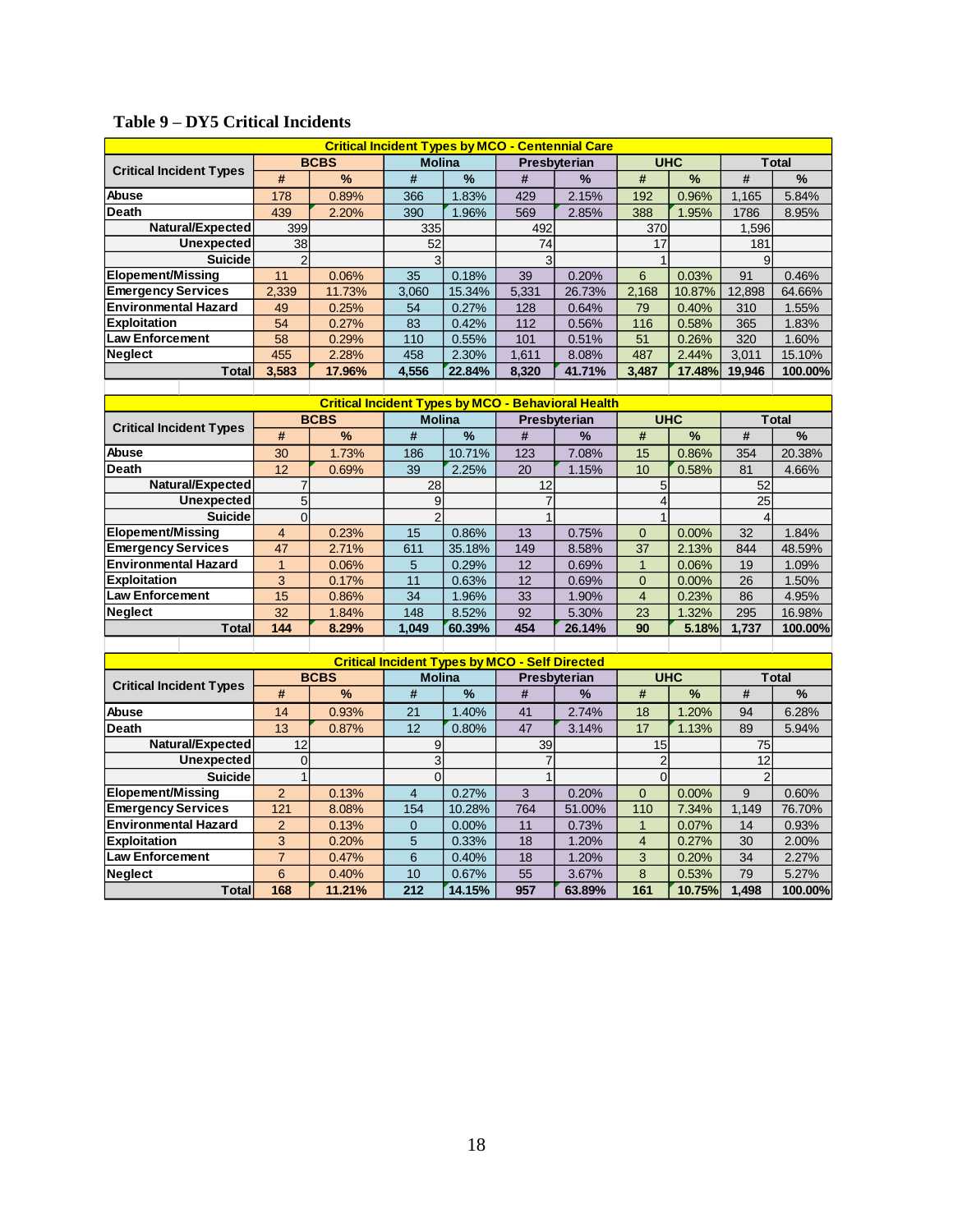# <span id="page-22-0"></span>**Action Plans**

<span id="page-22-1"></span>MCOs proactively initiate internal Corrective Actions Plans (CAPs) throughout the year to address areas of noncompliance or areas for improvement. In DY5, HSD monitored each MCO's initiation, progress, and closure of CAPs, which were reported by the MCOs as follows: in DY5 Q1, nine CAPs in progress and three closed; DY5 Q2, eight CAPs in progress and one closed; DY5 Q3, twelve CAPs in progress and one closed; and DY5 Q4, five CAPs in progress and four closed. For additional details, summary and progress updates are provided with each quarterly report.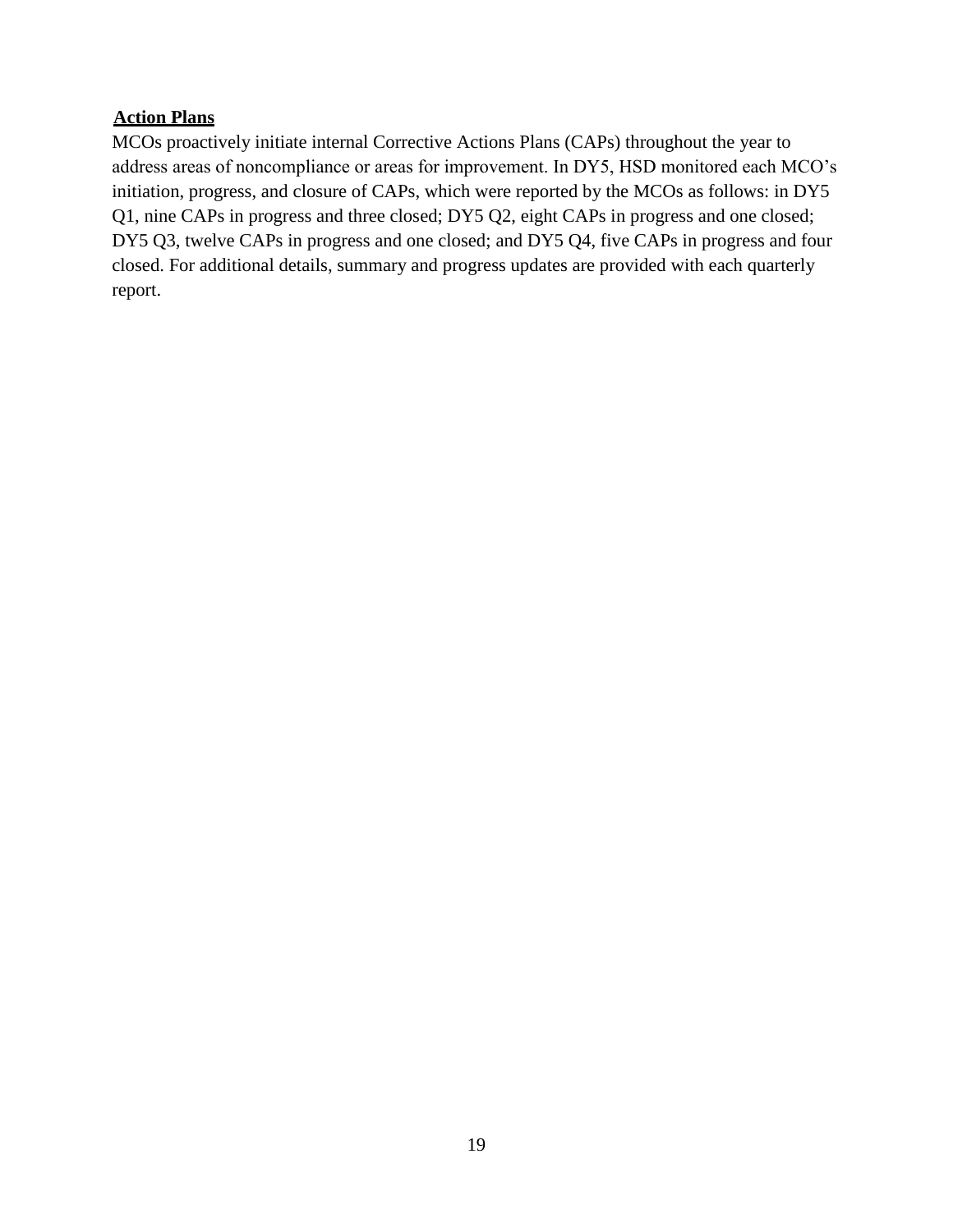# **Evaluation Activities**

Progress related to the Centennial Care 1115 Waiver Evaluation Design continued throughout DY5. Major activities and milestones consisted of continued efforts to collect data necessary to perform a final assessment of the program and detail the findings in the Final Evaluation Report.

The principal milestone achieved during DY5 was the submission of the draft Final Evaluation Report by the evaluator to HSD which consisted of the first four years of Centennial Care. The report provided detailed information related to the Centennial Care program design and goals, testable hypothesis and analyses, and findings for over one hundred performance measures to provide a basis for drawing conclusions on the effectiveness of Centennial Care.

The following provides a timeline of major activities that occurred in DY5 related to the drafting of the Final Evaluation Report:

- August  $6<sup>th</sup>$ , initiation of the outline for the draft report;
- September  $18<sup>th</sup>$ , completion of measure-level analysis and report content development;
- November  $19<sup>th</sup>$ , submission of the first draft for HSD evaluation team and leadership review.

Discussions were held between Deloitte and HSD's evaluation team to address measure-level data changes and clarify report content. The evaluation team also had discussions with subject matter experts at HSD to review specific measures, relevant data, and methodology. Deloitte will continue to meet with HSD on a weekly basis to assess the status of the Final Report, as well as gather report content feedback and apply revisions.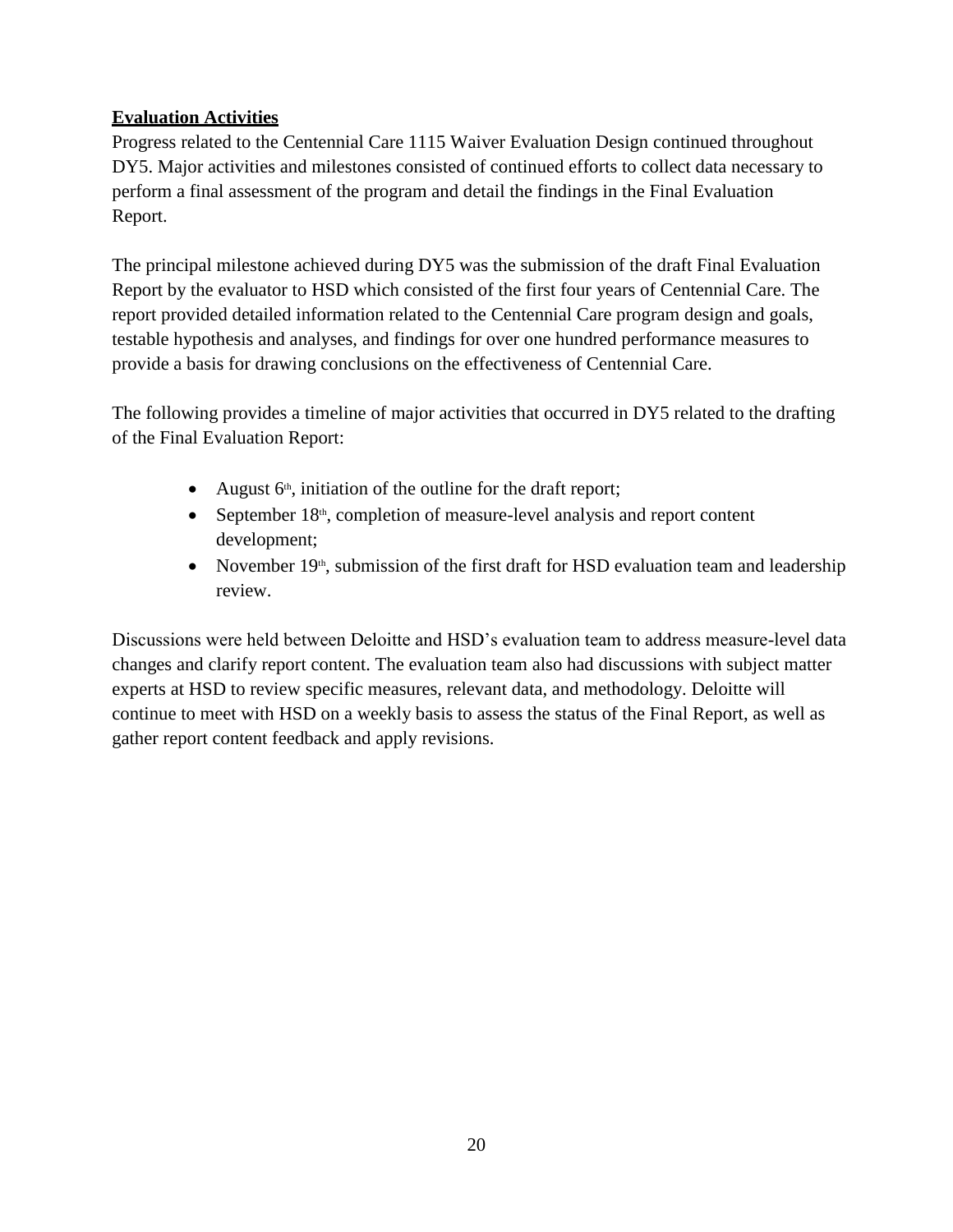#### <span id="page-24-0"></span>**Interim Findings**

During DY5 Deloitte completed the Centennial Care Final Evaluation Report of DY1 through DY4. Highlights from the Final Evaluation report include:

• **Improving Access to Care** – Centennial Care combines Physical Health (PH), Behavioral Health (BH), and Long-Term Care and Support Services (LTSS) within a single consolidated waiver that establishes an integrated model of care. The Evaluation analyzes the impact of the Centennial Care model on service delivery and integration through the analysis of measures designed to address enrollment trends, timely access to care and services, geographic availability of care, care settings, and preventive health/wellness services.

Through DY4, a lower percentage of adult members utilized preventive or ambulatory services across each of the three age cohorts and in aggregate when compared to the baseline, although, experience improved from DY3 to DY4 in two of the three age cohorts. The percentage of children and young adults that received dental visits was relatively consistent from the baseline to DY4. Throughout DY1 to DY4 there was a steady increase of members receiving dental visits. It is important to note the DY1 through DY4 experience was above the national averages for each year.

The number and percentage of BH participants who received follow-up services after hospitalization of mental illness has also declined from the baseline to DY4, but similarly to annual dental visits, the DY4 experience exceeded 2017 national averages for both the 7 day and 30-day follow-up subcomponents. This may be indicative of the efficacy of the work that HSD has done in partnership with the MCOs to rectify the gaps in network coverage that occurred throughout DY2.

With respect to preventive health/wellness services, immunizations for adolescents increased from the baseline to DY4 across each of the three immunization type subcomponents. Similarly, initiation and engagement of alcohol and other drug dependence (AOD) treatment has increased from DY1 to DY4 in each age cohort, for both the initiation and engagement subcomponents. Timeliness of prenatal care and receipt of postpartum care has declined from the baseline to DY4. However, increases were seen from DY2 to DY3.

• **Increased Member Engagement** – Centennial Care introduced a member rewards program intended to incentivize individuals to participate in state-defined activities that promote healthy behaviors. Members can earn rewards from adhering to refilling monthly prescriptions to getting an annual dental visit. Member participation in the Centennial Rewards program has increased from 7.1% in DY1 to 26.2% in DY4. The percentage for members earning rewards was just over 40% in DY1 but increased to over 72% by DY4.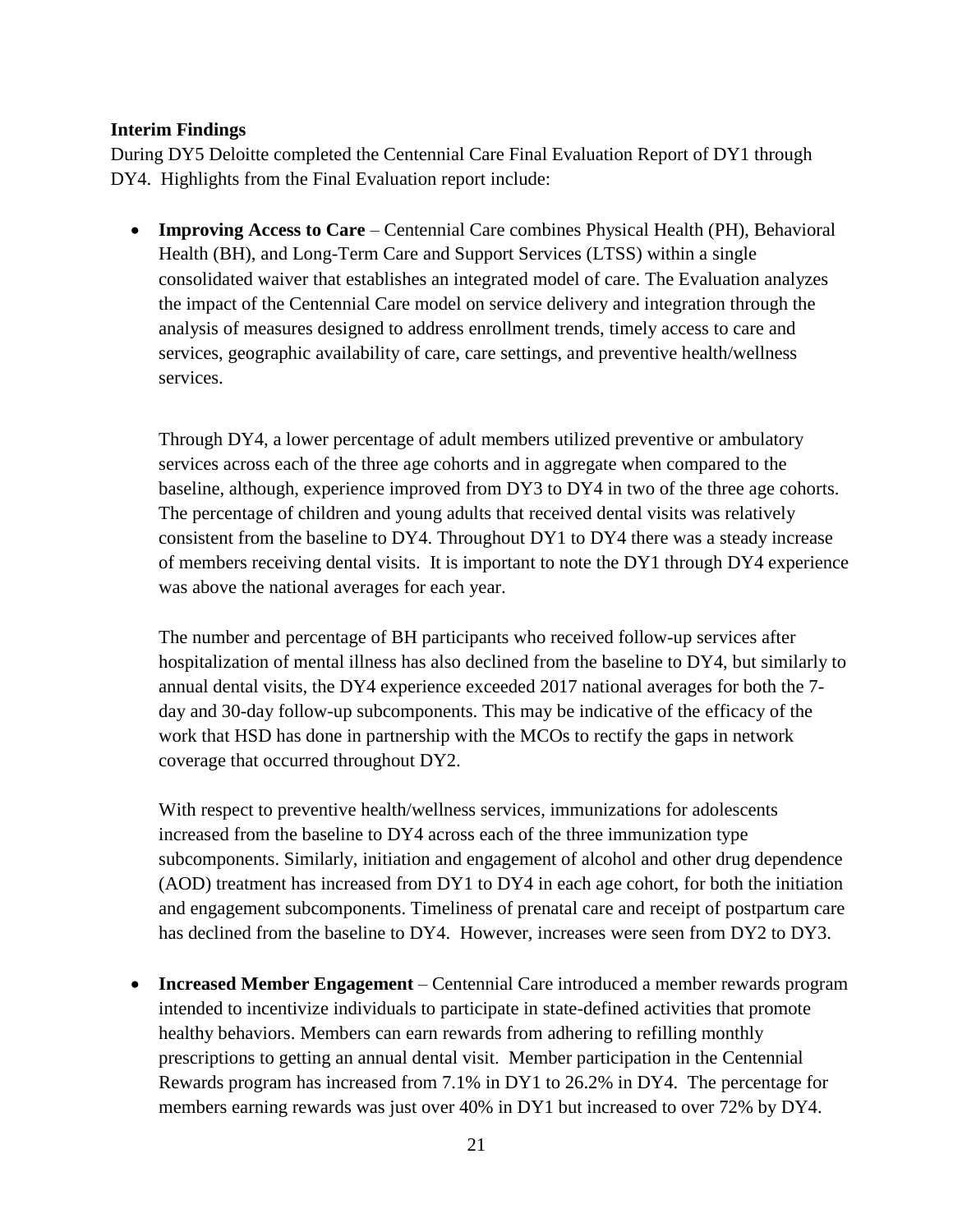• **Reducing Expenditures and Shifting to Less Costly Services – A principal goal of** Centennial Care is to meet budget neutrality requirements meaning that the total "with waiver" costs should not exceed the total "without waiver" costs. Through DY4 of the program costs continue to be budget neutral. Total program expenditures for DY4 of Centennial Care were approximately 28.1% below STC cost projections for DY4.

The budget neutrality goal of Centennial Care is to also ensure that the "with waiver" PMPM costs for each MEG do not exceed the "without waiver" PMPM costs for each MEG. Furthermore, the State is not at risk for total expenditures because of increases in membership. The costs for all MEGs remained below the MEG PMPM cap throughout DY1 to DY4 apart from the NF LOC Dual group. Also, the PMPM costs for all MEGs experienced decreases in the range of 0.2% to 7.2% from DY3 to DY4, apart from the NF LOC group. The aggregate program PMPM decreased 3.8% from DY3 to DY4 and decreased 4.0% from DY1 to DY4. These decreases in PMPM by MEG demonstrates that the Centennial Care program is experiencing success with respect to cost containment, a principal goal of the program.

Program savings were driven in part by the transition to less costly services, including greater utilization of outpatient services for managing substance abuse, an increase in the use of home and community-based services (HCBS), positive shifts in pharmacy utilization of generic drugs and continued reductions in in patient claims exceeding \$50,000.00 as a percentage of healthcare costs.

• **Increased Member Satisfaction** – Centennial Care defines performance standards for contracted MCOs related to timely adjudication of member grievances and appeals, access to providers, and responsive customer service. These performance standards are intended, in part, to improve the member experience and increase satisfaction with the program.

CAHPS survey results indicate a consistent increase in member satisfaction with care coordination from DY2 through DY4. These increases in satisfaction were seen across two of the three population cohorts, namely children with chronic conditions (CCC), and the general population ("Child General"). Similarly, the overall rating of health care has increased in the Child General and adult populations from the baseline to DY4, though the CCC population has seen a slight decline over the same period.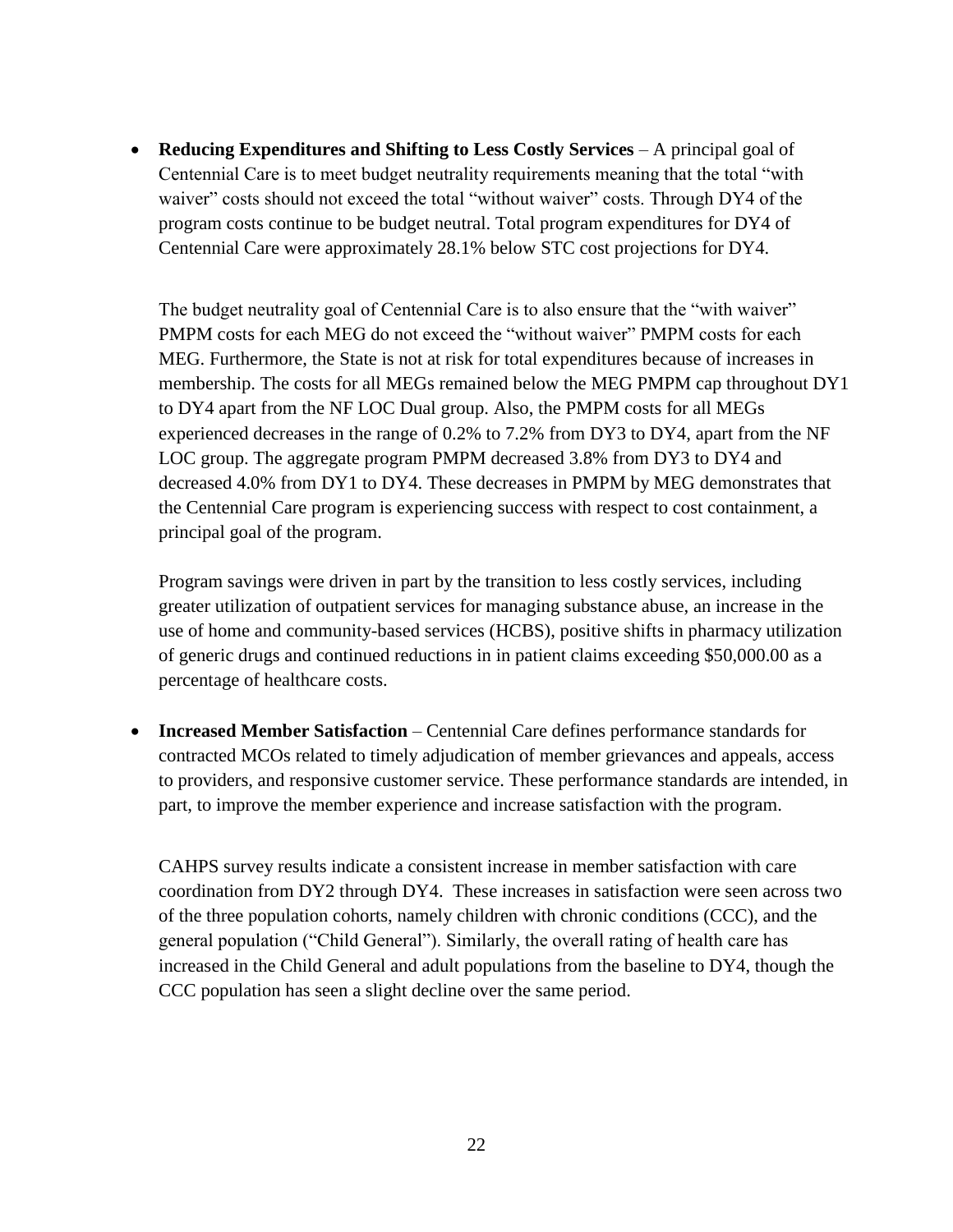# <span id="page-26-1"></span><span id="page-26-0"></span>**Quality Assurance Monitoring Activities**

# **Care Coordination Audits**

HSD continues to monitor quarterly progress reports evaluating care coordination activities from the MCOs. HSD conducted a meeting with each MCO in February 2018 to discuss progress related to action steps and recommendations, review results of MCO internal audits and provide feedback on MCO reporting. HSD also conducted follow up instruction with MCOs during Technical Assistance Calls in order to assist the MCOs in understanding the requirements of specific Action Steps and facilitate their successful completion. In DY5, HSD noted that the MCO's internal audit results for actions steps and recommendations showed improvement and HSD inactivated further reporting when MCO internal audit results demonstrated expected compliance for three consecutive quarters. Audit results were confirmed by HSD review. In DY5, HSD also added additional action steps for BCBS as a result of the 2015 and 2016 EQRO Compliance audit. These actions steps addressed improving the timeliness of completion of the HRA and CNA and ensuring all Notice of Adverse Benefit Determination letters utilize easily understood language. HSD will continue to work with the MCOs and monitor care coordination activities through regular audits and address findings during scheduled monthly care coordination meetings with each MCO.

# **Care Coordination for Super Utilizers**

HSD utilized PRISM software to track members who were high utilizers of the Emergency Department (ED) from DY2 Q3 through DY5 Q4 and worked with the MCOs on implementing interventions to reduce unnecessary ED utilization.

- PRISM is an integrated software tool used to support care management interventions for high risk Medicaid patients.
- HSD utilized PRISM data to identify the MCOs' highest utilizers of the ED.
- In DY2, HSD began tracking the top 10 utilizers for each MCO. In DY3 HSD increased the number of members tracked to 35 of the top ED utilizers per MCO.
- During DY5, HSD monitored monthly reports on each "super utilizer" group, tracking the number of ED visits, supplemental care information and care coordination activities to reduce non-emergent ED utilization.
- HSD provided monthly feedback to each MCO targeting specific member issues and encouraging innovative methods of engagement.
- HSD conducted a presentation to all MCOs in DY5 Q1 detailing the progress seen to date in reducing non-emergent ED utilization. MCOs were given to opportunity to share best practices, challenges to engagement and successful approaches implemented.
	- o Some of the initiatives and best practices utilized were:
	- o Intensive engagement with Community Health Workers to accompany members to scheduled appointments;
	- o Utilizing housing specialists to obtain housing for members and additionally connect with local agencies for needed furnishings;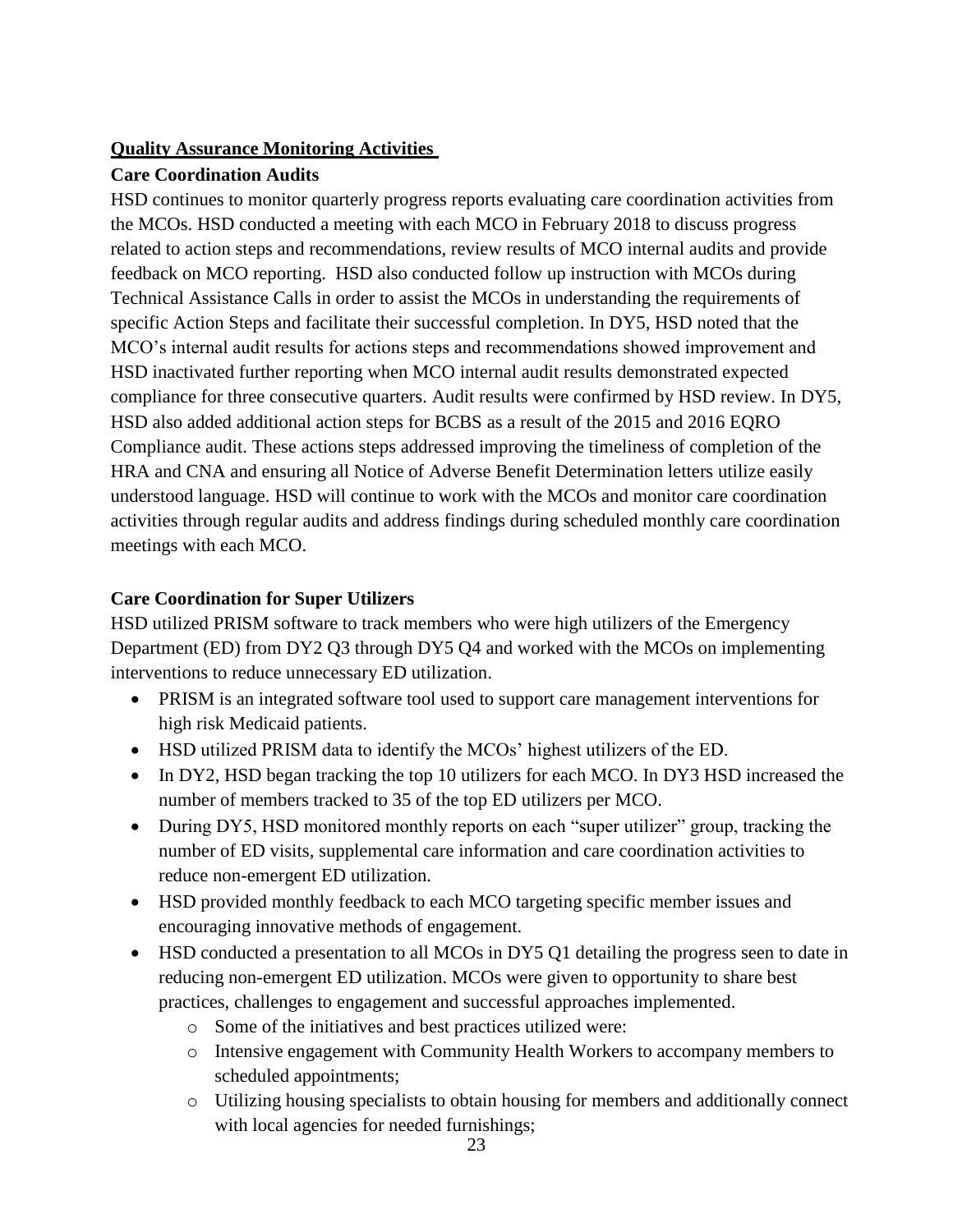- o Presenting Project Super Utilizer members in "case rounds" meetings weekly to increase timely interventions;
- o Expanding the connections with facility staff at local healthcare clinics, homeless shelters and methadone clinics as well as reinforcing relationships with staff at hospitals and residential treatment centers.

HSD received feedback from the MCOs that despite challenges with this project membership, they saw success in non-emergent ED reduction and have implemented some of the intensive interventions for a larger membership population.

The following graph illustrates the decline seen in average ED use over the period of the project showing the average ED visit per member declined for all MCOs by 44.67%.



#### **Care Coordination Reports**

HSD reviewed monthly data submitted by the MCOs for compliance with contract timeliness and member engagement. Due to inconsistencies in submitted data, HSD created a quarterly Ad Hoc report in DY5 Q1. HSD conducted a training with all MCOs in DY5 Q2 to detail the methodology to be used in the quarterly Ad Hoc report. Topics of the methodology training included contract definitions for categorizing members who are unreachable, difficult to engage or refused care coordination as well as determining touchpoint timeliness for members with a change of condition. HSD reviewed and analyzed the quarterly Ad Hoc report submissions from the MCOs while revising a standardized report to be implemented in DY5 Q1. The results of the Ad Hoc reviews prompted HSD to meet with each MCO on a monthly basis to discuss timelines of HRA and CNA completion as well as consistency in data submissions. HSD also discussed improvements in member engagement. HSD has received positive feedback from the MCOs relating to more frequent meetings resulting in timely clarification of HSD requirements and responses to MCO questions.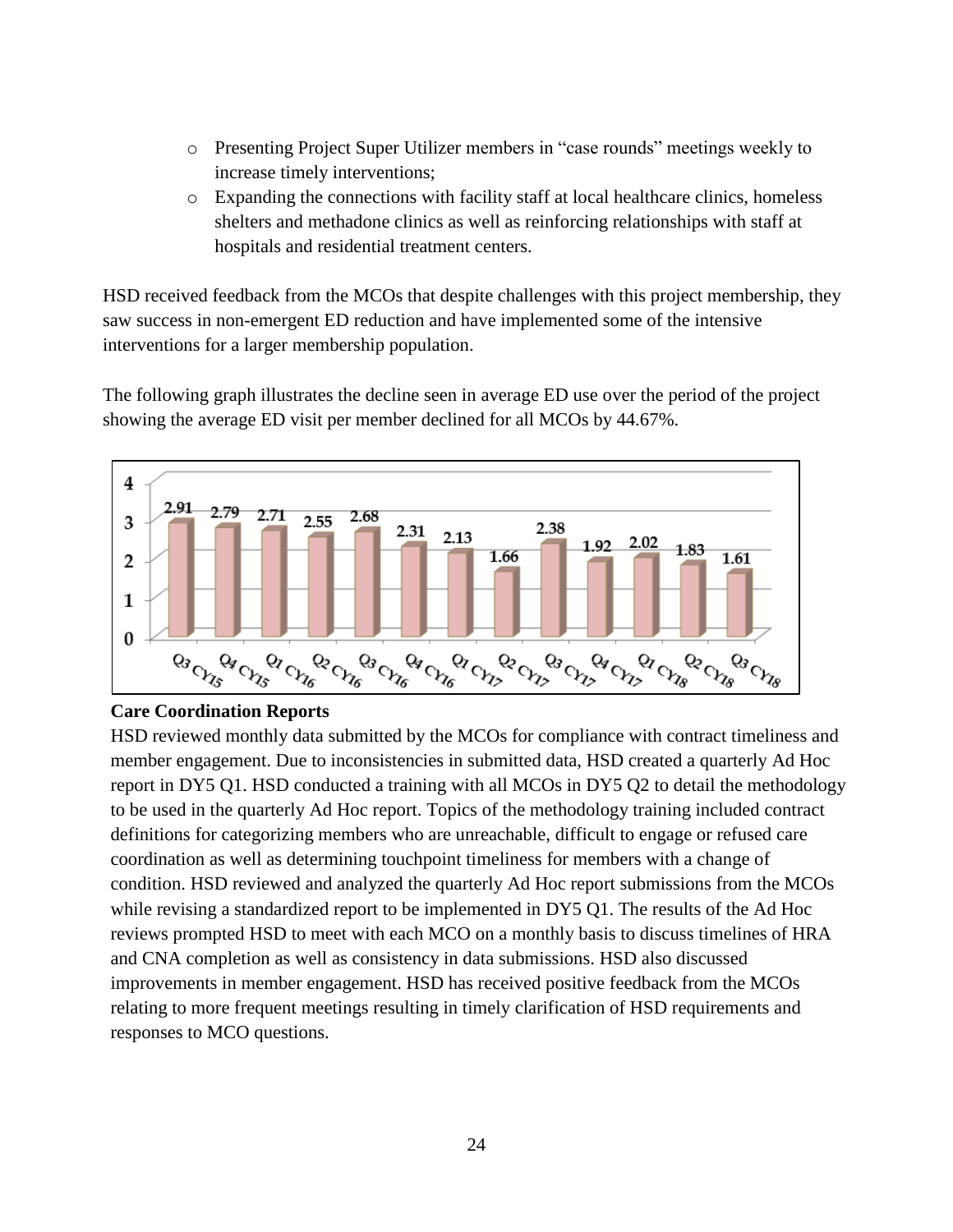#### **Care Coordination and EDIE System**

The Emergency Department Information Exchange (EDIE) is an MCO collaborative effort utilized to promote appropriate ED utilization. EDIE was launched in July of 2016 and EDIE allows the MCOs to increase the impact of their existing care coordination resources by automatically aggregating a full census of all ED admissions, inpatient admissions, transfers, observations and discharges. EDIE is directly integrated with the hospital Electronic Medical Record (EMR), which automatically alerts EDIE and then identifies the patient and references visit history, even if key information is missing from the patient's hospital record. If a visit triggers a pre-set criterion, EDIE notifies the provider within seconds. Notifications to the provider contain visit history, diagnoses, prescriptions, guidelines, and other clinical metadata. Because of the notification, the provider has information in hand before seeing the patient. This allows the provider to act to influence health care outcomes. HSD attends bi-monthly meetings with MCOs, the New Mexico Hospital Association, the New Mexico College of Emergency Physicians, other state agencies and community providers that use the EDIE system and have worked to get state wide participation. The number of participants has increased with 34 of 38 New Mexico hospitals using EDIE and 3 in progress to go live in DY6 Q1. All 76 Skilled Nursing Facilities anticipate going from the current implementation stage to live in DY6. Progress was made in DY5 to include hospitals in neighboring states that often provide care to New Mexico residents. Users of the EDIE system have reported an increased ability to engage timely with members and to connect them to appropriate, needed services. Care coordinators, Community Connectors and Community Health Workers have continued to develop relationships with hospital and nursing facility staff to better connect with those members that are difficult to engage. New Mexico is challenged with large rural and frontier areas where access to healthcare may be limited. Connecting difficult to engage members to care coordinators through EDIE allows the member to be referred to a variety of services and options for which they are eligible. Hospital administrators have been able to connect with skilled nursing facility users as well as interested state agencies to bring best practices to the table for future innovations. EDIE also includes a Prescription Monitoring Program that allows users to quickly see what medications a member has been prescribed and monitor appropriately. Regular tracking of EDIE usage is reported bi-monthly, training sessions for new users occurs monthly, follow-up training for current users occurs regularly and webinars are distributed weekly to explain and reinforce the clinical importance of EDIE.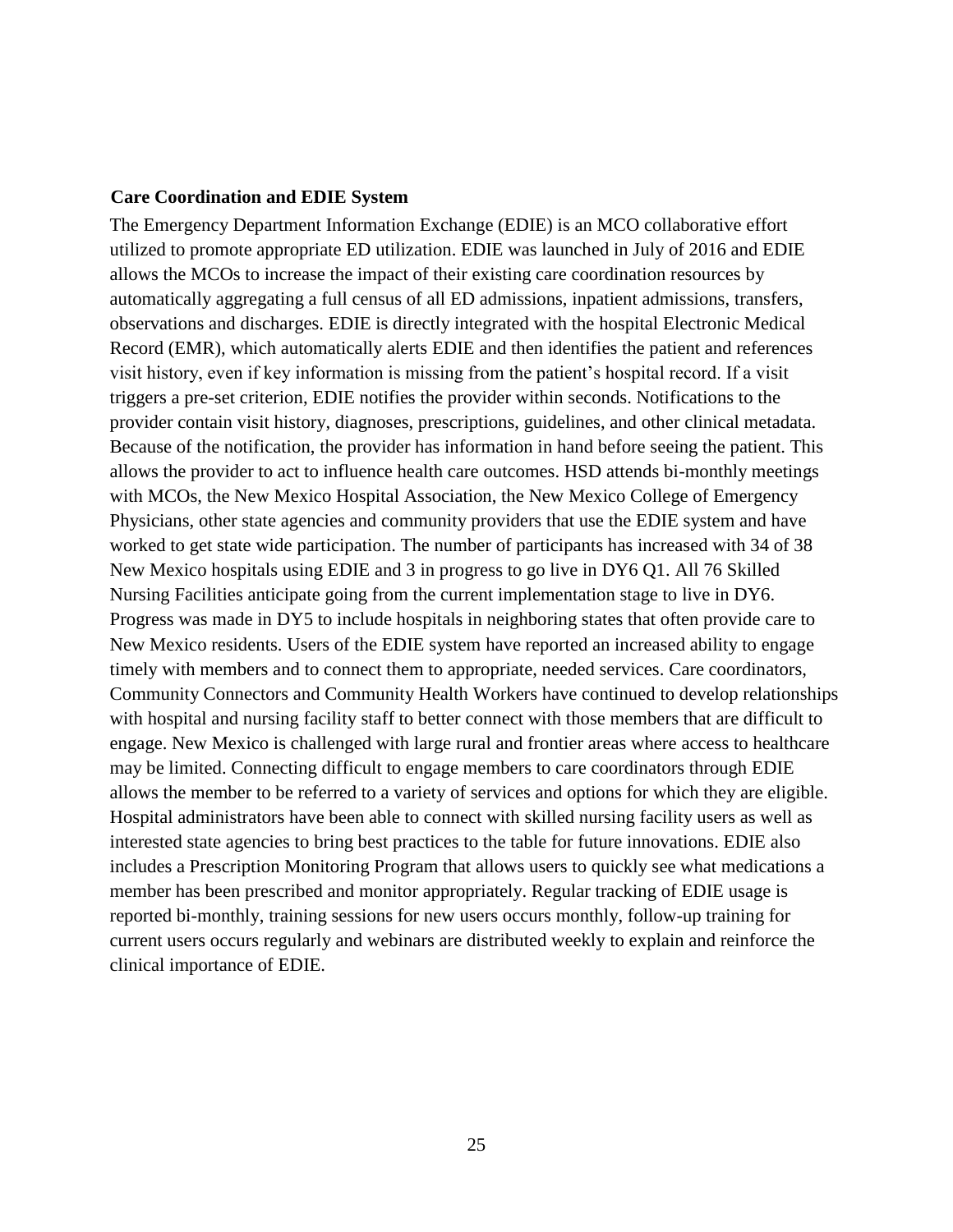# **Care Coordination Ride-Alongs**

HSD continues to conduct "ride-alongs" with MCO care coordinators. In DY5, "ride-alongs" were conducted with all four MCOs with staff observing initial, annual or semi-annual CNAs in member's homes. During "ride-alongs" HSD staff observe care coordinator interviewing styles, member engagement techniques, whether contract required information is obtained and whether all resources and services are presented. HSD observed members receiving services through both Agency Based Waiver and Non-Waiver models as well as members participating in Self-Directed services. All "ride-alongs" conducted in DY5 occurred in member homes with some including additional family members and caregivers. HSD noted that all care coordinators, observed in DY5, complied with contract requirements and had interviewing styles that connected with their members. Observations during future "ride-alongs" will inform what additional information may be included in DY6 care coordination training.

# <span id="page-29-0"></span>**Service Plans**

HSD continues to randomly review service plans to ensure that the MCOs are using the correct tools and processes to create service plans. The review of service plans also ensures the MCOs are appropriately allocating time and implementing the services identified in the member's comprehensive needs assessment, and the member's goals are identified in the care plan. There were no identified concerns for DY5.

| <b>Service Plans</b>                                                                | <b>Quarter 1</b><br>2018 | <b>Quarter 2</b><br>2018 | <b>Quarter 3</b><br>2018 | <b>Quarter 4</b><br>2018 | DY5<br><b>Totals</b> |
|-------------------------------------------------------------------------------------|--------------------------|--------------------------|--------------------------|--------------------------|----------------------|
| Member files audited                                                                | 120                      | 120                      | 110                      | 90                       | 440                  |
| Percent of service plans with<br>personalized goals<br>matching<br>identified needs | 100%                     | 100%                     | 100%                     | 100%                     | 100%                 |
| Percent of service plans that<br>hours allocated matched need                       | 100%                     | 100%                     | 100%                     | 100%                     | 100%                 |

#### **Table 10 – 2018 Service Plan Audit**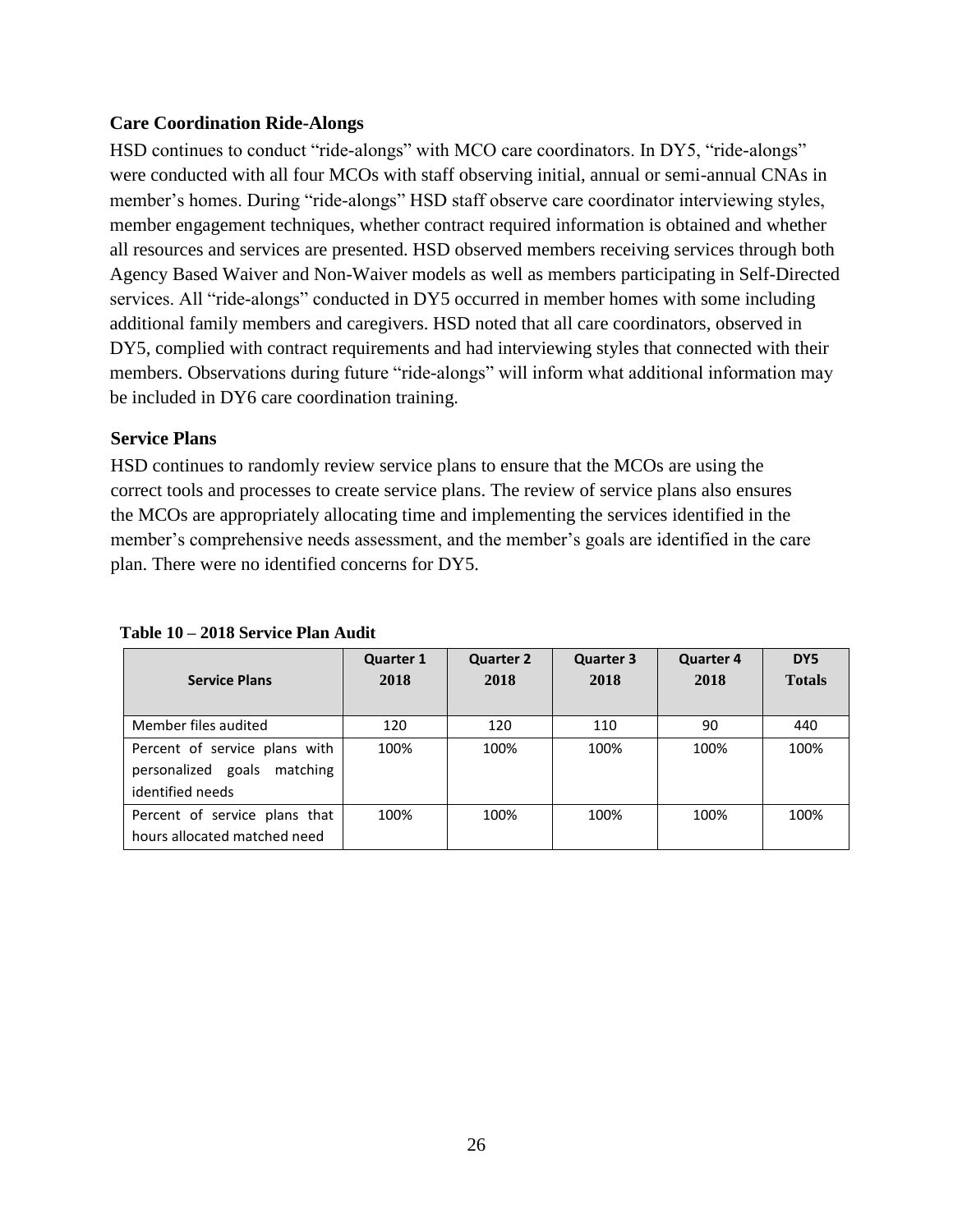# <span id="page-30-0"></span>**Nursing Facility Level of Care (NF LOC)**

HSD reviews Nursing Facility High LOC denials and community benefit NF LOC denials on a quarterly basis to ensure the denials were appropriate and comply with NF LOC criteria. HSD agreed with all but one BCBS decision, a Community Benefit NF LOC denial in DY5 Q4. Documentation in the CNA indicated that member met criteria for LNF; however, the member was denied NF LOC by Utilization Management (UM) staff. HSD followed up with BCBS regarding this discrepancy and BCBS confirmed that decision to deny NF LOC by the UM reviewer was inaccurate. A new CNA was conducted on 1/10/19 and the new determination resulted in the member being approved for PCS. BCBS also noted that the UM reviewer who completed this review had been coached regarding this issue and general reminder will be provided to their NF LOC review team to ensure NF LOC decisions accurately reflect ADL information captured in documentation.

| <b>Service Plans</b>                                                         | <b>Quarter 1</b><br>2018 | <b>Quarter 2</b><br>2018 | <b>Quarter 3</b><br>2018 | <b>Quarter 4</b><br>2018 | DY5<br><b>Totals</b> |
|------------------------------------------------------------------------------|--------------------------|--------------------------|--------------------------|--------------------------|----------------------|
| High NF LOC requests denied (and                                             |                          |                          |                          |                          |                      |
| downgraded to Low NF)                                                        |                          |                          |                          |                          |                      |
| Number of member files audited                                               | 15                       | 12                       | 11                       | 10                       | 48                   |
| Number of member files that met<br>the appropriate level of care<br>criteria | 15                       | 12                       | 11                       | 10                       | 48                   |
| Percent of MCO level of care<br>determination accuracy                       | 100%                     | 100%                     | 100%                     | 100%                     | 100%                 |
| Low NF LOC requests denied<br>(Community Benefit)                            |                          |                          |                          |                          |                      |
| Number of member files audited                                               | 25                       | 25                       | 25                       | 17                       | 92                   |
| Number of member files that met<br>the appropriate level of care<br>criteria | 25                       | 25                       | 25                       | 16                       | 91                   |
| Percent of MCO level of care<br>determination accuracy                       | 100%                     | 100%                     | 100%                     | 94%                      | 99%                  |

**Table 11 – 2018 NF LOC Audit**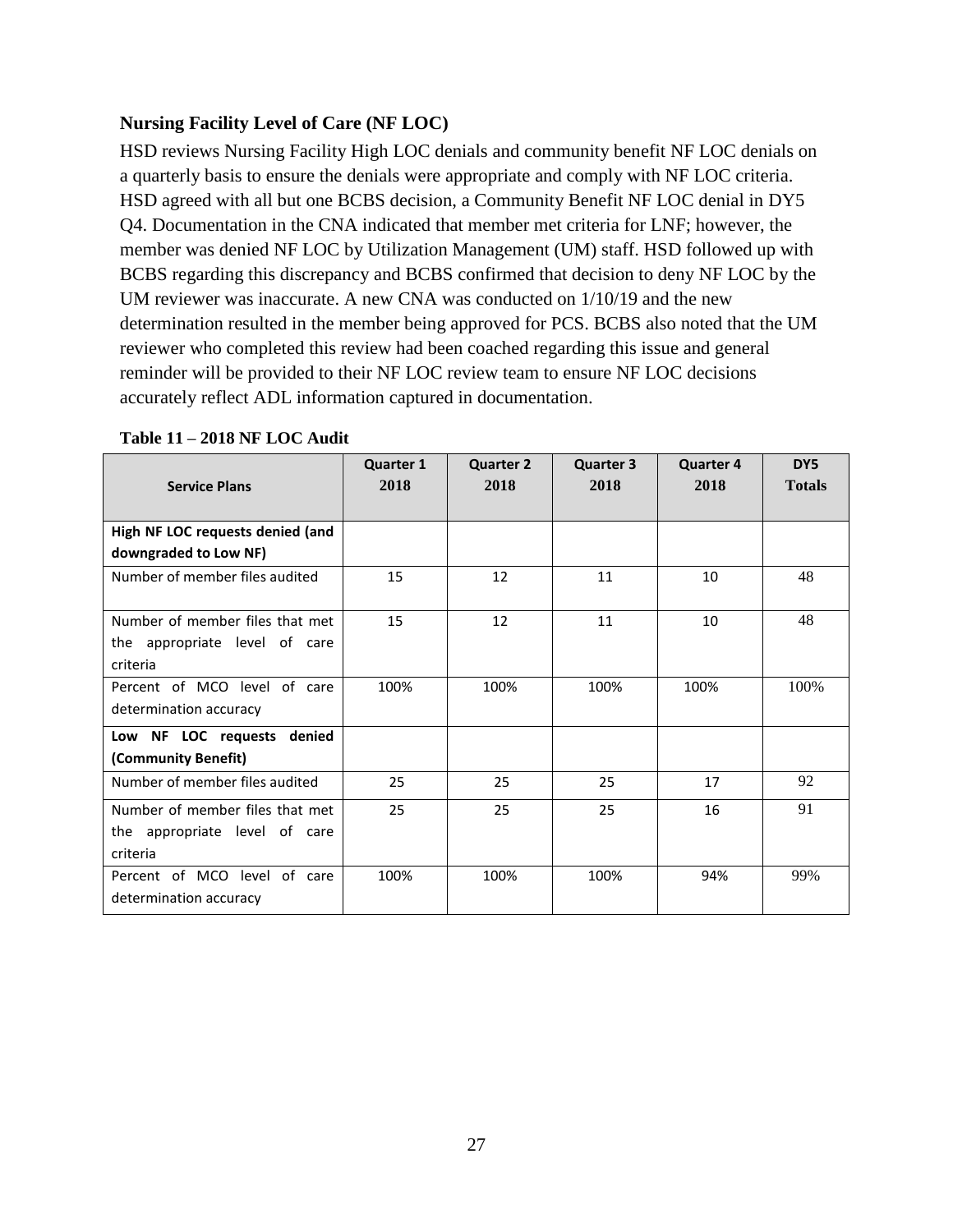The External Quality Review Organization (EQRO) for HSD reviews a random sample of MCO NFLOC determinations every quarter.

| <b>Facility Based</b>           | <b>Quarter 1</b> | <b>Quarter 2</b> | <b>Quarter 3</b> | <b>Quarter 4</b> | DY5           |
|---------------------------------|------------------|------------------|------------------|------------------|---------------|
|                                 | 2018             | 2018             | 2018             | 2018             | <b>Totals</b> |
| <b>High NF Determination</b>    |                  |                  |                  |                  |               |
| Number of member files audited  | 23               | 22               | 23               | 48               | 116           |
| Number of member files the EQRO | 22               | 22               | 19               | 37               | 100           |
| agreed with the determination   |                  |                  |                  |                  |               |
|                                 |                  |                  |                  |                  |               |
| %                               | 96%              | 100%             | 83%              | 77%              | 86%           |
|                                 |                  |                  |                  |                  |               |
| <b>Low NF Determination</b>     |                  |                  |                  |                  |               |
| Number of member files audited  | 85               | 106              | 134              | 77               | 402           |
| Number of member files the EQRO | 85               | 102              | 122              | 64               | 373           |
| agreed with the determination   |                  |                  |                  |                  |               |
| %                               | 100%             | 96%              | 91%              | 83%              | 93%           |
|                                 |                  |                  |                  |                  |               |
| <b>Home and Community Based</b> |                  |                  |                  |                  |               |
| Number of member files audited  | 156              | 176              | 198              | 156              | 686           |
| Number of member files the EQRO | 152              | 176              | 192              | 154              | 674           |
| agreed with the determination   |                  |                  |                  |                  |               |
| %                               | 97%              | 100%             | 97%              | 99%              | 98%           |

#### **Table 12 – 2018 EQRO NF LOC Review**

HSD reviewed NFLOC determination disagreements from EQRO audits from DY5. Issues identified included: conflicts in documentation, incomplete supporting documentation, and supporting documentation dated outside the required time period. HSD reviewed determination disagreements with the MCOs via deliverable in DY5. All four MCOs provided clarification regarding identified issues and reviewed their internal procedures to monitor quality and plans moving forward to further improve accuracy. HSD noted that the number of MCO High NF determination disagreements increased over the course of DY5, with the EQRO in agreement with 77% of the MCO determinations in Q4 compared to 96% in Q1.MCO HNF determinations totaled 86% overall for DY5. The MCO Low NF determinations also decreased over the course of DY5 from 100% in Q1 to 83% in Q4, with a total of 93% overall for DY5. Community based determinations consistently totaled 97% or above for EQRO agreement with a total of 98% overall for DY5. HSD will continue to monitor the EQRO audit of MCO NF LOC determinations to identify and address any trends requiring MCO technical assistance as needed.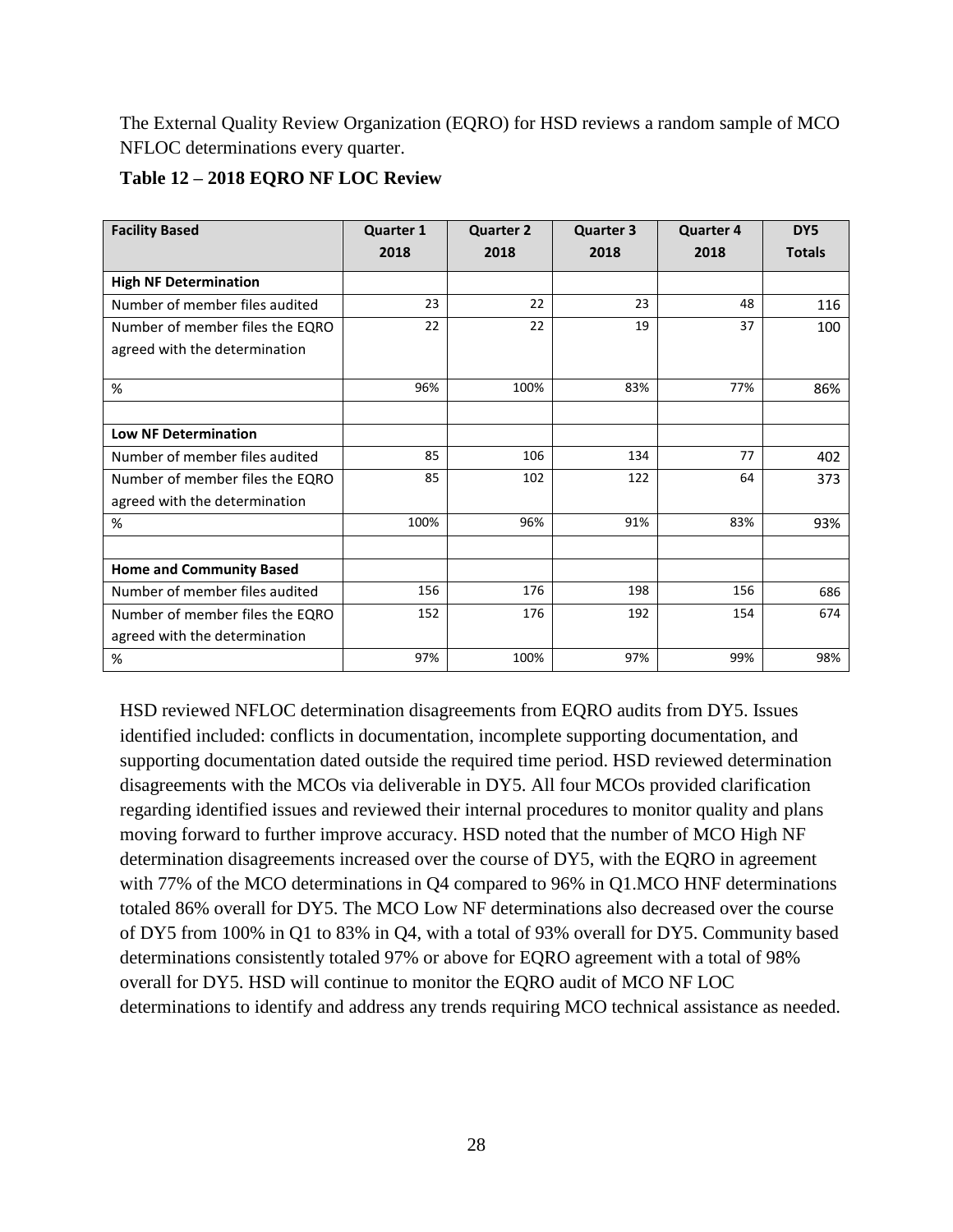#### <span id="page-32-0"></span>**Post Award Forum**

The Centennial Care post award forum was held on Monday, November 5, 2018 as part of a regular Medicaid Advisory Committee (MAC) meeting. The state invited the public to participate in a public forum and provide meaningful comments about Medicaid's Centennial Care program since implementation. The State looks forward to receiving the public's feedback about its managed care program annually. HSD did not receive any comments at the Centennial Care post award forum.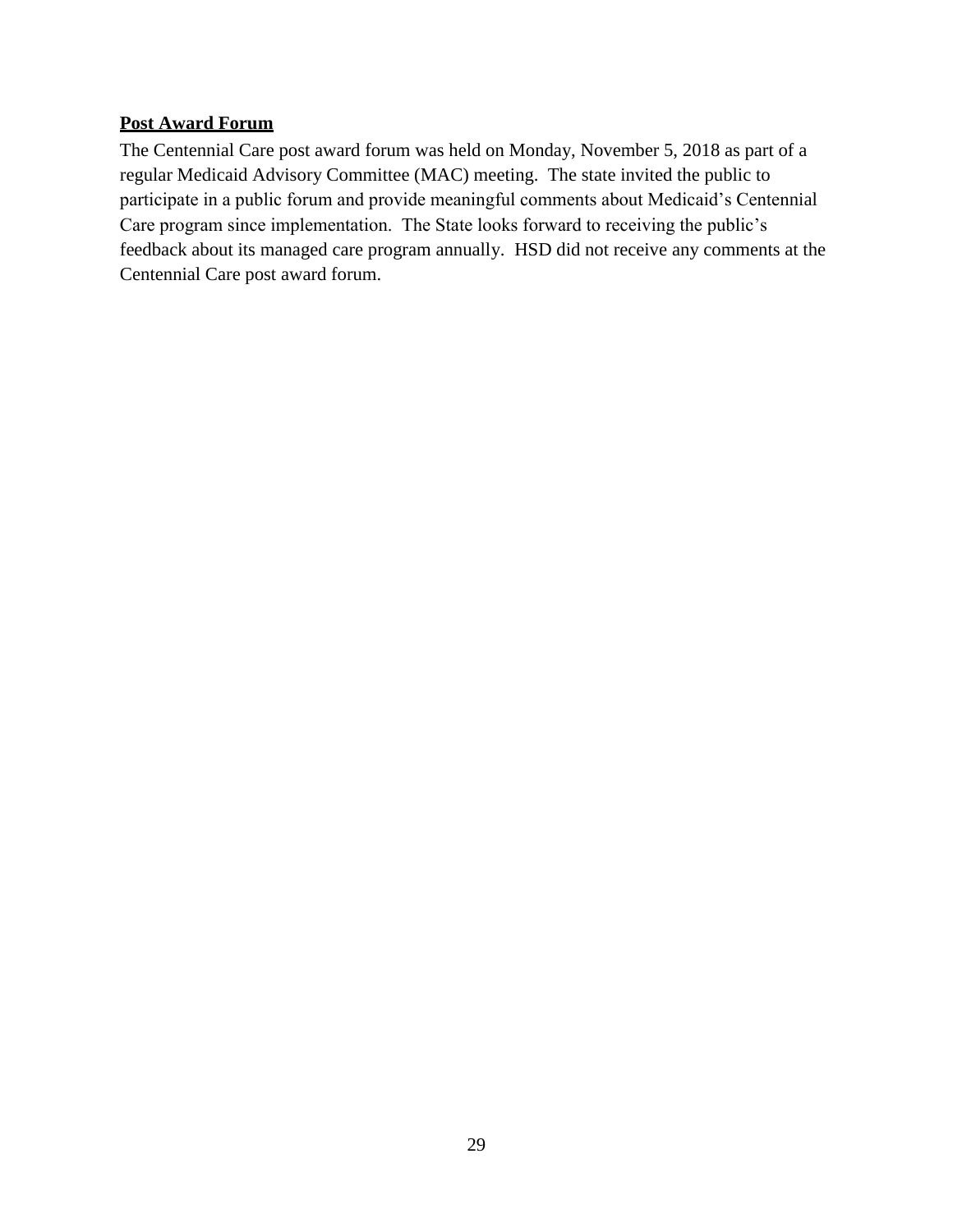# <span id="page-33-0"></span>**SECTION III: TOTAL ANNUAL EXPENDITURES**

| <b>Medicaid Eligibility Group (MEG)</b>            |                     | Program       |                     | <b>Administrative</b> |  |
|----------------------------------------------------|---------------------|---------------|---------------------|-----------------------|--|
|                                                    | <b>Expenditures</b> |               | <b>Expenditures</b> |                       |  |
| MEG01 - TANF & Related                             | \$                  | 1,409,054,435 | Ś.                  | 83,751,868            |  |
| MEG02 - SSI & Related - Medicaid Only              | \$                  | 791,312,991   | \$                  | 8,801,960             |  |
| MEG03 - SSI & Related - Dual Eligible              | \$                  | 552,584,591   | \$                  | 8,214,888             |  |
| MEG04 - "217 Like" Medicaid Only                   | \$                  | 12,001,420    | \$                  | 75,982                |  |
| MEG05 - "217 Like" Dual Eligible                   | \$                  | 133,736,825   | \$                  | 885,653               |  |
| MEG06 - VIII Group - Medicaid Expansion            | \$                  | 1,447,565,532 | \$                  | 61,698,109            |  |
| MEG07 - CHIP                                       | \$                  | 96,450,745    | \$                  | 9,620,095             |  |
| Uncompensated Care "UC" Pool                       | \$                  | 51,666,996    |                     | N/A                   |  |
| Hospital Quality Improvement Incentive "HQII" Pool | \$                  |               |                     | N/A                   |  |
| <b>Grand Total</b>                                 | \$                  | 4,494,373,535 | Ś.                  | 173,048,555           |  |

## **Table 13 – Waiver Year 5 Expenditures**

Source: New Mexico CMS 64 Submission, FFY19 Quarter 1, January 31, 2019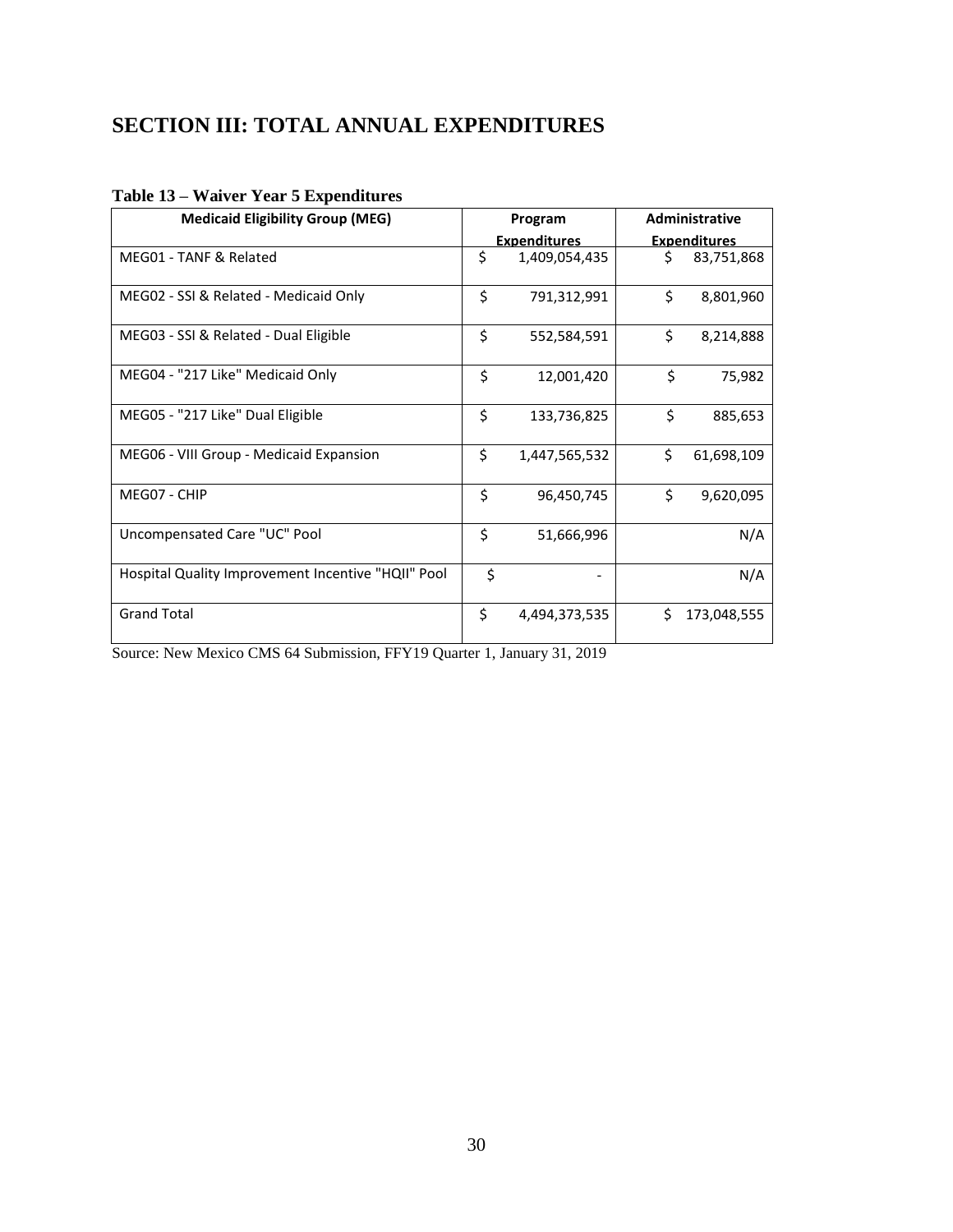# <span id="page-34-0"></span>**SECTION IV: YEARLY ENROLLMENT REPORT**

#### **Table 14: DY5 Enrollment**

|                                             | <b>WY4 Member Months</b> | <b>WY4 Enrollment</b> |
|---------------------------------------------|--------------------------|-----------------------|
| <b>Demonstration Population</b>             | (as of 1/3/19)           | (as of 1/3/19)        |
| Population 1 – TANF and Related             | 1,081,476                | 361,557               |
| Population $2 - SSI$ and Related –          |                          |                       |
| Medicaid Only                               | 114,388                  | 38,260                |
| Population $3 - SSI$ and Related – Dual     | 106,121                  | 36,113                |
| Population $4 - 217$ -like Group – Medicaid |                          |                       |
| Only                                        | 996                      | 310                   |
| Population $5 - 217$ -like Group – Dual     | 12,014                   | 4,162                 |
| Population 6 – Group VIII (expansion)       | 750,077                  | 269,896               |
| <b>Totals</b>                               | 2,065,072                | 710,298               |

**Note:** This data was extracted on January 3, 2019. Due to retro-active eligibility, member months continue to increase slightly after the end of the waiver year.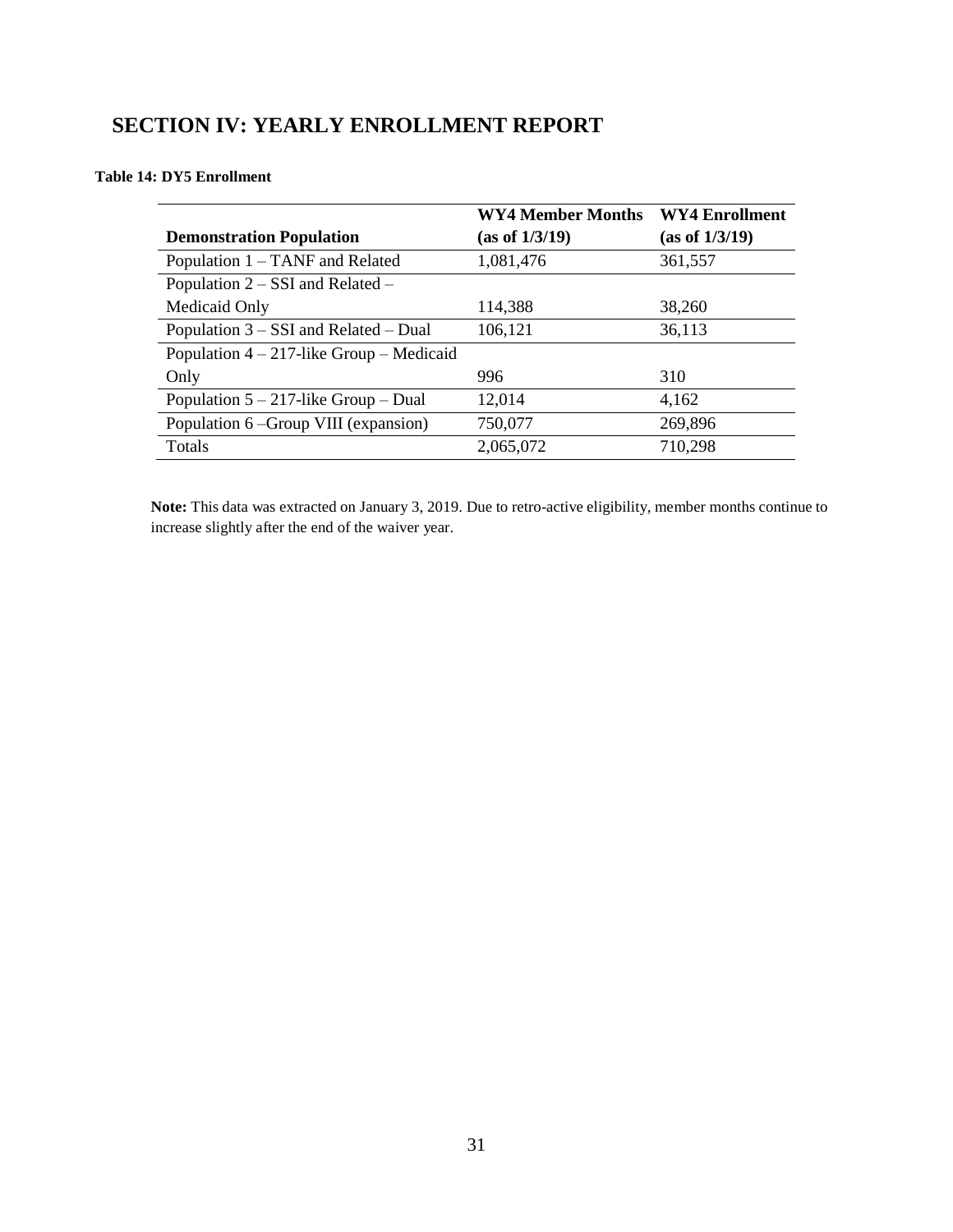# <span id="page-35-0"></span>**SECTION V: MANAGED CARE DELIVERY SYSTEM**

# <span id="page-35-1"></span>**Accomplishments**

#### <span id="page-35-2"></span>**Centennial Care Improvements**

- The primary care provider-to-member ratio standard of 1:2,000 was met by all MCOs in urban, rural, and frontier counties.
- To expand telemedicine services, one MCO has been working with an urgent care provider on a new telemedicine service model that addresses the limitations of the standard telemedicine visit (e.g., vital signs) and does not require the member to have a computer or smart phone. A paramedic is sent to the member's home where vital signs are taken, and other information typically collected by a nurse in an office or urgent care setting. The paramedic accesses the urgent care provider through telemedicine equipment.
- To better capture the member's social determinants of health (SDOH) needs, one MCO added evidence-based questions from the "Health Leads Social Needs Screening Toolkit" into its medical management system. As social needs are identified during the Comprehensive Needs Assessment goals and interventions are automatically generated in the member's Care Plan. Outcomes data will be measured for future program enhancements.
- Recognizing that some difficult to engage members have behavioral health issues that may lead to self-harm, harm to others, or increased use of the Emergency Department (ED) or hospitalization, one MCO created a team with specialized training to engage this difficult population for care coordination engagement. The team will be able to complete assessments and triage any urgent issues at the time of initial contact. The project will pilot in the larger urban areas of New Mexico focusing on populations with high ED/hospital usage and homelessness. Anticipated outcomes include increasing participation in care coordination and reducing ED/hospital utilization by addressing the member's health needs.
- One MCO piloted a program that addresses the needs of members with signs of memory loss or who are diagnosed with dementia. The program provides Amazon Echo Dots to these members, which are programmed to remind them to perform key activities at set times during the day such as medication reminders, drinking water, preparing and eating meals, and attending provider appointments. The program has the potential to ease the burden on family members or caregivers.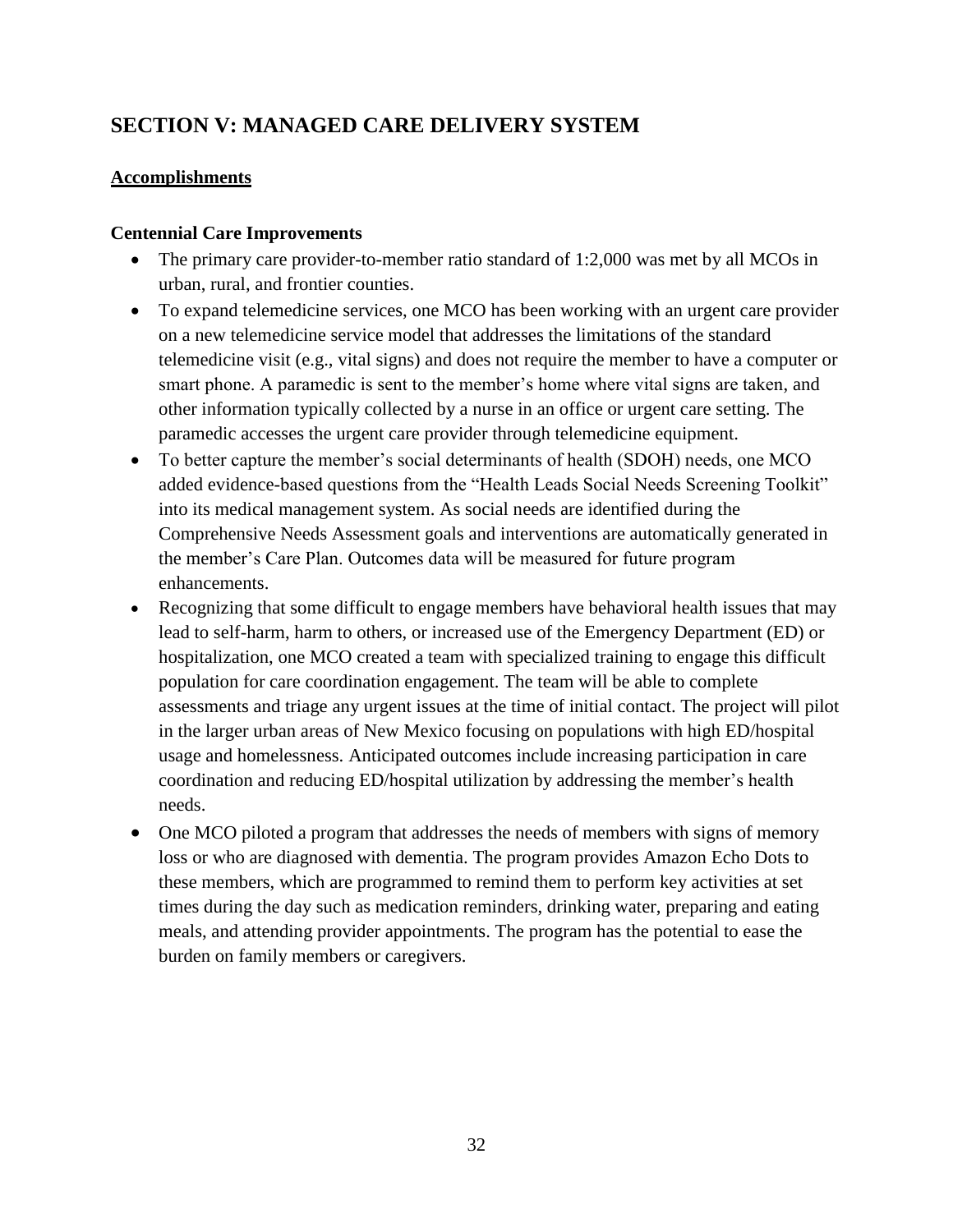### **Report Revisions**

Report revisions are necessary for HSD to improve the monitoring of MCO performance, streamline elements from various reports, and incorporate requirements of the managed care final rule, etc. Throughout DY5, 17 of the 31 reports underwent the revision process in preparation for Centennial Care 2.0. Report revisions are initiated through a formal written process in which HSD and MCOs request needed changes to data elements. HSD Subject Matter Expert's continued to revise the selected reports to ensure the needs of all stakeholders are considered.

### **Improved Reporting Process**

HSD utilizes MCO reports to monitor contract compliance and MCO performance. During DY5 Subject Matter Experts (SMEs) continued to participate in Technical Assistance (TA) calls with the MCOs. MCOs continued with the process of submitting Self-Identified Error Resubmissions for report corrections. These two processes allow HSD and MCO SMEs to clarify data requirements and correct data inaccuracies. HSD is dedicated to obtaining accurate, complete and uniform data elements as the information received from the MCOs is used for a variety of analyses including state budget, legislative reports, and external stakeholder meetings.

## **Health Homes**

On April 1, 2016 HSD launched the first two Health Homes, CareLink NM (CLNM), with a designated population of adults with serious mental illness and children/adolescents with severe emotional disturbance. On April 1, 2018 HSD implemented Health Homes services in eight additional counties with seven providers to address the same target population. The CLNM model in all sites provides for enhanced care coordination and integration of primary, acute, behavioral health, long term care services and social supports.

Goals include: 1) Promoting acute and long-term health; 2) Preventing risk behaviors; 3) Enhancing member engagement and self-efficacy, 4) Improving quality of life for members with SMI and SED; and 5) Reducing avoidable utilization of emergency department, inpatient, and residential services. These goals serve as the foundation for establishing both quality process standards and evaluation criteria for outcomes.

The development of the automated information system, BHSDStar, was activated on April 1, 2017 and launched with data modules for registration, service planning and documentation, and interfaces to the Medicaid system. Since then, the comprehensive needs assessment portion of the system has been finalized, and a variety of system enhancements have been implemented. Reporting and service tracking functions have been developed and are being enhanced in response to requests from providers.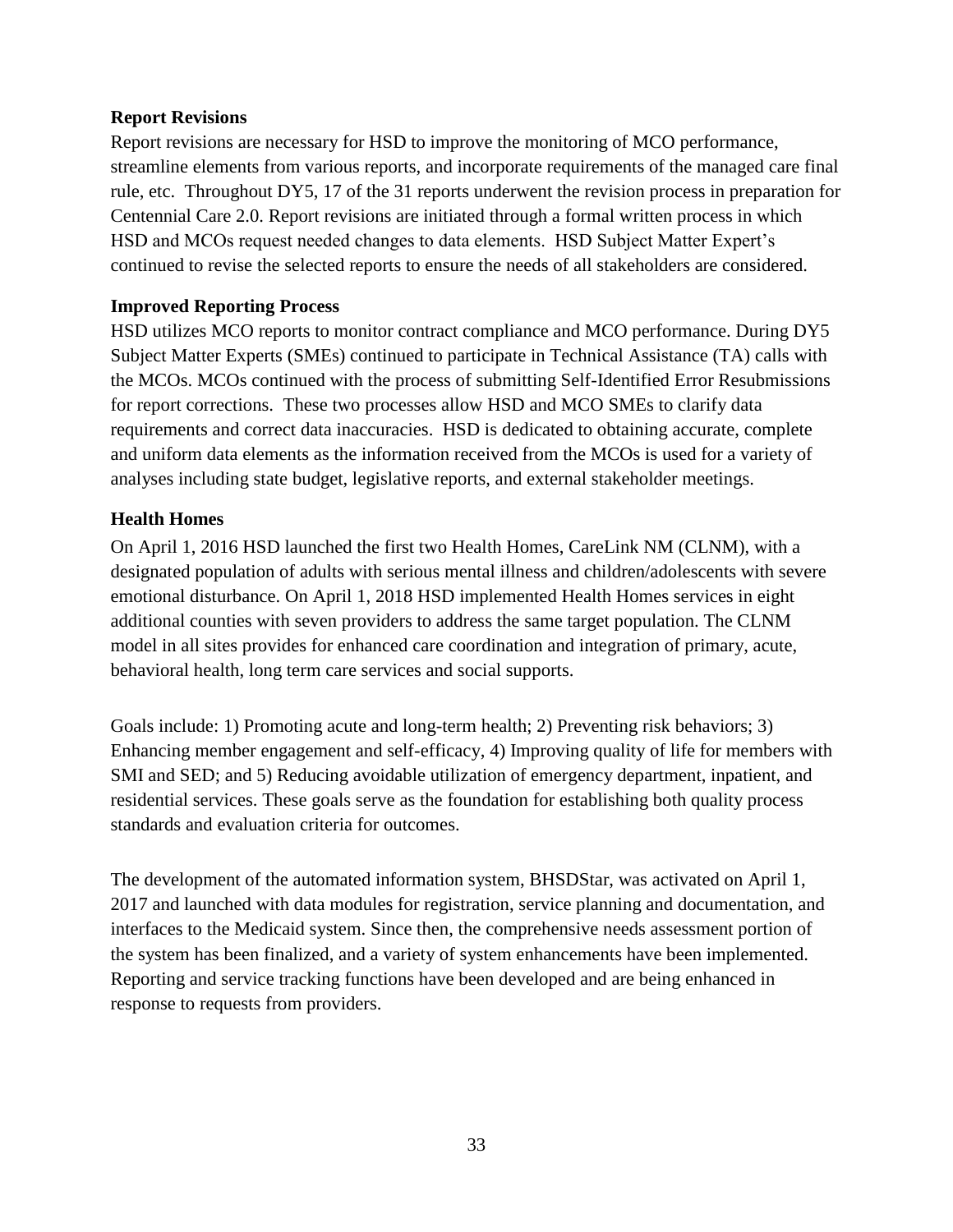## **Delivery System Improvement Performance Targets (DSIPTs)**

The DSIPTs allow MCOs to be recognized for their quality improvements in specific areas. In DY1 and DY2, HSD required four target areas for DSIPTs. In DY3 and DY4, HSD expanded target areas by adding emphasis on five specific areas. HSD is currently evaluating the 2018 MCO results for DSIPT targets for DY5, which allows recognition of quality improvements, in the following five areas:

A. *Community Health Workers* – Increase the use of Community Health Workers (CHWs) with continued development of the workforce, for care coordination activities, health education, health literacy, translation and community support linkages in rural, frontier, and underserved communities in urban regions of the state.

*Community Health Worker 2018 Results* - To-date in DY5 Q3 a total of 55,869 MCO members were served by CHWs for a total increase of 49 percent since the 2015 baseline year. Each MCO utilized CHWs to expand services well above the 10 percent goal of members served. HSD will review the final increase results with the submission of MCO DY5 Q4 reports. The goal for 2019 will be 3 percent of the Contractor's total member enrollment being served by a CHW.

B. *Patient Centered Medical Home* - A minimum of a five percent (5%) increase of members being served by Patient-Centered Medical Homes (PCMHs) or maintain a minimum of 45% of membership being served by a PCMH (including both PCMHs that have achieved NCQA accreditation and those that have not).

*Patient Centered Medical Homes 2018 Results* - To-date in DY5 Q3 a total of 332,450 members were being served by a PCMH. HSD will review the final results with the submission of MCO 2018 complete PCMH data.

C. *Hepatitis C* - During the DY5 contract period, MCOs must meet at least 80% of the MCO's target number of patients receiving Hepatitis C drug treatments for the combined Physical Health, Medicaid Only LTSS, and Other Adult Group populations.

*Hepatitis C 2018 Results* - As of March 7, 2019, utilizing the DY5 Q3 encounter data available to date, the preliminary target number of members to be treated was 1,400 for all MCOs and an estimated 1,275 members have been treated. HSD will be working with the encounter data at a later date when encounters are more complete to evaluate each MCO's performance.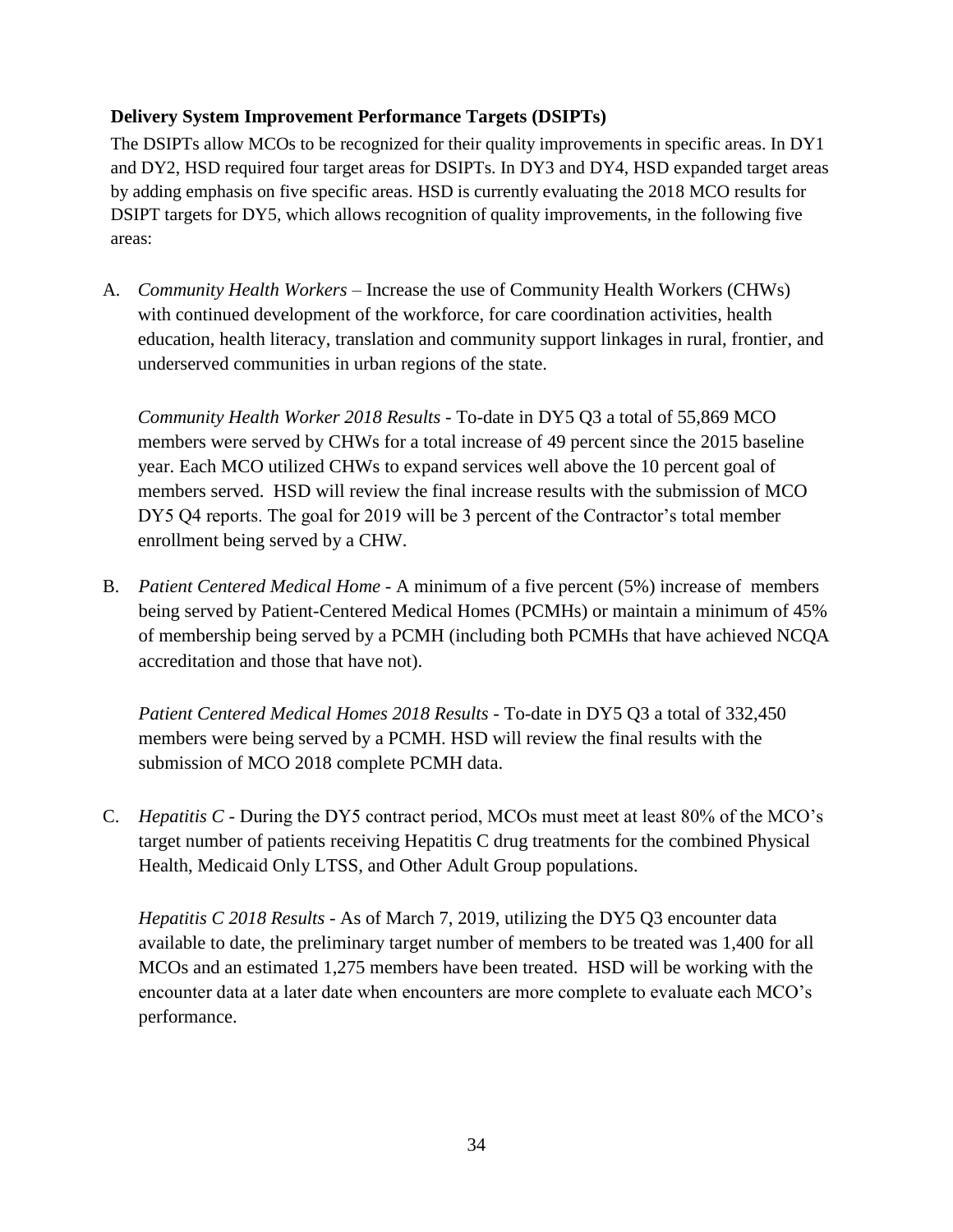D. *Value Based Purchasing* – In 2018 MCO's must meet a minimum of 20% of payments in VBP arrangements. Additionally, at least 3% of the required 20% must be with high volume hospitals and require a readmission reduction target of at least 5% of the hospitals CY17 baseline.

*Value Based Purchasing 2018 Results –* Final reporting will be submitted to HSD on May 15, 2019. Since the reporting is based on paid claims, HSD has allowed the MCO's to have a runout that matches the current runout on Financial Reporting.

E. *Telemedicine* - A minimum of a 15 percent increase in telemedicine "office" visits with specialists, included Behavioral Health providers, for Members in rural and frontier areas. At least five percent of the increase must be visits with BH providers.

*Telemedicine 2018 Results* – Utilization of telemedicine continues to increase. To-date in DY5 Q3 a total of 24,514 telemedicine visits were reported for all MCOs with 3,615 physical health telemedicine visits and 20,890 behavioral health telemedicine visits. HSD will review the final increase results with the submission of MCO DY5 Q4 reports.

### **Community Health Workers**

In DY5, all four MCOs included the use of Community Health Workers (CHWs) to serve diverse ethnic groups in New Mexico's rural, urban, and frontier settings. CHWs are culturally diverse and trained to access the Social Determinants of Health (SDoH) needs to improve health outcomes by offering culturally appropriate education to address barriers to care, teach skills to manage treatment or prevent disease, along with linking individuals to health and social systems. MCOs have included CHWs as part of Delegated Care Coordination to inform care teams.

MCOs reported CHW workforce data for CHWs employed or contracted, for the purpose of HSD tracking workforce development. HSD is using data from DY5 Q3 due to claims runout for the annual report. The total to-date in DY5 Q3 of 138 CHWs represents a 34 percent increase from the year-end total of 91 in DY4. Training continues in state-endorsed certification programs through community colleges with internships to be offered by the MCOs. Please see Table 15: Year-over- year growth of the CHW workforce.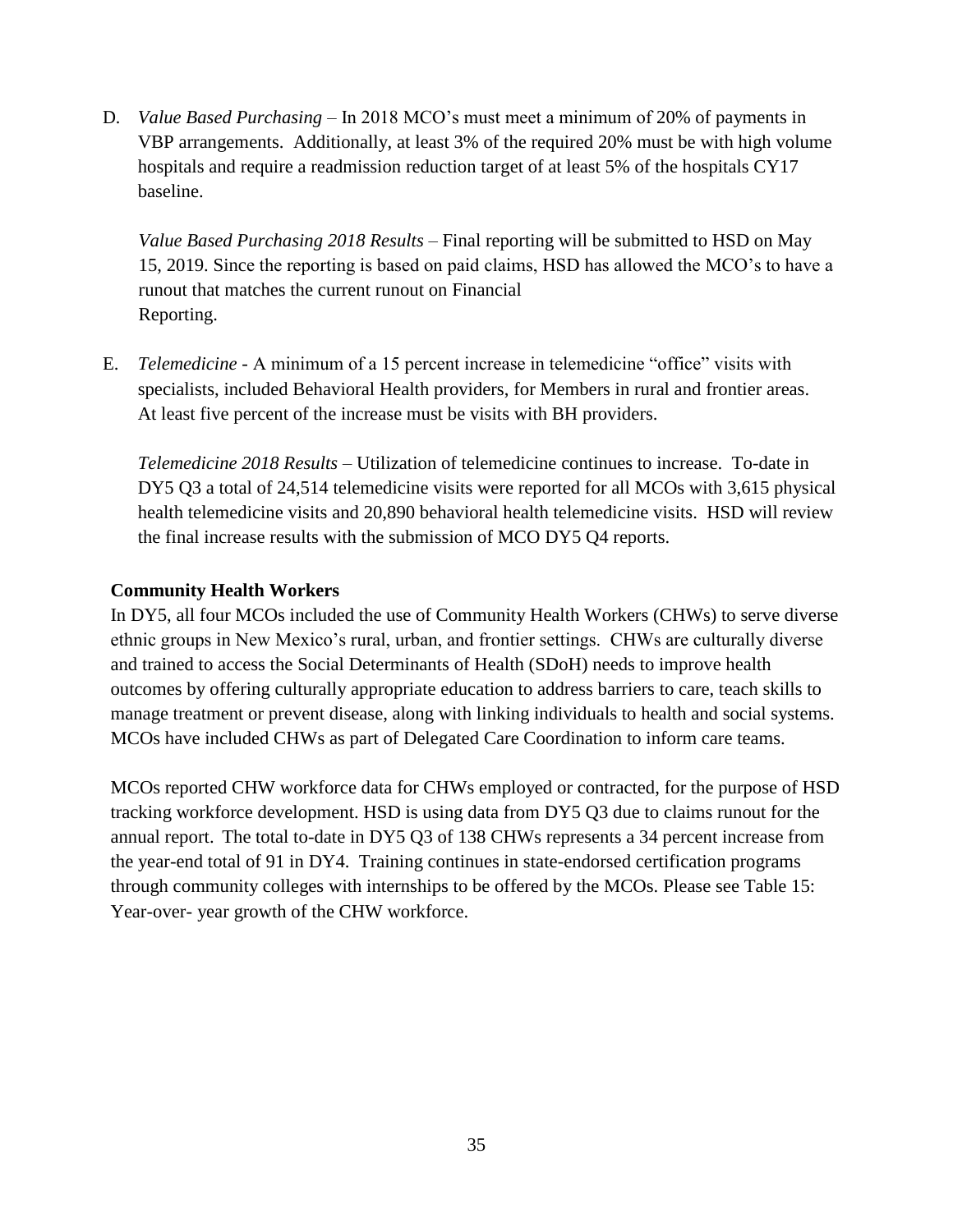#### **Table 15 – Year-over-Year Growth of Community Health Workers**

| <b>CHW Workforce Detail</b> |                                  |     |  |  |  |  |
|-----------------------------|----------------------------------|-----|--|--|--|--|
| 1 <sup>st</sup> Year        | 2 <sup>nd</sup> Year<br>3rd Year |     |  |  |  |  |
| <b>Results</b>              | <b>Results</b><br><b>Result</b>  |     |  |  |  |  |
| CY16                        | <b>Q3CY18</b><br><b>CY17</b>     |     |  |  |  |  |
|                             | 91                               | 138 |  |  |  |  |

Source: [MCO] DSIPTs, DY4

SDoH needs assessments directly inform the interventions needed by Medicaid recipients. Some of the types of CHW interventions reported by the MCOs in DY5 included:

- Food Assistance
- Housing Assistance
- Identifying community-based providers and services
- Assisting members directly in making appointments to social services agencies
- Checking EMR for recommended medical screening, pending lab tests or referrals
- Assistance with Medicaid, income support, SNAP, housing, employment, education, or other government programs and services paperwork
- PCP engagement with making appointments and setting up transportation
- Chronic disease management
- Recovery supports for addiction
- ED alternatives for non-emergent care
- Nurse Advice Line, education
- NM Crisis and Access Line, education
- Urgent Care, education

The MCOs reported a 35 percent increase in DY5 Q3 from the 2<sup>nd</sup> year DY4 baseline target, after a 44 percent increase of Medicaid Members served was reported in DY4 from the 1<sup>st</sup> year DY3 baseline target, as a result of the ongoing and successful development of the CHW initiative by the MCOs. HSD will provide the final DY5 data in the upcoming DY6 Q1 report due to claims runout. Please see Table 16: Year-over-Year Unduplicated Members.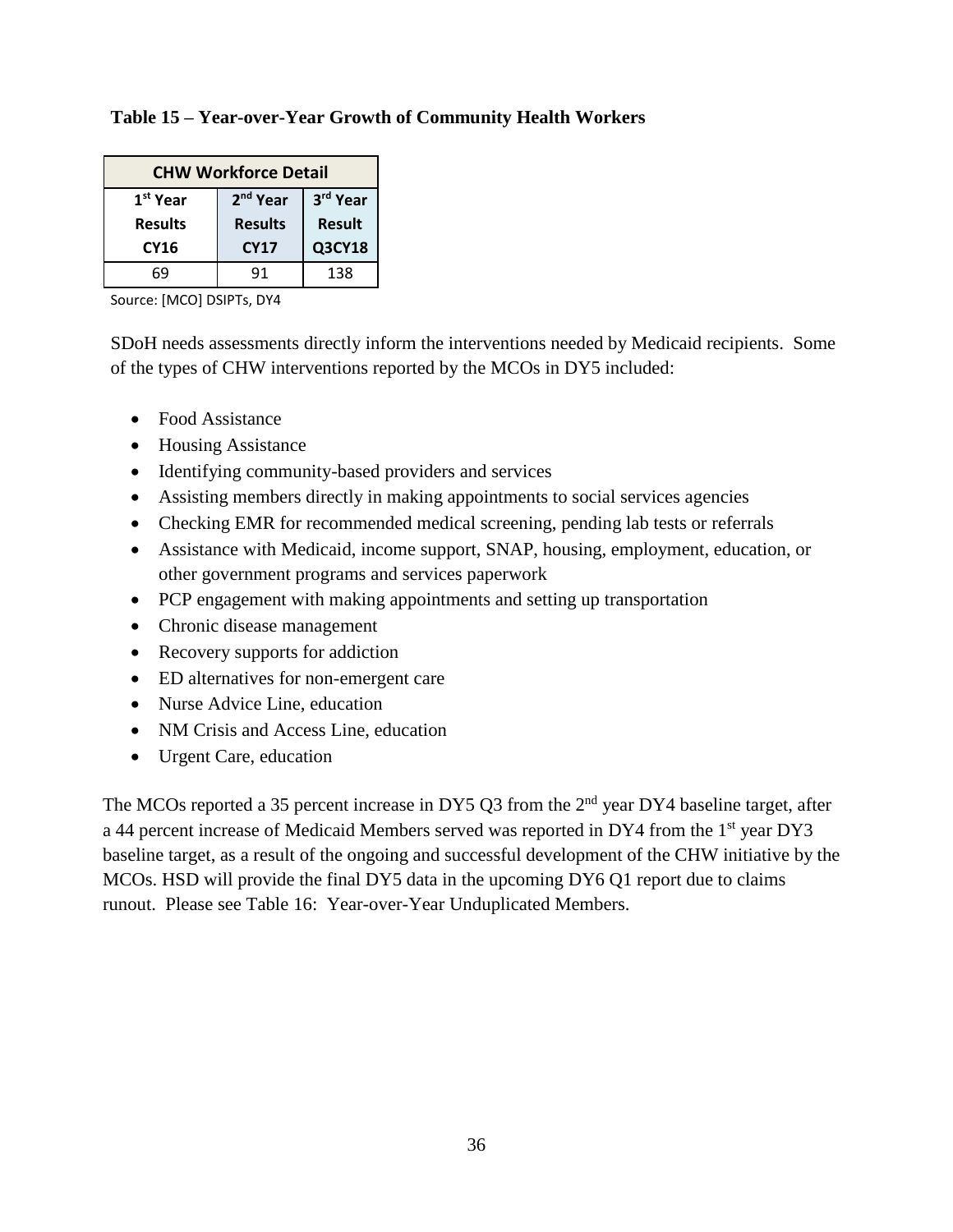|              | <b>Baseline</b>                                      | 1st Year CY16                          |                          | 2nd Year CY17                           |        | 3rd Year CY18                                                       |                 |
|--------------|------------------------------------------------------|----------------------------------------|--------------------------|-----------------------------------------|--------|---------------------------------------------------------------------|-----------------|
|              | 2015<br><b>Unduplicated Members</b><br><b>Served</b> | <b>Target</b><br>5%<br><b>Increase</b> | 2016<br><b>YTD Total</b> | <b>Target</b><br>10%<br><b>Increase</b> | 2017   | <b>Baseline</b><br><b>Target</b><br><b>YTD Total   10% Increase</b> | 2018<br>thru Q3 |
| <b>BCBS</b>  | 20,714                                               | 21,750                                 | 27,736                   | 23,925                                  | 32,923 | 26,318                                                              | 37,228          |
| <b>MHC</b>   | 3,138                                                | 3,295                                  | 5,822                    | 3,624                                   | 8,255  | 3,987                                                               | 5,249           |
| <b>PHP</b>   | 2,000                                                | 2,100                                  | 3,822                    | 2,310                                   | 5,387  | 2,541                                                               | 7,011           |
| <b>UHC</b>   | 2,600                                                | 2,730                                  | 3,730                    | 3,003                                   | 6,488  | 3,303                                                               | 6,381           |
| <b>Total</b> | 28,452                                               | 29,875                                 | 41,110                   | 32,862                                  | 53,053 | 36,149                                                              | 55,869          |

### **Table 16: Year-over-Year Unduplicated Members**

Source: MCO DSIPT CHW Reports -Q1CY14-Q3CY18

From the baseline year of DY2, MCOs have increased unduplicated Members served by 49 percent to-date in DY5 Q3, with a total to date of 55,869 unduplicated Members served.

### **Utilization Data**

Centennial Care key utilization and cost per unit data by overall program as well as by specific program for DY4 and DY5 can be found in Attachment F: Key Utilization/Cost per Unit Statistics by Major Population Group.

### **CAHPS Survey**

Centennial Care MCOs are required to submit the Consumer Assessment of Healthcare Providers and Systems (CAHPS) results report on an annual basis with data collected from the prior year on adults, children, and children with chronic conditions (CCC). HSD worked with the MCOs to ensure inclusion of survey questions that would capture data for specific components of Centennial Care.

The chart below reflects aggregate percentages of the MCOs compared to national averages for the adult composite scores.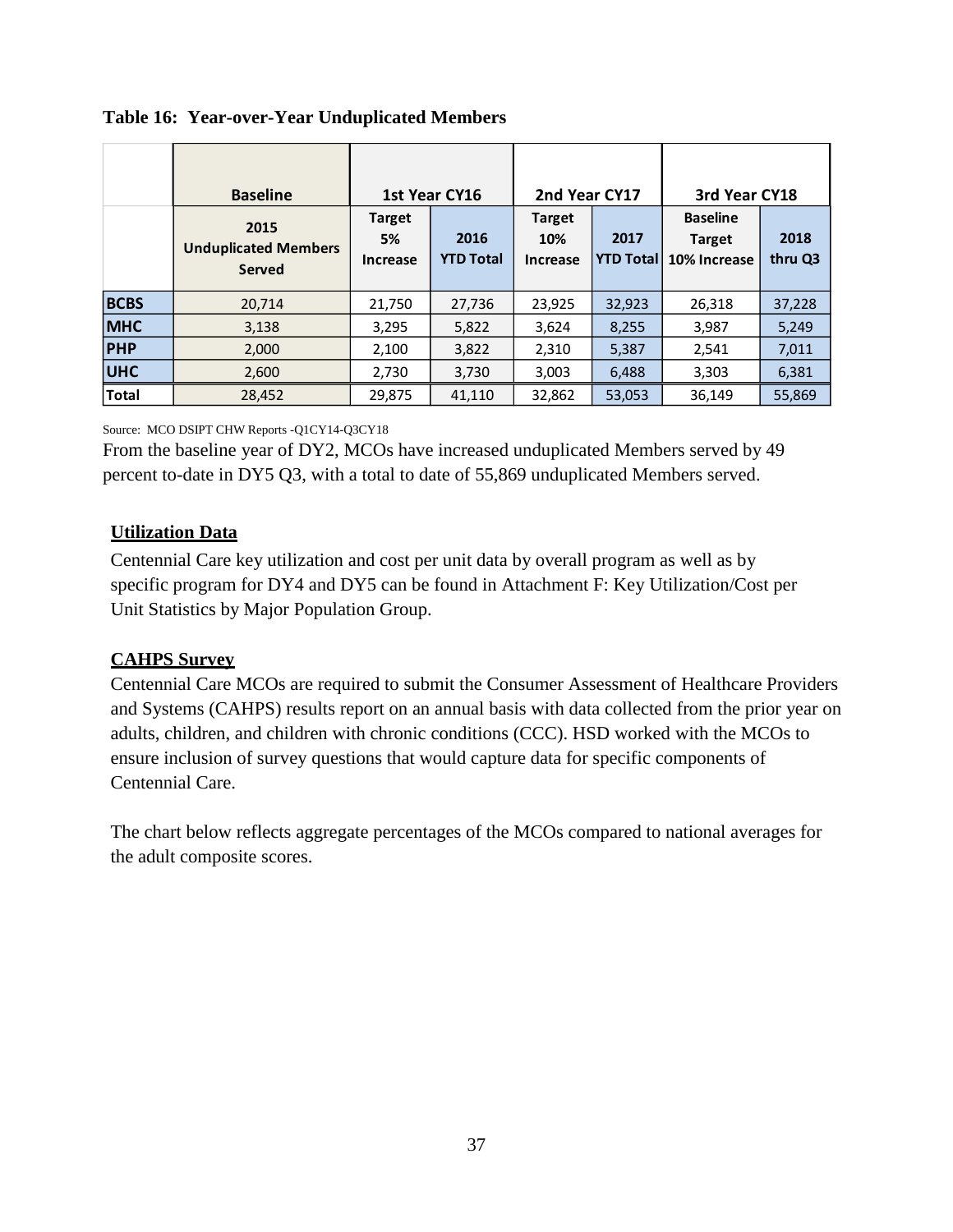

# **Adult Composite Scores**

# **Conclusions:**

All four MCOs were at or above the national average for "Getting Needed Care". Two of the MCOs, BCBS and PHP were at or above the national average for "Getting Care Quickly". All four MCOs were or above the national average for "How Well Doctors Communicate". BCBS, PHP and UHC were at or above the national average for "Customer Service". PHP and UHC were at or above the national average for "Shared Decision Making".

The chart below reflects aggregate percentages of the MCOs for the child composite scores:



# **Child Composite Scores**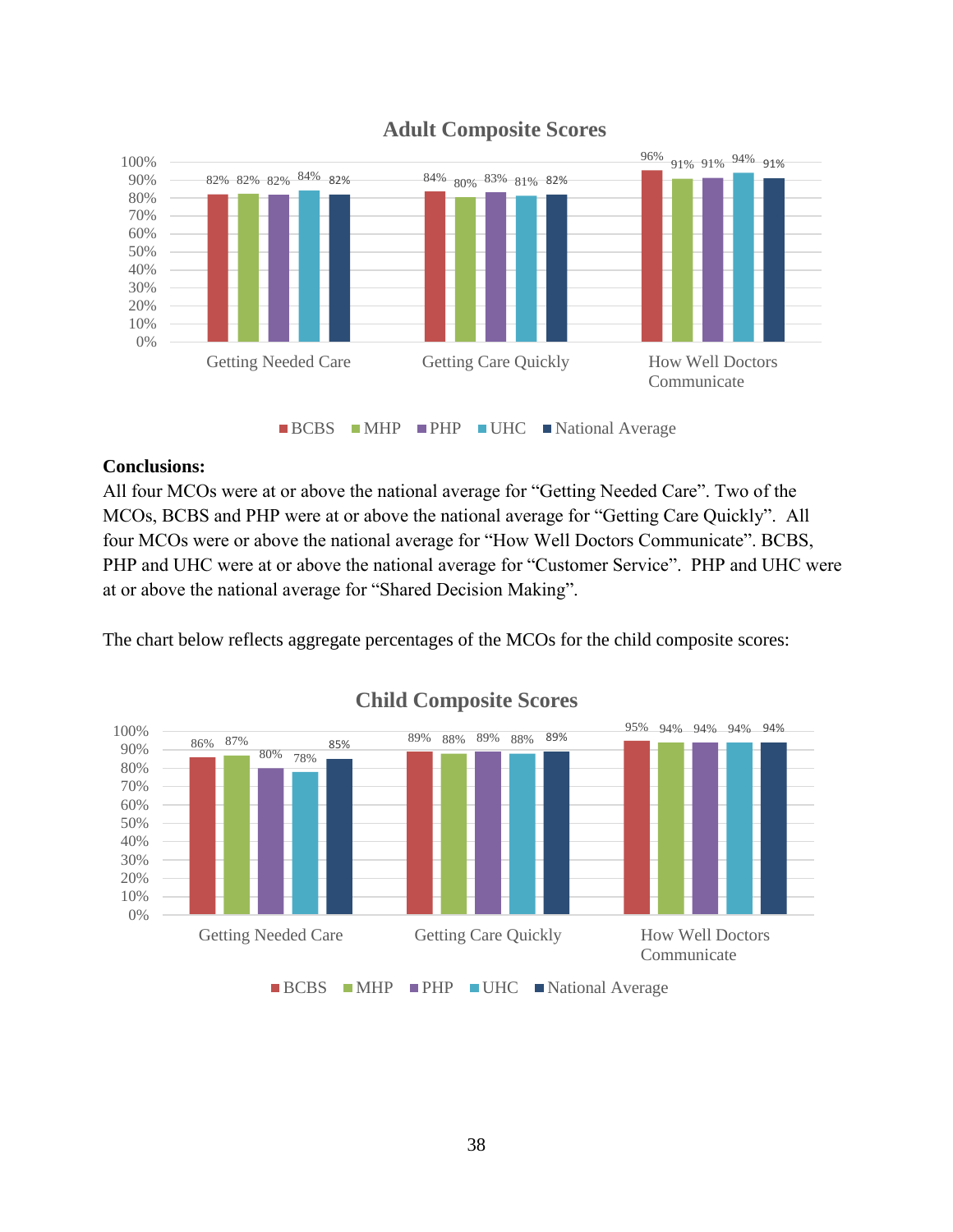

# **Child Composite Scores**

#### **Conclusions:**

Of the four MCOs, BCBS and MHC were at or above the national average for "Getting Needed Care". BCBS and PHP were at or above the national average for "Getting Care Quickly". All four MCOs were at or above the national average for "How Well Doctors Communicate". BCBS, MHC and UHC were at or above the national average for "Customer Service. BCBS and UHC were at or above the national average for "Shared Decision Making".

The chart below reflects aggregate percentages of the MCOs for the CCC composite scores:



**CCC Composite Scores**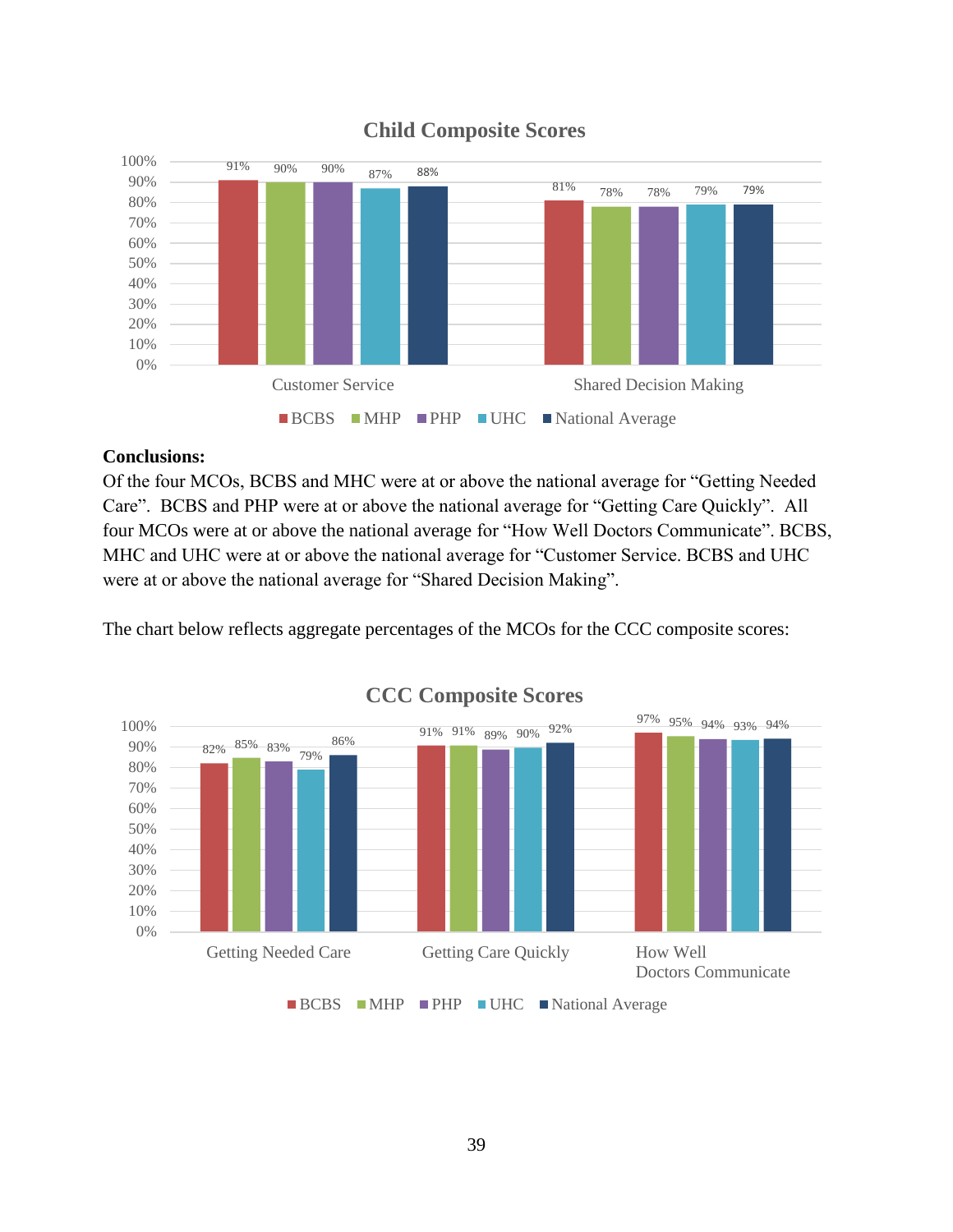

# **CCC Composite Scores**

## **Conclusions:**

Of the four MCO MHC was only one percentage point below the national average for the "Getting Needed Care". BCBS and MHC were one percentage point below the national average for "Getting Care Quickly". BCBS, MHC and PHP were at or above the national average for "How Well Doctors Communicate". PHP was above the national average for Customer Service". BCBS, PHP and UHC were at or above the national average for "Shared Decision Making".

In addition to the standard CAHPS 5.0 survey questions, HSD required the MCOs to include fourteen (14) additional questions that were approved by the National Committee Quality Assurance (NCQA) for the 2018 CAHPS survey. To review the complete CAHPS results, please visit the HSD website at:

<http://www.hsd.state.nm.us/LookingForInformation/2016-cahps-reports.aspx>

# **NCQA Approved Additional Care Coordination Questions (Adult)**

The charts below show the percentages for the adult care coordination and member education additional questions that HSD required the MCOs to include. No national averages are reported for these measures.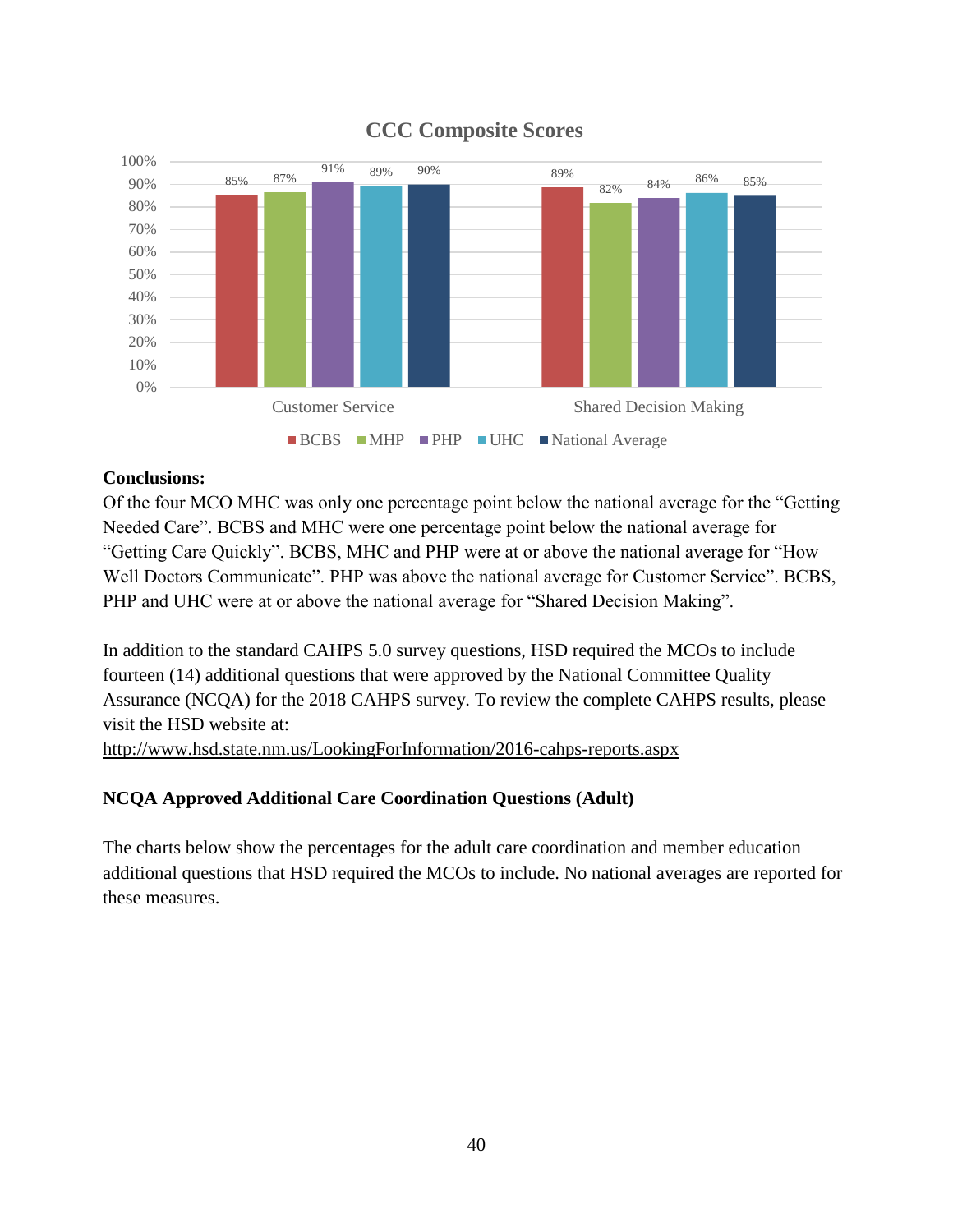

# **In the last 6 months, who helped to coordinate your care?**





#### **Conclusion:**

Survey responses indicate that members and their healthcare providers are most involved in the coordination of the member's care.

#### **NCQA Approved Additional Member Satisfaction Questions (Adult)**

The chart below shows the percentages of adult members' satisfaction with their care plan and care coordination based on the additional questions that HSD required the MCOs to include. No national averages are reported for these measures.

#### **Conclusions:**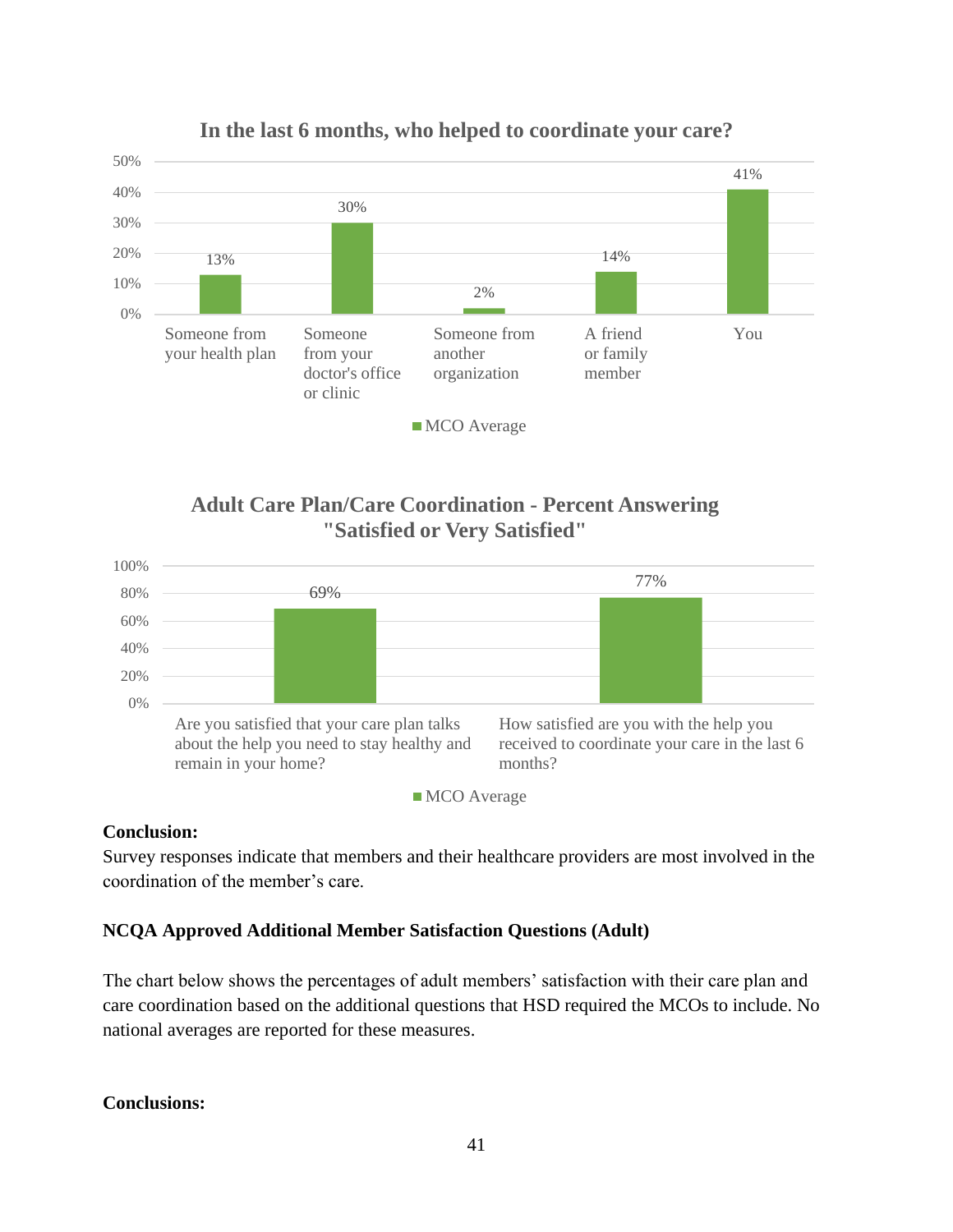Seventy seven percent of members surveyed are satisfied with the help they received to coordinate their care.

### **NCQA Approved Additional Questions Fall Risk (Adult)**

The chart below shows the percentages for the adult fall risk additional questions that HSD required the MCOs to include. No national averages are reported for these measures.





# **Adult Fall Risk - Percent Answering "Yes"**

**MCO** Average

### **Conclusions:**

Member responses indicate; an average of 26% of members surveyed reported a fall or a problem with balance or walking; and attention to identifying and treating falls and fall risks among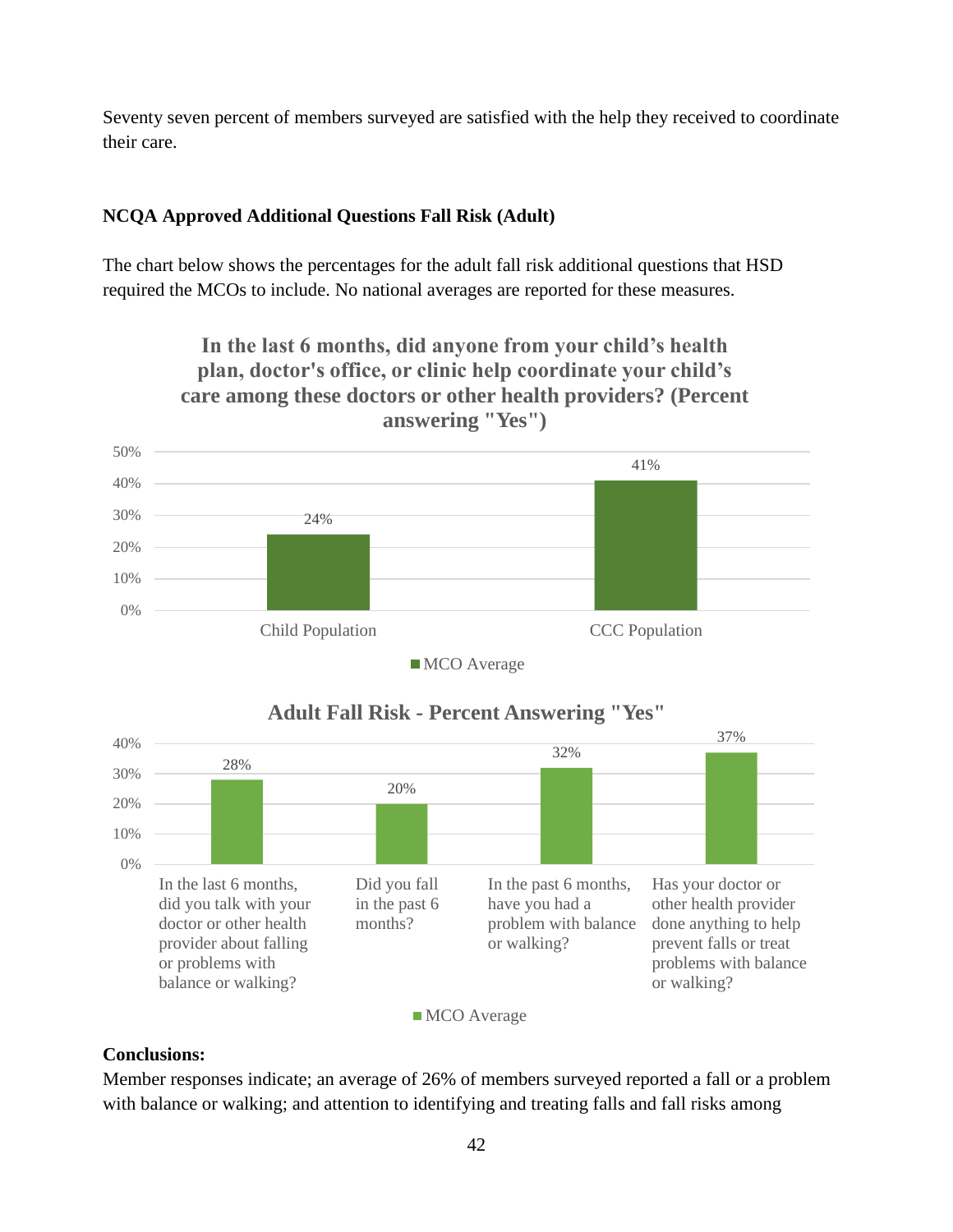healthcare providers aligns with the members' responses with experiencing falls or problems with balance or walking.

# **NCQA Approved Additional Questions Care Coordination (Child)**

The chart below reflects aggregate percentages of the MCOs for the additional questions for the child survey HSD required the MCOs to include. The results reported are for the child population and the children with chronic conditions populations. There are no national averages reported for these measures.



# **In the last 6 months, who helped to coordinate your child's care? (CCC population)**

### **Conclusion:**

Members and their healthcare providers are most involved in the coordination of care.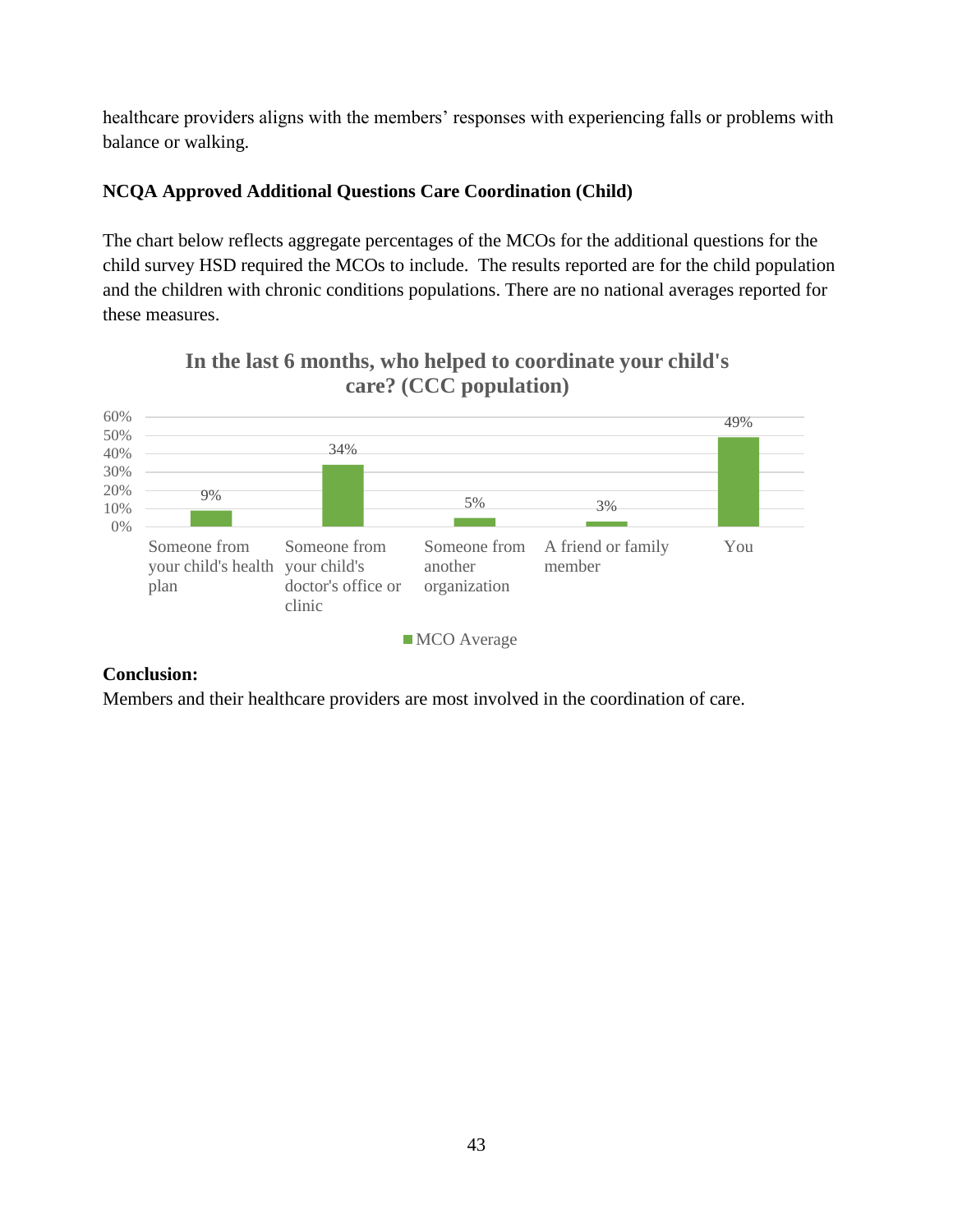# **NCQA Approved Additional Questions Member Satisfaction (Child)**

The chart below shows the percentages of child and CCC members' satisfaction with their care plan and care coordination based on the additional questions that HSD required the MCOs to include. No national averages are reported for these measures.



# **In the last 6 months, who helped to coordinate your child's care? (Child population)**

**How satisfied are you with the help you got to coordinate your child's care in the last 6 months? (Percent answering "Satisfied or Very Satisfied")**



### **Conclusions:**

Eighty-two percent of all members surveyed are satisfied with the help they received to coordinate their child's care and eighty percent of all members surveyed are satisfied with the help they received to coordinate their child's care in the CCC population.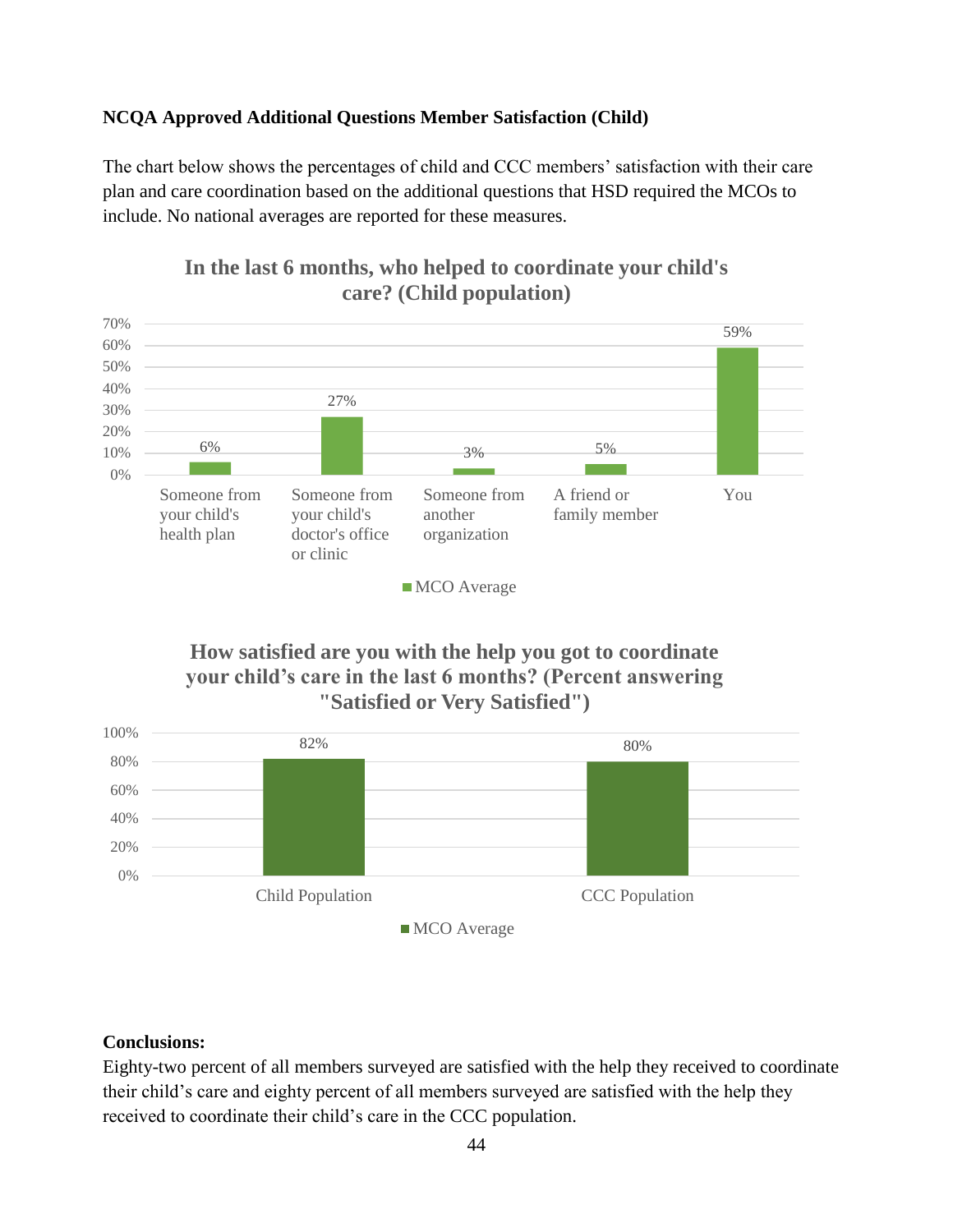## **Annual Summary of Network Adequacy by Plan**

HSD evaluates and provides feedback to each MCO on their respective annual Provider Network Development and Management Plan that retrospectively evaluates the prior year and the coming year. The MCO's plans must be sufficient to ensure that all medically necessary covered services are accessible and available for the current and new population, as well as assess the current unmet needs and future needs related to membership changes.

MCOs utilize Report #3, the Network Adequacy Report, to evaluate provider ratios, Report #53 Primary Care Provider (PCP) to evaluate PCP member ratios, open panels and change activity, and Report #55, the GeoAccess Report, to evaluate distance requirements to providers as key elements to inform their decisions. HSD tracks the progress of each MCO in meeting GeoAccess standards quarter-over-quarter and focuses on improvements to distance requirements where standards are not being met. Please also see Attachment D – GeoAccess PH Summary.

- BCBS reported stable enrollment from December 2017 to September 2018 with an increase of 665 or 0.6%. BCBSNM demonstrated a stable provider network with a total of 13,662 contracted providers which includes an increase of 240 unique providers as compared to the previous report.
- MHC reports that their membership increased slightly from December 2017 to September 2018 by 421 members or +0.2%. MHNM reported 3,473 active contracts representing 13,807 individual practitioners and facility providers. MHC was not selected as a Managed Care Organization for New Mexico in 2019.
- PHP reports that their membership significantly increased from December 2017 to September 2018 by 77,322 members or +37.2%. In September 2018 PHP entered into an agreement with UHC to transition approximately 70,000 members to PHP. Throughout this transition HSD monitored care coordination to ensure all vulnerable members received continuous care. PHP is contracted with approximately 7,429 providers and practitioners including hospitals and additional facilities and ancillary service providers.
- UHC was released from NM Medicaid contracts as a result of an arrangement to transition members to PHP. From December of 2017 to August of 2018 UHC member enrollment remained stable with decrease of 1,257 or 1.8%. Throughout this transition HSD monitored care coordination to ensure all vulnerable members received continuous care. UHC has 2,452 contracted Medicaid agreements with PCPs and 3,675 contracted Medicaid agreements with specialists throughout New Mexico and its bordering states. In addition to PCPs, UHC has contracted Medicaid agreements with 17 Federally Qualified Healthcare Centers (FQHCs) and 9 Rural Healthcare Centers (RHCs), 42 hospitals of various types, and 303 pharmacies throughout the State of New Mexico.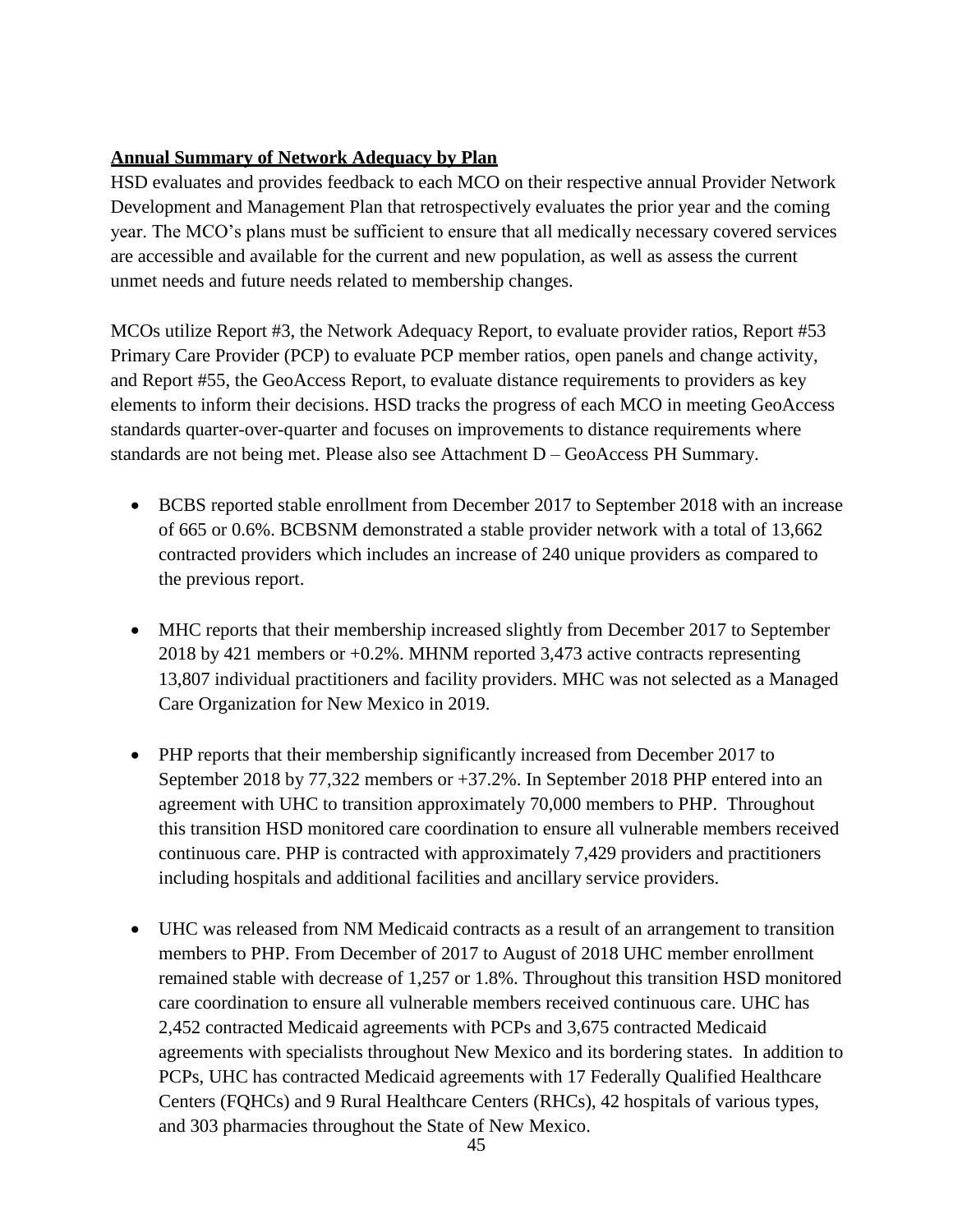See Section II. for additional information on provider access.

## **Summary of Outcomes of Reviews and Focused Studies**

#### **Service Plan Reductions Audit**

HSD continues to review a sample of service plan reductions for members who previously had HCBS services under a section 1915(c) waiver and continued to meet the NFLOC criteria upon transition to the 1115 waiver, Centennial Care in 2014. HSD selected a random sample of 30 charts from BCBS, MHC, and PHP to review. UHC only identified 6 members in their universe and all 6 member charts were selected for review.

BCBS audits revealed the reduction in PCS hours in 29 of the 30 files were appropriate and included documentation to support member improvement, increases in natural supports and shared households. HSD sought additional information for the remaining member file and BCBS provided the requested clarification. Per BCBS, the member's PCS hours did not address time for Supportive Mobility Assistance. BCBS arranged for a re-assessment to address member's ability to perform ADLs and ensure that they are correctly entered on the Allocation tool before submission to Utilization Management (UM). Individual coaching on this case was not provided as the reviewer is no longer with BCBS; however, BCBS notes that a review has been provided to the UM team regarding performance of a double-check to ensure that allocations are both appropriately aligned with the Care Coordinator's assessment and correctly represented on the PCS Allocation Tool.

MHC audits revealed the reduction in PCS hours in 22 of the 30 files were appropriate and included documentation supporting member improvement, increases in natural supports or shared households. MHC also had 6 audit files which did not reveal a reduction in PCS hours.

HSD sought clarification for the 2 remaining files, which lacked documentation necessary to review the reduction decision. For one of the files, MHC provided the requested CNA which indicated improvement in ADLs. For the other member file, MHC sent the requested documentation, an Allocation Tool completed in 2016; however, MHC was unable to provide justification for PCS reduction for this member from 38 to 30 hours per week. MHC is no longer a contracted MCO therefore HSD did not provide direction or technical assistance to MHC regarding appropriate allocation of PCS hours.

PHP provided 30 member charts for review and the audit revealed that 28 of the 30 were appropriate and included documentation supporting member improvement, increases in natural supports and shared households. The 2 remaining member charts did not reveal a reduction in PCS hours.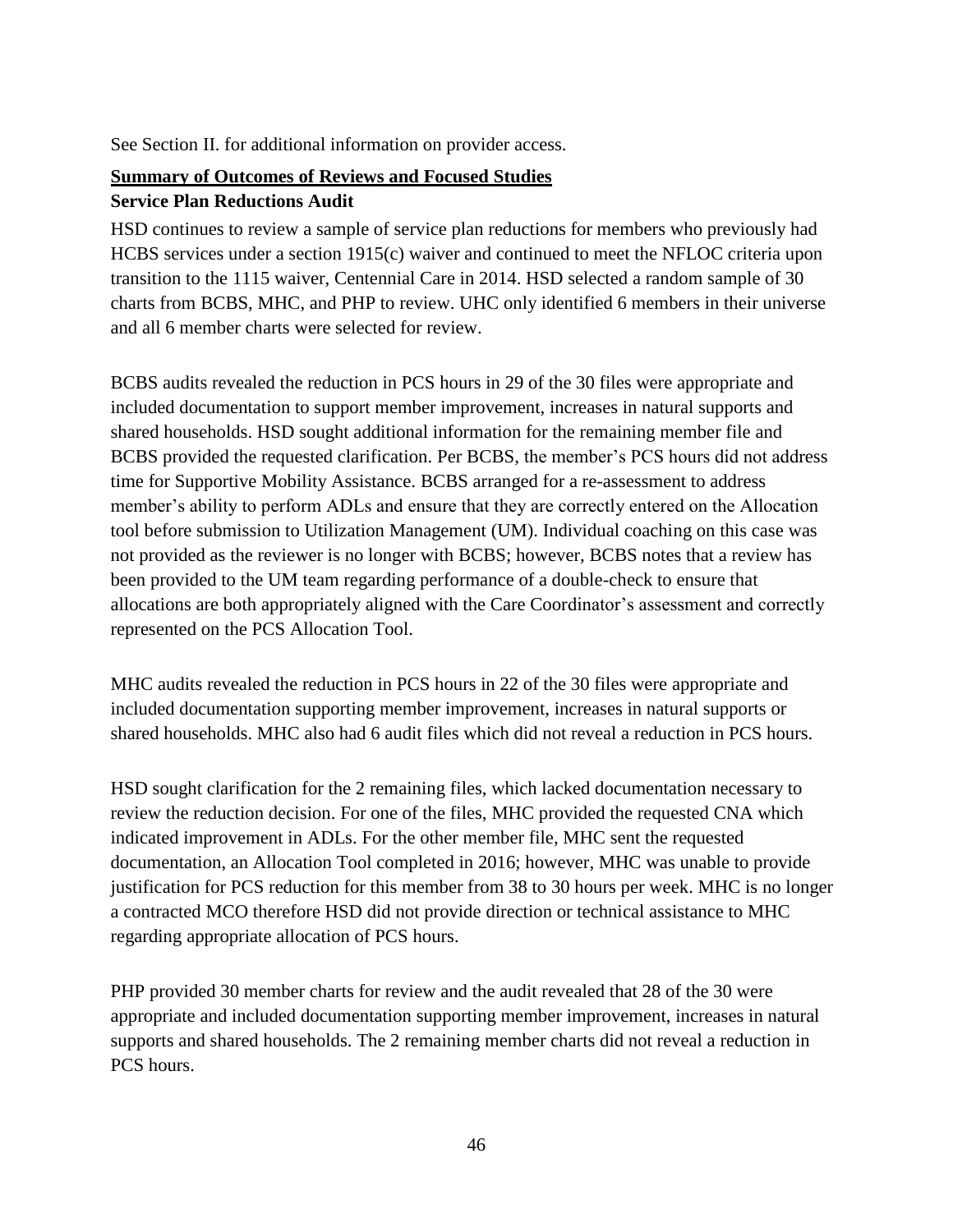UHC submitted 6 files for review. For 5 of the files, the reduction was related to member improvement, increased natural supports, or shared living space. The remaining audit file did not have documentation justifying the reduction in PCS hours from 47 to 32.75. UHC is no longer a contracted MCO therefore HSD did not provide direction or technical assistance to UHC regarding appropriate allocation of PCS hours.

HSD will continue to monitor the MCOs and direct to continue staff training on clear, concise, and comprehensive documentation for member records.

| <b>Service Plan Reduction</b>                 | <b>BCBS</b> | <b>PHP</b> | <b>Molina</b> | <b>UHC</b> |
|-----------------------------------------------|-------------|------------|---------------|------------|
| Number of member files audited                | 30          | 30         | 30            | 6          |
| Number of files with inappropriate reduction  |             | $\Omega$   | 1             |            |
| Number of files with no reduction or increase | 0           | 2          | 6             | 0          |
| Number of files which showed an increase      | 0           | 0          | 0             |            |
| Number of files with appropriate reduction    | 29          | 28         | 23            | 5          |

#### **Table 17 – DY5 Service Plan Reduction**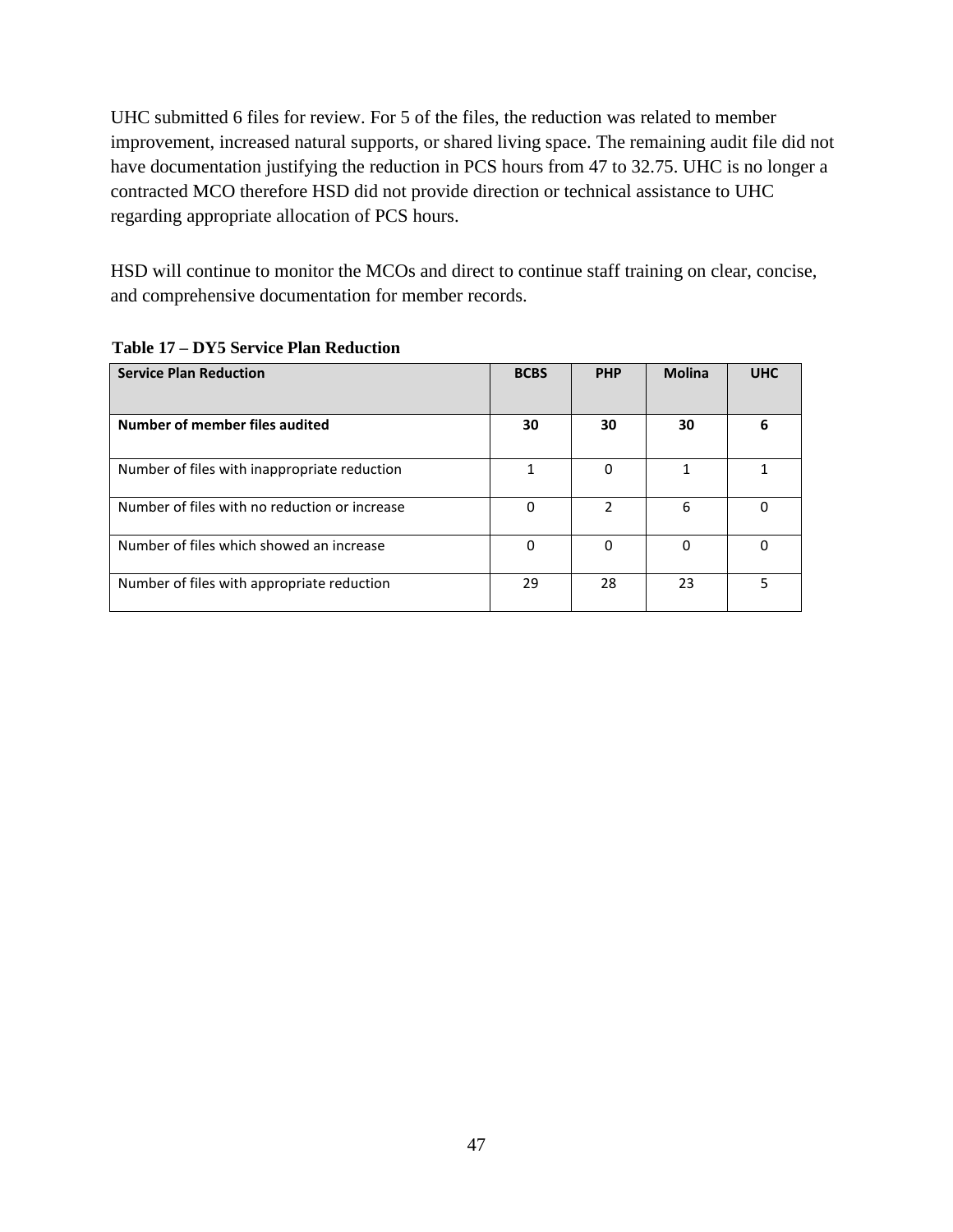### **Myers & Stauffer Evaluation**

In DY 5, HSD contracted with Myers and Stauffer to conduct an audit of NF claims adjudicated for the period of July 2016 through June 2017. MCOs were given an opportunity to review the draft report and offer additional documents and feedback. The final report included findings and recommendations for changes to MCO policies and procedures that were not compliant or only partially compliant with contract requirements, the Managed Care Policy Manual, the MCO Systems Manual and/or the New Mexico Administrative Code. HSD continues to monitor the MCOs to ensure polices are updated and implemented.

## **Summary of Performance Improvement Projects**

In DY4 HSD required each MCO to implement four (4) Performance Improvement Projects (PIPs). The MCOs are guided to develop the PIPs in accordance with CMS, External Quality Review (EQR) protocol 3. The MCOs were encouraged to design the PIPs to target relevant clinical or non-clinical services specific to member needs. The MCO aim for each PIP is to meet the unique needs of the members, to ensure sustainable improvements and interventions, and to focus on quality improvement.

Pursuant to the Centennial Care Contract, two (2) PIPs focused on the following areas: one (1) Services to Children; and one (1) Long Term Care Services. For these PIPs the MCOs were given the opportunity to select their individual study groups and study indicators relevant to the service areas identified.

In addition, HSD directed the MCOs to develop two (2) PIPs relevant to disease management with prescribed indicators as detailed below:

Prevention and enhanced disease management for diabetes;

- Short-term complications admission rate
- Hemoglobin A1c testing

Screening and management for clinical depression;

- Antidepressant medication management
- Screening for clinical depression and follow-up plan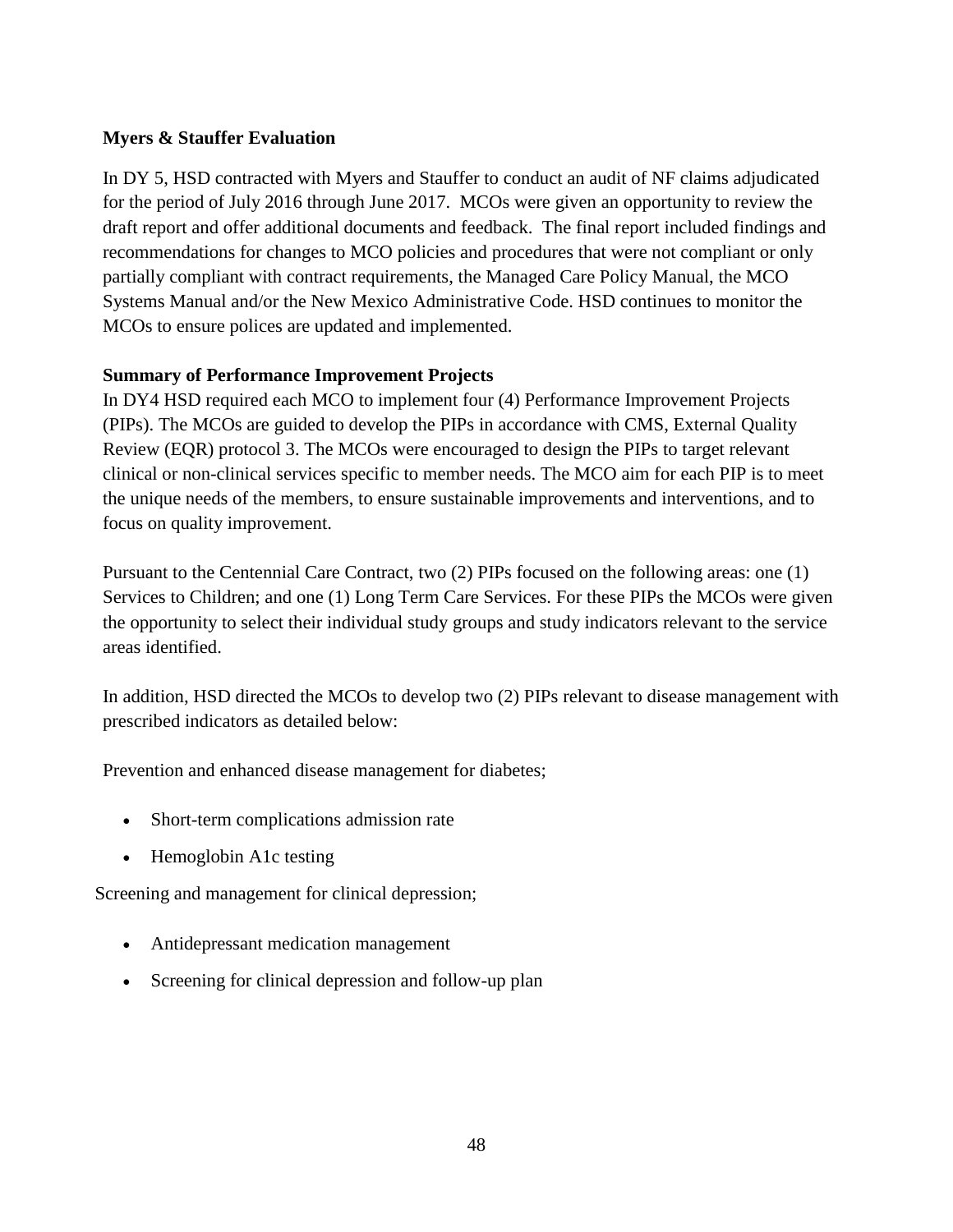On July 1, 2018 HSD contracted with Island Peer Review Organization (IPRO) to perform as the External Quality Review Organization (EQRO) for New Mexico. IPRO is currently conducting the CY 17 PIP validation and has provided preliminary results. Validation activities are completed in accordance with EQR Protocol 3, as required by CMS, which details the process that is used to assess the validity and reliability of the PIPs developed by the MCOs.

| <b>CMS-Defined 10 Step Process for Validating PIPs</b> |                                                                             |  |  |  |
|--------------------------------------------------------|-----------------------------------------------------------------------------|--|--|--|
| 1. Review the study topic                              | 6. Review data collection procedures                                        |  |  |  |
| 2. Review the study question                           | 7. Review data analysis and interpretation of<br>study results              |  |  |  |
| 3. Review identified study population                  | 8. Assess the MCOs improvement strategies                                   |  |  |  |
| 4. Review indicators                                   | 9. Assess the likelihood that reported improvement is<br>"real" improvement |  |  |  |
| 5. Review sampling methods                             | 10. Assess sustainability of the documented<br>improvements.                |  |  |  |

The table below represents the MCO PIPs for CY 17.

| <b>MCO</b><br><b>BCBS</b> | Children's<br><b>Services (PIP #1)</b>               | <b>Long-Term Services</b><br>and Supports<br>$(PIP \#2)$                                                     | <b>Diabetes</b><br><b>Management and</b><br><b>Prevention</b><br>$(PIP \#3)$ | <b>Clinical Depression</b><br><b>Screening and Follow-</b><br>$up$ (PIP #4) |
|---------------------------|------------------------------------------------------|--------------------------------------------------------------------------------------------------------------|------------------------------------------------------------------------------|-----------------------------------------------------------------------------|
| PIP-                      | <b>Attention to Dental</b><br>Health for<br>Children | Diabetic Eye Exams                                                                                           | Short-Term<br>Complications<br><b>Admissions Rates</b><br>HbA1c testing      | Screening and<br>Management for<br><b>Clinical Depression</b>               |
| <b>MHC</b>                |                                                      |                                                                                                              |                                                                              |                                                                             |
| PIP-                      | BMI percentile,<br>activity ages 3-17                | <b>Fall Risk Factors and Diabetes Prevention</b><br>nutrition, physical Service Referrals for<br><b>LTSS</b> | and Management                                                               | <b>Clinical Depression</b><br>Screening and Follow<br>Up                    |
| <b>PHP</b>                |                                                      |                                                                                                              |                                                                              |                                                                             |
| PIP-                      | Adolescent Well-<br><b>Care Visit</b>                | Inter-Rater Reliability Diabetes Prevention<br>for Personal Care<br>Services allocation                      | and Management                                                               | Screening and<br>Management of Clinical<br>Depression                       |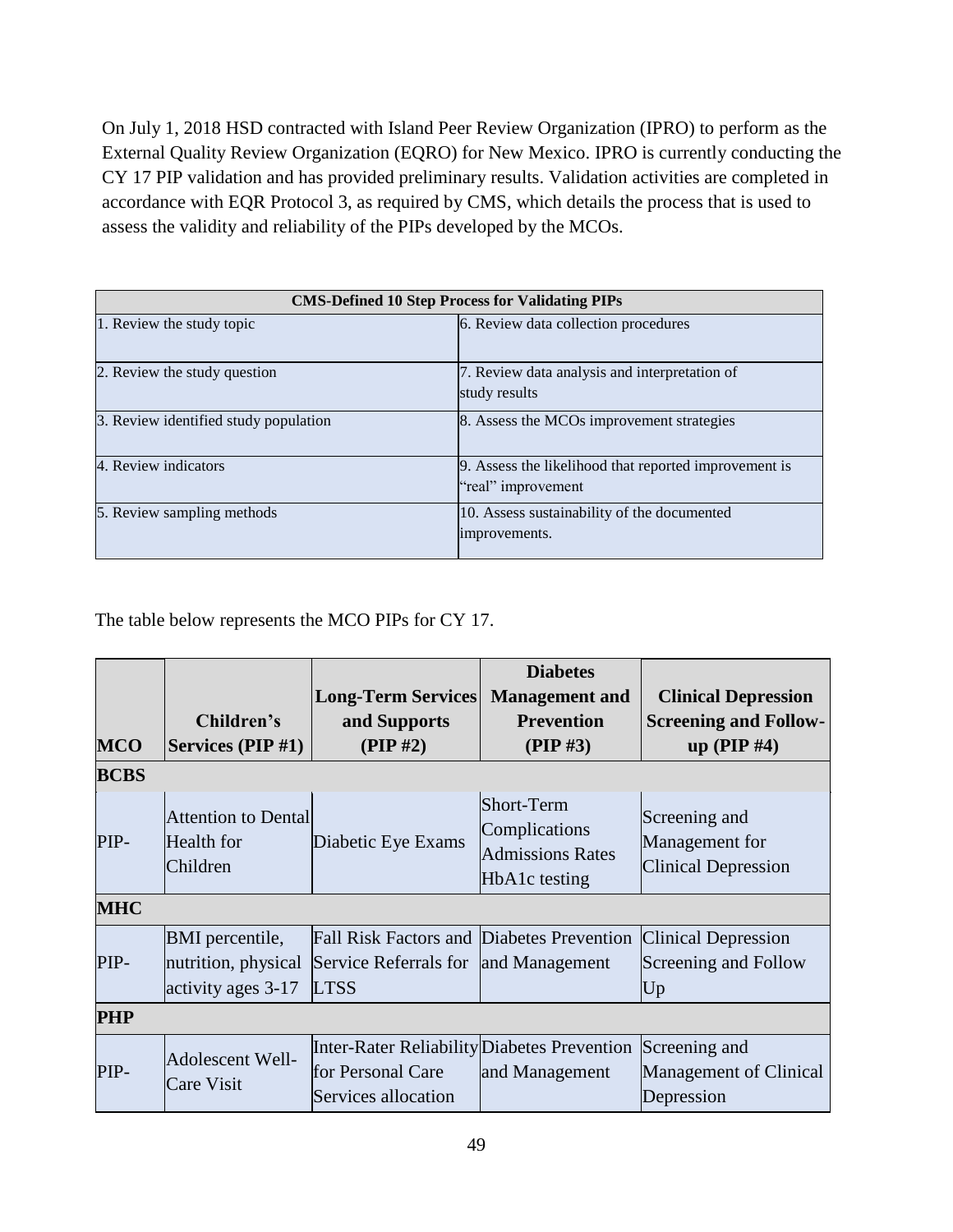| <b>UHC</b> |                  |                                                                            |            |            |
|------------|------------------|----------------------------------------------------------------------------|------------|------------|
|            |                  | Increasing Annual Influenza Vaccination Diabetes Prevention Antidepressant |            |            |
| PIP-       | Pediatric Dental | for Long Term Care and Enhanced                                            |            | Medication |
|            | <b>Visits</b>    | $(LTC)$ Population                                                         | Disease    | Management |
|            |                  |                                                                            | Management |            |

The goal of a PIP is to attain sustainability of the initiatives introduced to achieve the desired outcomes. The effectiveness of the interventions implemented by the MCO are measured through the analysis of target indicators against the established baseline.

The following is a summary of each MCO's PIPs for CY 17, which includes the aims, interventions and conclusions drawn from the data submitted for each PIP.

## **Blue Cross Blue Shield (BCBS)**

**PIP #1-** Attention to Dental Health for Children: This PIP focused on dental health as a vital element of children's overall well-being; i.e., annual dental visits for members who are 2 to 20 years of age. A continuous enrollment of 12 months was specified for inclusion. No more than one gap in enrollment of up to 45 days during the measurement year was permitted. Interventions include; annual dental visit postcard mailings; sharing of educational scripts during one-on-one discussions with members or guardians of members; member outreach providing basic education on the necessity of completing their annual dental visit; Centennial Rewards program incentives; and assisting members with scheduling dental visits and providing transportation to those scheduled visits.

| <b>Annual Preventive Dental Visits</b>                       |  |  |  |  |  |
|--------------------------------------------------------------|--|--|--|--|--|
| <b>CY 15</b><br><b>CY 14</b><br><b>CY 17</b><br><b>CY 16</b> |  |  |  |  |  |
| 64.38%<br>59.18%<br>59.83%<br>.78%<br>61                     |  |  |  |  |  |

### **Conclusions:**

Interventions implemented by BCBS from CY 14 through CY 17 to increase annual dental visits in children 2 to 20 years of age had a positive increase of 5.2 percentage points. In review of the 4 year PIP implementation, this PIP shows effective improvement with respect to BCBS's goals.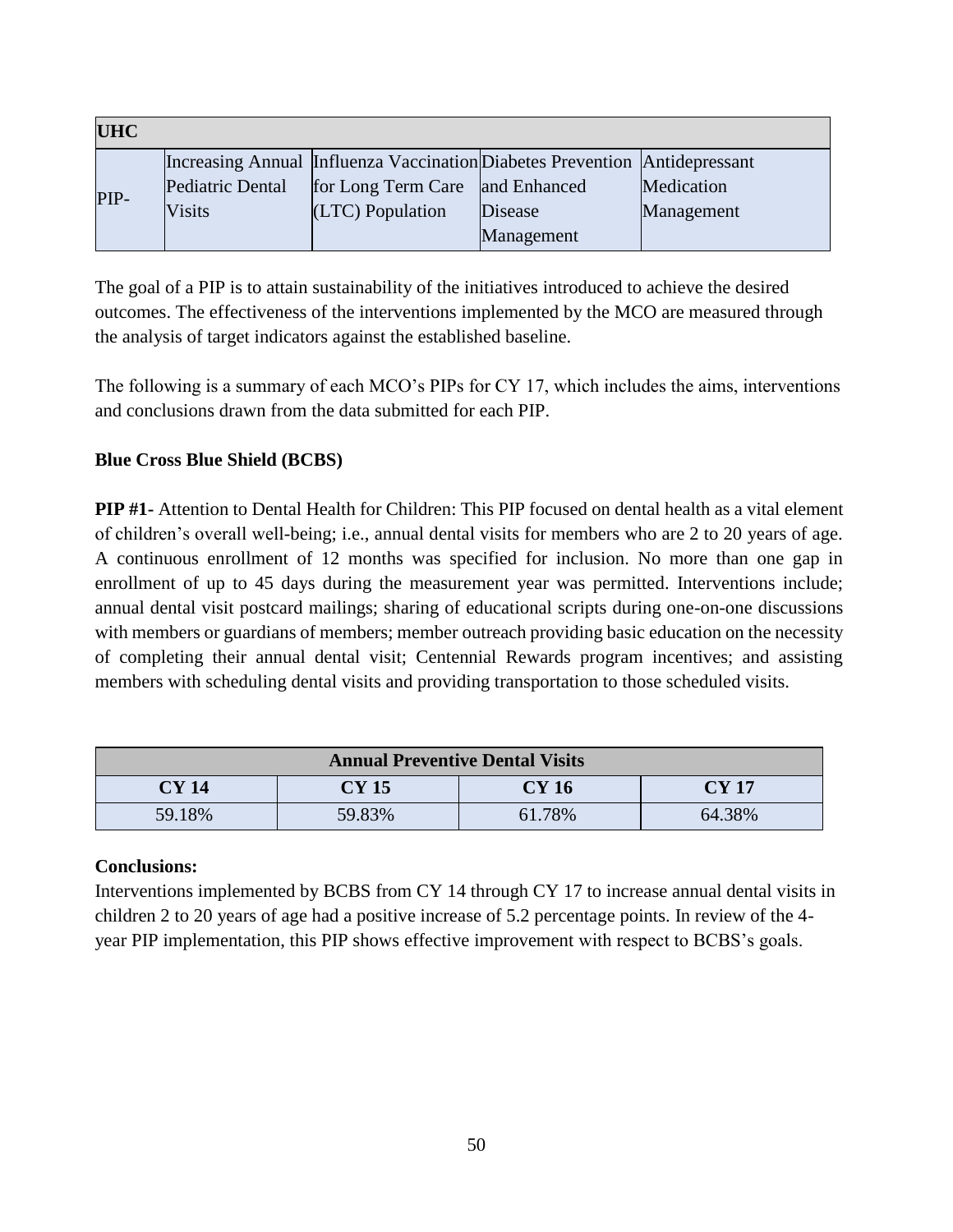**PIP #2 -** Long-Term Care: Diabetic Eye Exams: This PIP focused on improving the rate of diabetic LTSS members who received screening for diabetic retinopathy. Interventions included; creating gap lists that identified members with diabetes who needed a diabetic eye exam; mailed provider letters to long-term care (LTC) facilities to advise of gaps in care information for 184 diabetic members; telephonic outreach to LTC Facilities and diabetic educational materials for long-term care members that focused on retinal eye exams and included BCBS clinical practice guidelines for diabetes.

| <b>Diabetic Eye Exams</b>                                    |  |  |  |  |  |
|--------------------------------------------------------------|--|--|--|--|--|
| <b>CY 15</b><br><b>CY 14</b><br><b>CY 17</b><br><b>CY 16</b> |  |  |  |  |  |
| 8.90%<br>20.50%<br>20.35%<br>22.76%                          |  |  |  |  |  |

#### **Conclusions:**

Interventions were impactful when compared to the CY 14 baseline measurement. Although CY 17 experienced a decline of 2.26 percentage points, this result maintains an 11.6 percentage point increase above the baseline year. Year-over-year results show a positive effect supporting the aims of this PIP.

**PIP #3 -** Diabetes Prevention and Enhanced Disease Management: The Diabetes Prevention and Enhanced Disease Management PIP focused on BCBS adult members with a diagnosis of diabetes with a focus on the two required indicators, HbA1c testing and admissions for short-term complications related to their condition. The study population included members admitted to the hospital due to diabetes-related complications. BCBS interventions for CY 17 included mailings to members diagnosed with diabetes who have one or more Comprehensive Diabetic Care (CDC) gaps in care (A1c, Diabetic Nephropathy, Diabetic Retinopathy screenings) that remain uncompleted.

| <b>HbA1c</b> testing                                          |              |              |              |  |  |
|---------------------------------------------------------------|--------------|--------------|--------------|--|--|
| <b>CY 14</b>                                                  | <b>CY 15</b> | <b>CY 16</b> | <b>CY 17</b> |  |  |
| 83.42%                                                        | 80.43%       | 82.56%       | 82.00%       |  |  |
| Hospital Admissions/Diabetes (rate per 100,000-member months) |              |              |              |  |  |
| <b>CY 14</b>                                                  | <b>CY 15</b> | <b>CY 16</b> | <b>CY 17</b> |  |  |
| 23.35                                                         | 22.16        | 17.93        | 18.98        |  |  |

### **Conclusions:**

Data collected demonstrates the interventions applied towards increasing HbA1c testing were not impactful and reflect a decrease of 1.42 percentage points from CY 14 to CY 17. The data did indicate a favorable decline in admissions rates of 4.37 admissions per 100,000-member months from baseline year of CY 14 to present reporting period of CY 17. This is indicative of effective interventions developed and implemented by BCBS for reducing admissions.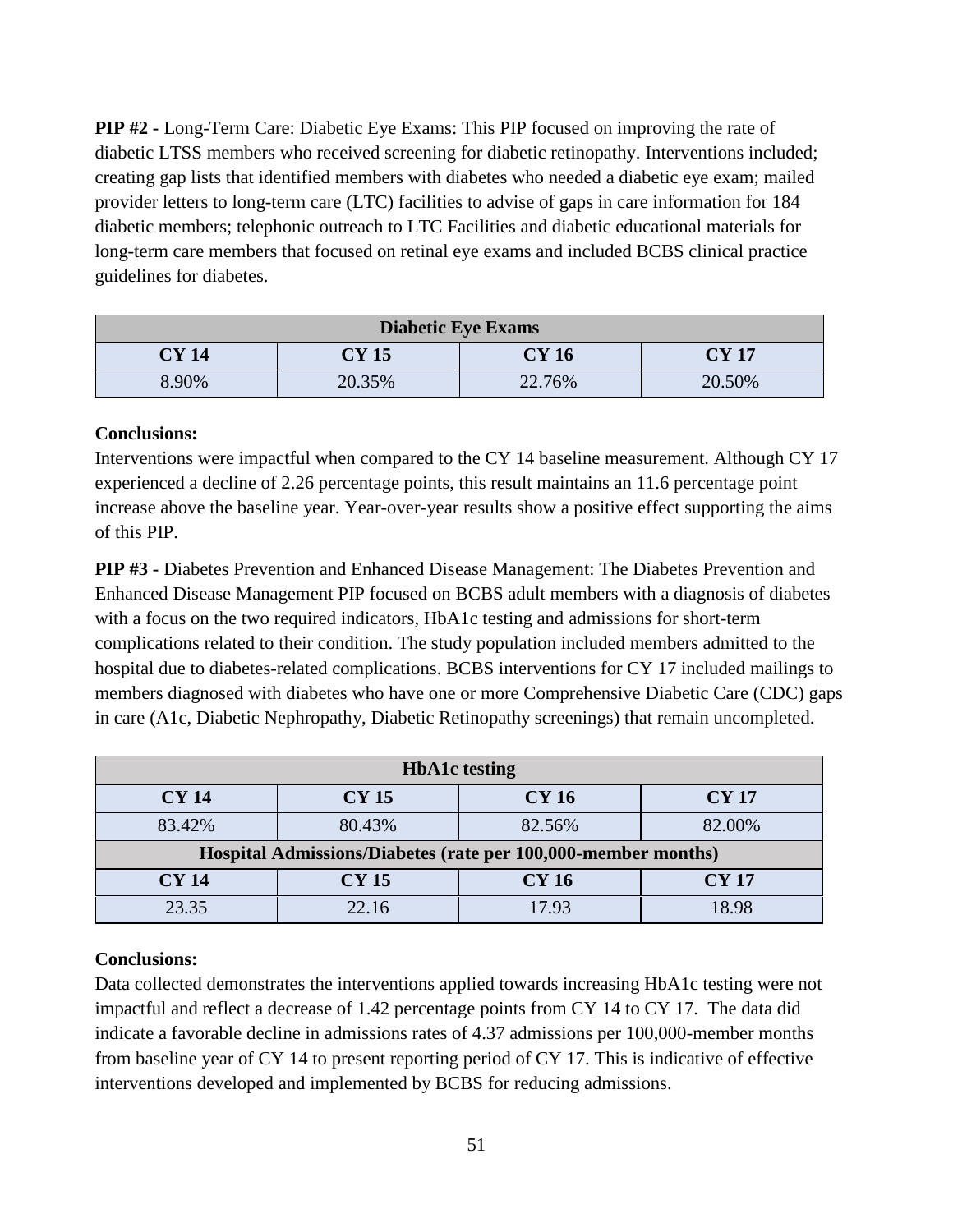**PIP #4** – Screening and Management for Clinical Depression: This PIP focused on screening for clinical depression and medication management for members 18 and older. The target goal for antidepressant medication management consists of a 2% improvement over 2016 outcomes, while the target goal for depression screening consists of a 10% increase over 2016 outcomes of members who completed routine appointments. Interventions included engaging members telephonically to encourage and offer assistance with refilling antidepressant medications; a provider incentive program that rewards providers financially for noting the outcome of a depression screening as positive or negative, as well as developing a care plan; and a pilot call campaign to providers to promote depression screening incentives.

| Screening for Clinical Depression (18-64 years of age)             |              |              |                                                                             |  |
|--------------------------------------------------------------------|--------------|--------------|-----------------------------------------------------------------------------|--|
| <b>CY 15</b>                                                       | <b>CY 16</b> |              | <b>CY 17</b>                                                                |  |
| 0.36%                                                              | 0.49%        |              | 0.77%                                                                       |  |
|                                                                    |              |              | Screening for Clinical Depression (65+ years of age)                        |  |
| <b>CY 15</b>                                                       | <b>CY 16</b> |              | <b>CY 17</b>                                                                |  |
| 4.55%                                                              | 2.37%        |              | 3.45%                                                                       |  |
|                                                                    |              |              | Antidepressant Medication Management Acute (18-64 years of age)             |  |
| <b>CY 16</b>                                                       |              |              | <b>CY 17</b>                                                                |  |
| 50.63%                                                             |              |              | 45.54%                                                                      |  |
|                                                                    |              |              | Antidepressant Medication Management Acute (65+ years of age)               |  |
| <b>CY 16</b><br><b>CY 17</b>                                       |              |              |                                                                             |  |
| 47.17%                                                             |              |              | 60.00%                                                                      |  |
|                                                                    |              |              | <b>Antidepressant Medication Management Continuous (18-64 years of age)</b> |  |
| <b>CY 16</b>                                                       |              | <b>CY 17</b> |                                                                             |  |
| 34.54%                                                             |              | 30.83%       |                                                                             |  |
| Antidepressant Medication Management Continuous (65+ years of age) |              |              |                                                                             |  |
| <b>CY 16</b>                                                       |              | <b>CY 17</b> |                                                                             |  |
| 32.08%                                                             | 53.33%       |              |                                                                             |  |

#### **Conclusions:**

Data reported for this PIP reflects a positive upward trend over the last 3 years. This indicates that the interventions applied are producing the desired results of increasing the number of Screenings for Clinical Depression. BCBS reports CY 16 as the baseline year for the second indicator, Antidepressant Medication Management. Second year reporting reflects that the applied interventions had a positive impact upon members 65 years and older for both the acute and continuous phases of medication management.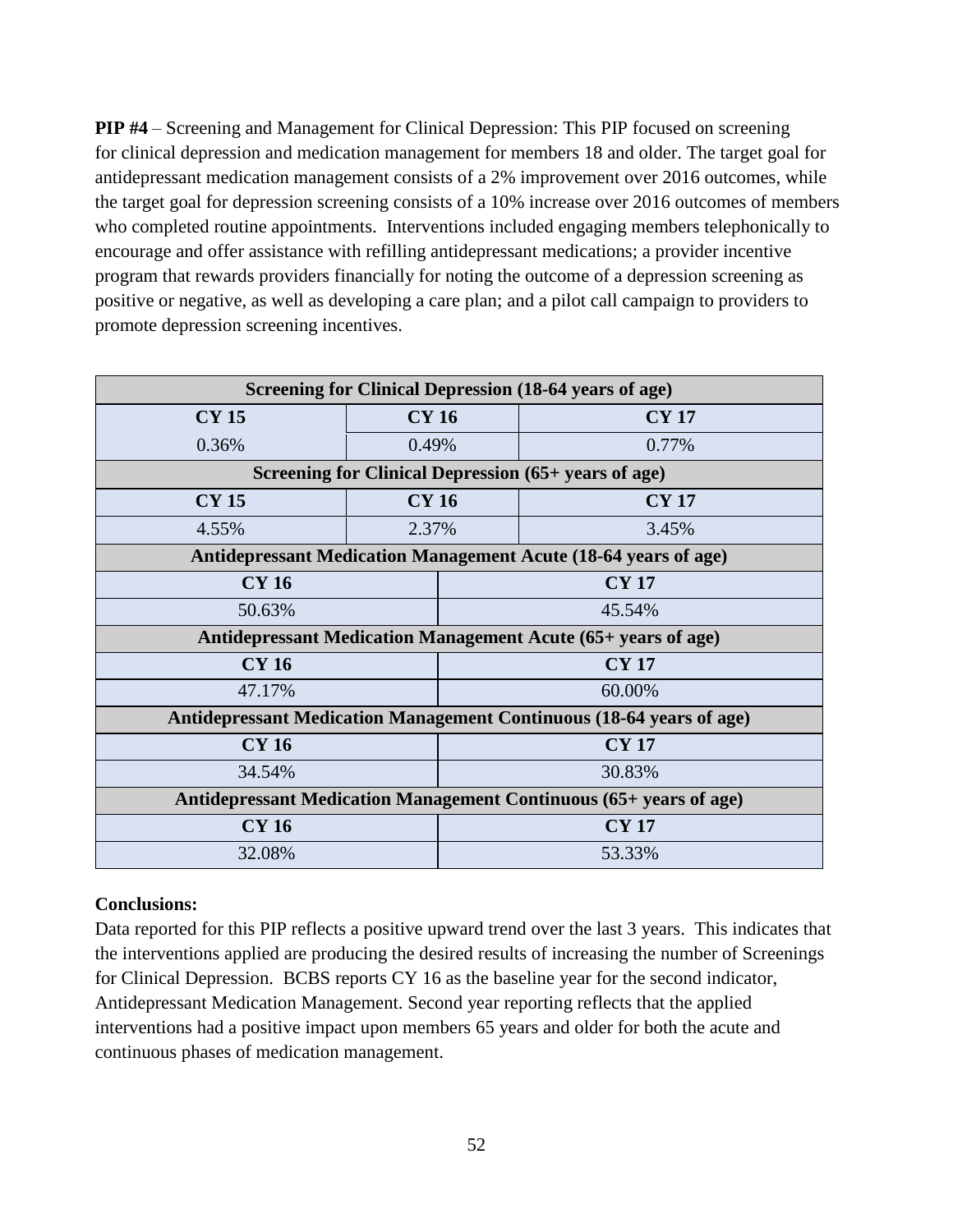# **Molina Health Care (MHC)**

**PIP #1 -**Services to Children: Body Mass Index, (BMI), Percentile, Nutrition, Physical Activity Ages 3-17: The purpose of this PIP is to improve physician documentation of Well-Child Check, (WCC), Body Mass Index (BMI), physical activity counseling, and nutrition counseling HEDIS scores. This PIP focused on creating a provider-level intervention for improving administrative rates for the WCC subcomponents. Initiatives developed to support this PIP included identification of high-volume pediatric providers; provider education and training with respect to appropriate coding to meet the reporting requirements of the WCC; and assessment of administrative WCC rates at year-end in comparison to the following indicators: Prior year rates in their own practices; and Provider practices who had not participated in the interventions.

| <b>Improvement of Well-Child</b> | <b>CY 16</b>    | <b>CY 17</b> |
|----------------------------------|-----------------|--------------|
| <b>Check Measures</b>            | (Baseline year) |              |
| Body Mass Index (BMI)            | 7.79%           | 11.01%       |
| <b>Counseling for Nutrition</b>  | 3.82%           | 4.05%        |
| <b>Counseling for Physical</b>   | 2.95%           | 3.11%        |
| Activity                         |                 |              |

### **Conclusions:**

This PIP was introduced in CY 16 which as the baseline year. The data submitted by MHC indicates that interventions implemented for this PIP are producing positive outcome with all three sub-components. BMI with a 3.22 percentage point increase had the largest increase measure. Counseling for Nutrition increased by 0.23 percentage points and Counseling for Physical Activity measures increased by 0.16 percentage points.

**PIP #2** – Fall Risk Factors and Service Referrals for LTSS. The target goal for this PIP was a 10% decrease in fall events within the LTSS member population from 2016 to 2017. Interventions included an online self-paced training for care coordinators. MHC developed training materials for care coordinators by applying information obtained through data analysis of the MHC members receiving LTSS services, and by utilizing external research on fall risks in the LTSS populations.

| <b>Members with Falls</b>                                    |        |        |        |  |  |
|--------------------------------------------------------------|--------|--------|--------|--|--|
| <b>CY 14</b><br><b>CY 15</b><br><b>CY 16</b><br><b>CY 17</b> |        |        |        |  |  |
| 18.47%                                                       | 24.13% | 26.38% | 23.33% |  |  |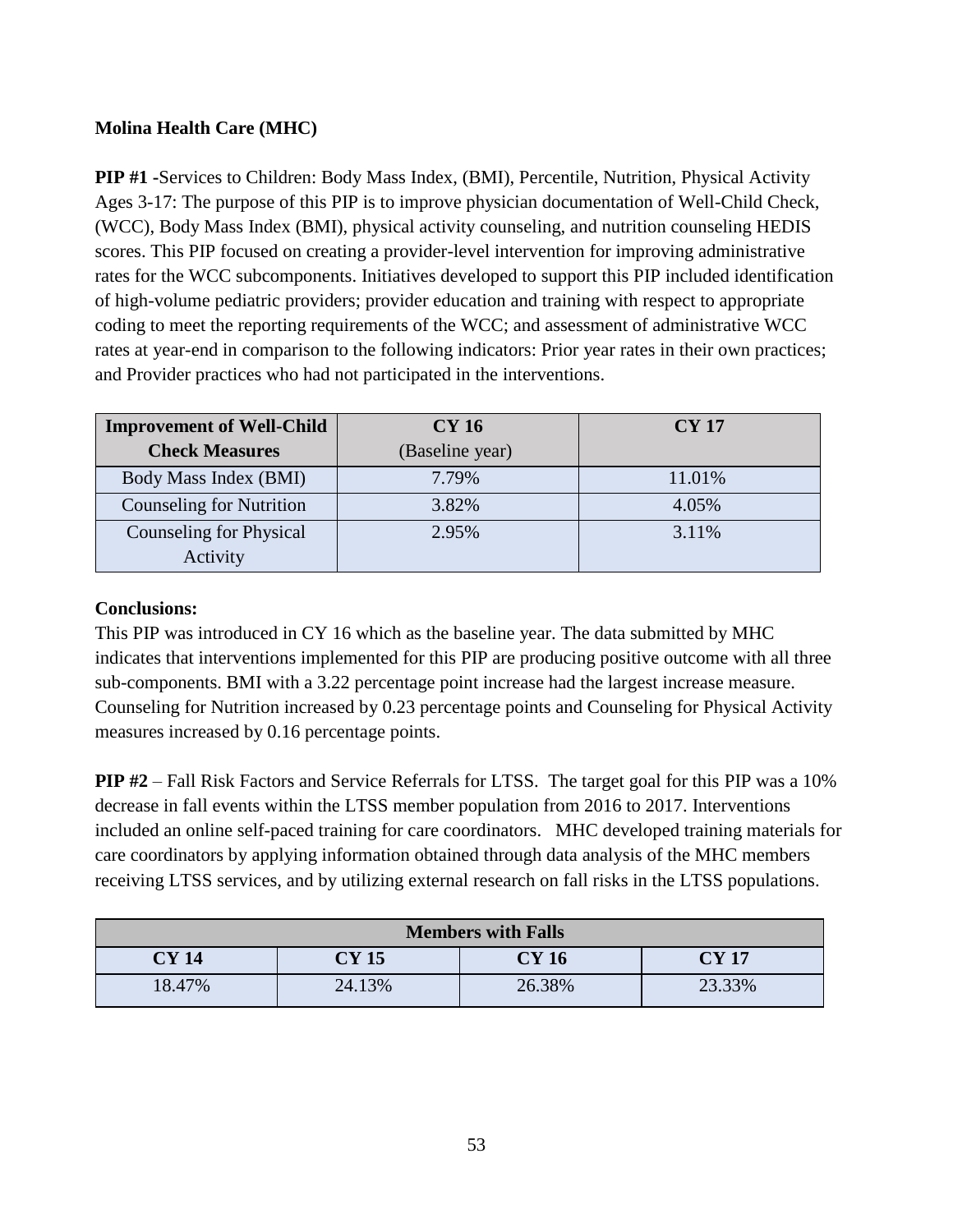Reported data indicates a steady increase in fall events from CY 14 to CY 16. The training intervention was implemented in June 2017 attributing to the decrease of 3.05 percentage points. This indicates that the intervention is producing positive outcomes on reducing falls among LTSS members.

**PIP #3 –** Diabetes Prevention and Management: This PIP focused on diabetes management, HbA1c testing and reducing diabetes short-term complications admissions. The goal was to observe a 2% increase in the number of members with HbA1c tests, and a 2% decrease in the number of hospital admissions for specific diabetes-related complications. Interventions implemented by MHC included: creation of provider toolkits and tip sheets; updates and improvements to provider lists made through a corporate data enhancement project; and member education and health promotion activities, including health fairs.

| <b>HbA1c Testing</b>                                          |        |        |        |  |
|---------------------------------------------------------------|--------|--------|--------|--|
| <b>CY 14</b><br><b>CY 15</b><br><b>CY 17</b><br><b>CY 16</b>  |        |        |        |  |
| 73.78%                                                        | 77.03% | 77.61% | 76.84% |  |
| Hospital Admissions/Diabetes (rate per 100,000-member months) |        |        |        |  |
| 9.75<br>11.8<br>14.81<br>9.27                                 |        |        |        |  |

# **Conclusions:**

Data submitted reflects HbA1c testing increased 3.06 percentage points from CY 14 to CY 17. Admissions rates show a favorable decrease of 5.54 admissions per 100,000-member months from CY 14 to CY 17 indicating interventions are producing positive results in reducing admissions related to complications.

**PIP #4** – Clinical Depression Screening and Follow Up: The focus of this PIP aims to use a patientcentric coaching model coupled with care coordination to improve antidepressant medication adherence as measured by claims data using the HEDIS Antidepressant Medication Management (AMM), – Effective Acute Phase Treatment and Effective Continuation Phase Treatment specifications. Interventions include outreach to providers for proper medication management strategies; outreach to providers regarding medication adherence improvement strategies; and encouragement of providers to utilize proper coding for depression screening and follow up plans on claims to capture the data administratively.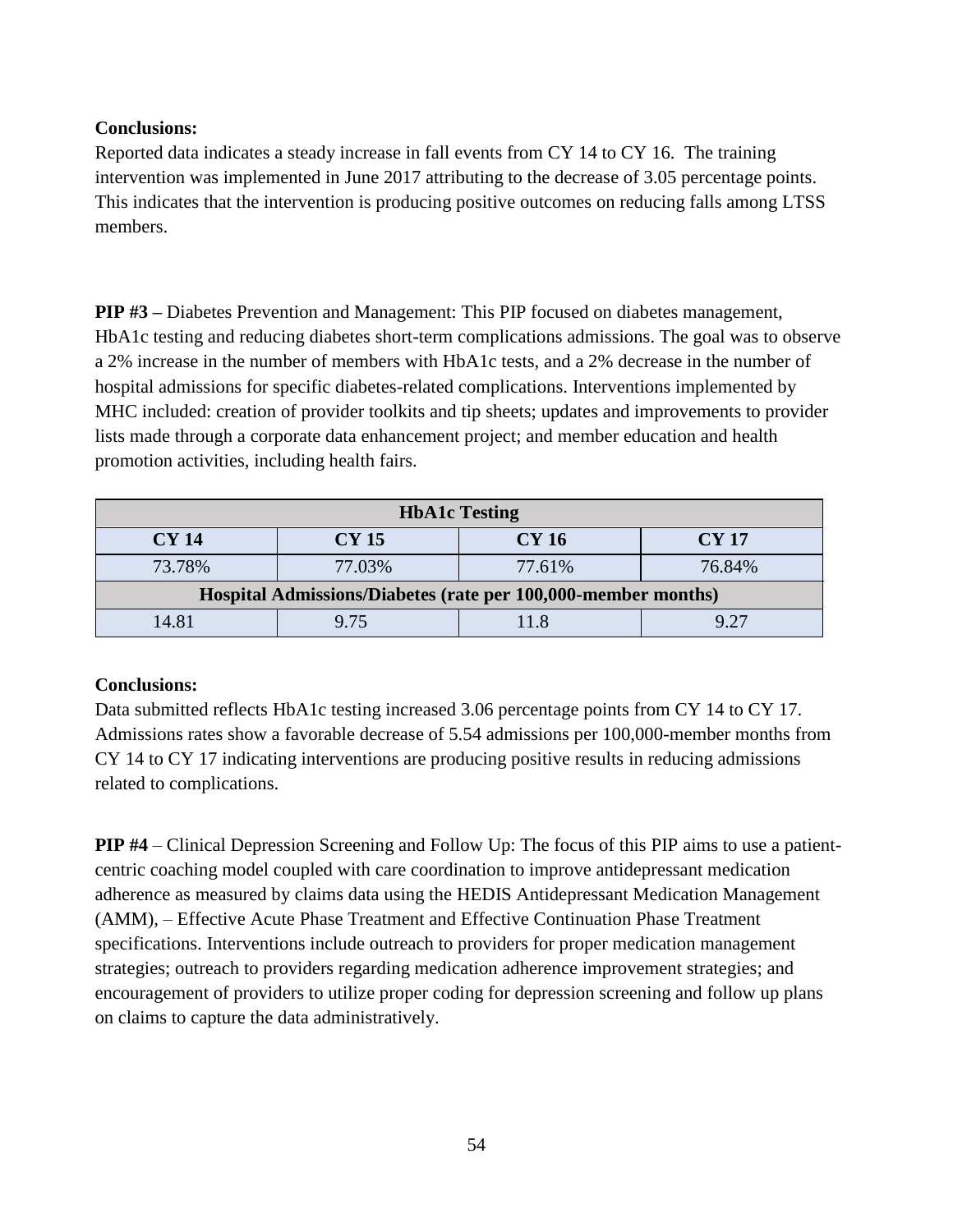| <b>Screening for Clinical Depression</b>                       |              |              |              |
|----------------------------------------------------------------|--------------|--------------|--------------|
| <b>CY 14</b>                                                   | <b>CY 15</b> | <b>CY 16</b> | <b>CY 17</b> |
| 0.01%                                                          | 0.06%        | 0.07%        | 0.16%        |
| <b>Antidepressant Medication Management Acute Phase</b>        |              |              |              |
| <b>CY 14</b>                                                   | <b>CY 15</b> | <b>CY 16</b> | <b>CY 17</b> |
| 53.50%                                                         | 49.56%       | 47.19%       | 45.77%       |
| <b>Antidepressant Medication Management Continuation Phase</b> |              |              |              |
| <b>CY 14</b>                                                   | <b>CY 15</b> | <b>CY 16</b> | <b>CY 17</b> |
| 38.63%                                                         | 34.67%       | 32.11%       | 32.13%       |

Screening for clinical depression demonstrates a gradual upward trend. Data reported indicates an increase in screenings for clinical depression of 0.15 percentage points from CY 14 to CY 17. Data reported for Antidepressant Medication Management indicates the interventions applied are not achieving the desired outcomes of improving member adherence with prescribed treatments for depression. The Acute Phase Treatment experienced a 7.73 percentage point decrease from CY 14 to CY 17, and a 6.5 percentage point decrease from CY 14 to CY 17 was noted for the Continuation Phase Treatment.

### **Presbyterian Health Plan (PHP)**

**PIP #1**- Services to Children- Adolescent Well-Care (AWC) Visit: This PIP was created with the intention of improving well care for the adolescent target group by assisting in prevention of physical and behavioral health conditions, monitoring and tracking developmental milestones, and early identification of disease processes. The measurement of success includes a two percent increase in the completion of an AWC according to the HEDIS technical specifications. The age range for AWC is 12-21 years. The target group consisted of members who meet the AWC HEDIS Technical Specification measure criteria and who are assigned to a provider who is currently a participating provider contracted with PHP. Interventions included introduction of the AWC HEDIS measure into the Provider Quality Incentive Program (PQIP) comprised of 96 provider groups; quarterly training by Quality for Provider Network Management; outbound calls by Provider Network Management to the PQIP to identify opportunities and barriers.

| <b>Adolescent Well-Care Visit for Adolescents Ages 12-21 Years</b> |  |  |
|--------------------------------------------------------------------|--|--|
| <b>CY 17</b>                                                       |  |  |
| (baseline year)                                                    |  |  |
| 19.9%                                                              |  |  |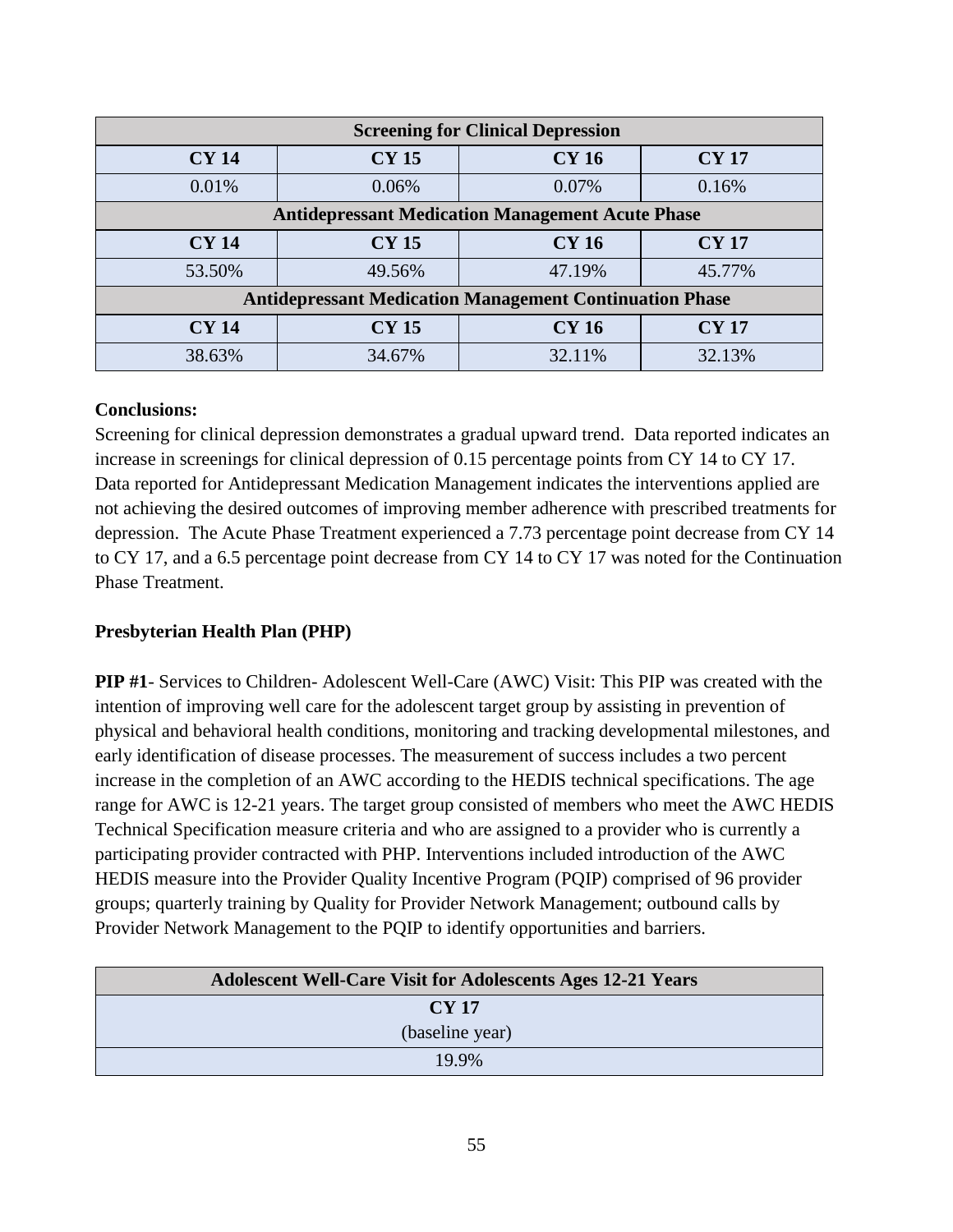This PIP was introduced in CY 17 and the data reported will be considered the baseline.

**PIP #2** – Long-Term Services and Supports. Inter-Rater Reliability for Personal Care Services Allocation: This PIP focused on implementation of the Personal Care Services (PCS) allocation tool by PHP care coordinators. The PIP was introduced in CY 14 and has increased consistency of the allocation of PCS hours by PHP Staff. The goal for CY 17 is to maintain or improve the CY 16 reported result. PHP interventions include review of 2016 testing and results; provision of education to staff to ensure appropriate administration of the tool; review of the supplemental assessment to include a NFLOC; and staff to complete inter-rater reliability testing; and one-on-one coaching with staff who submitted outlier hours.

| <b>Inter-Rater Reliability for Personal Care Services Allocation (LTSS)</b> |        |        |              |
|-----------------------------------------------------------------------------|--------|--------|--------------|
| CY 14                                                                       | CY 15  | CY 16  | <b>CY 17</b> |
| 93.00%                                                                      | 99.40% | 99.70% | 99.80%       |

## **Conclusions:**

The intervention applied by PHP have produced positive outcomes. The data reported indicates an upward trend in accuracy and consistency in the assessment used to approve the number of hours allocated for PCS. The PIP performance has improved 6.8 percentage points from CY 14 to CY 17.

**PIP #3** – Diabetes Prevention and Management: This PIP focused on reducing diabetes short-term complications admissions rates and improving rates of HbA1c testing. The study population were members who met the HEDIS Comprehensive Diabetes Care and HbA1c sub measure sample denominator of 548. Members in hospice are excluded from the eligible population. Interventions include screening events; on-the-spot testing rewards; rewards for participating in Healthy Solution health coaching; disease management outreach; and member newsletter articles.

| <b>HbA1c Testing</b>                                                       |              |              |  |
|----------------------------------------------------------------------------|--------------|--------------|--|
| <b>CY 15</b>                                                               | <b>CY 16</b> | <b>CY 17</b> |  |
| 86.64%                                                                     | 83.25%       | 84.85%       |  |
| Hospital Admissions Diabetes Short Term Complications (18-64 years of age) |              |              |  |
| <b>CY 15</b>                                                               | <b>CY 16</b> | <b>CY 17</b> |  |
| 14.56                                                                      | 11.81        | 12.37        |  |
| Hospital Admissions Diabetes Short Term Complications (65+ years of age)   |              |              |  |
| <b>CY 15</b>                                                               | <b>CY 16</b> | <b>CY 17</b> |  |
| 37 11                                                                      | 11.14        | 11.70        |  |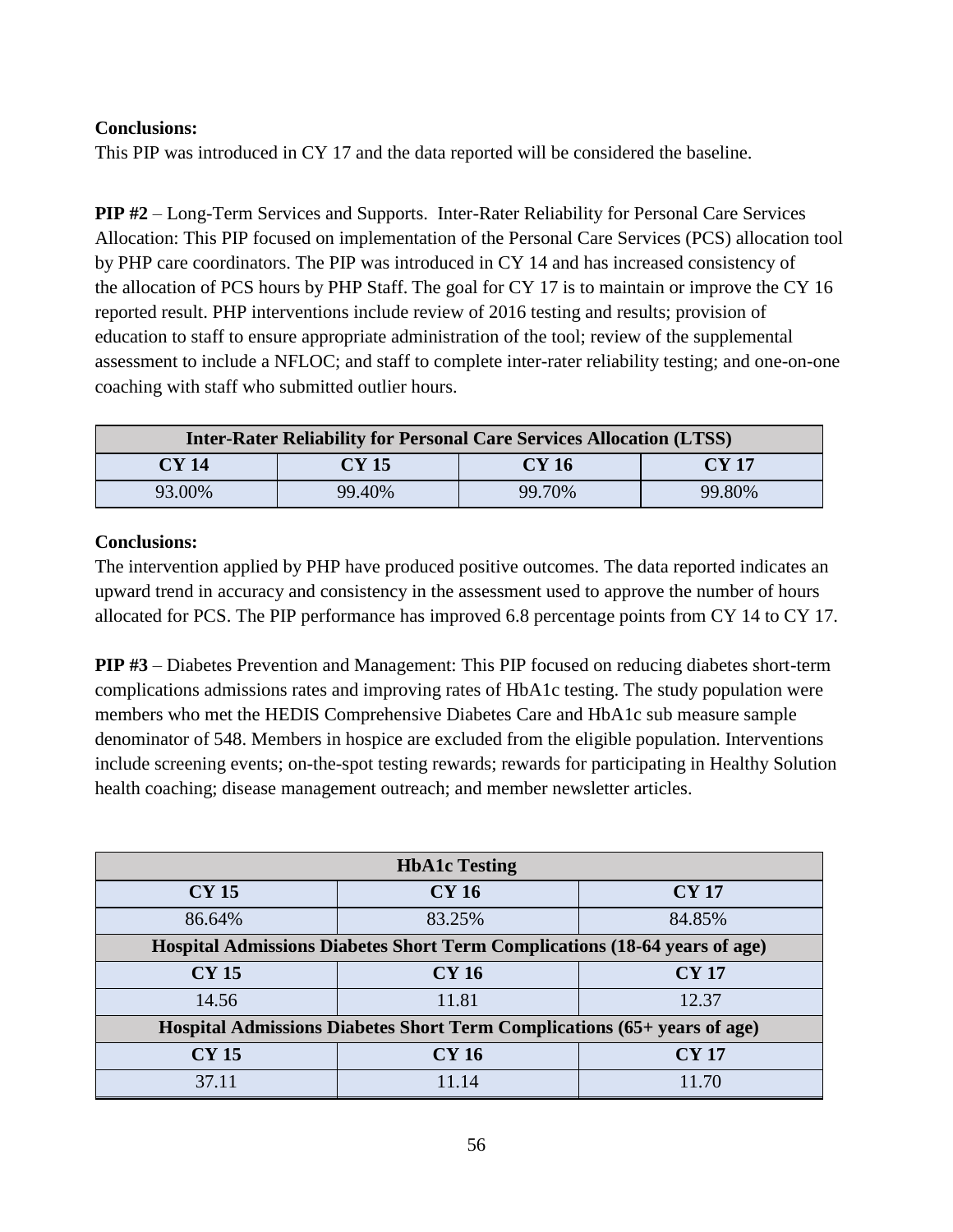Data reported by PHP indicates the interventions applied by PHP reflect a positive increase of 1.6 percentage points from CY 16 to CY 17 for HbA1c. PHP also reported a significant decrease of 25.41 admissions per 100,000-member months of member 65+ years of age and a decrease of 2.19 in admissions per 100,000-member months of members 18-64 years of age who experienced a shortterm complication due to their condition, which indicate the interventions applied are reducing admissions related to diabetes short-term complications.

**PIP #4** – Screening and Management for Clinical Depression: The focus of this PIP was to improve the rates of screening for clinical depression and to improve the member's adherence to antidepressant medication for members 18 and over. Interventions implemented by PHP to support this PIP include conducting member outreach via outbound reminder calls; increased contact with members by a BH care coordinator; referral to providers for treatment; and written educational materials sent to members and/or nurse outreach.

| Screening for Clinical Depression (18-64 years of age)     |                                                      |              |  |  |
|------------------------------------------------------------|------------------------------------------------------|--------------|--|--|
|                                                            | <b>CY 17</b>                                         |              |  |  |
|                                                            | (baseline)                                           |              |  |  |
|                                                            | 15.04%                                               |              |  |  |
|                                                            | Screening for Clinical Depression (65+ years of age) |              |  |  |
| <b>CY 17</b>                                               |                                                      |              |  |  |
|                                                            | (baseline)                                           |              |  |  |
| 22.72%                                                     |                                                      |              |  |  |
| <b>Medication Management Acute (18-64 years of age)</b>    |                                                      |              |  |  |
| <b>CY 15</b>                                               | <b>CY 16</b>                                         | <b>CY 17</b> |  |  |
| 53.35%                                                     | 51.88%<br>50.59%                                     |              |  |  |
| <b>Medication Management Continuous (65+ years of age)</b> |                                                      |              |  |  |
| <b>CY 15</b>                                               | <b>CY 16</b>                                         | <b>CY 17</b> |  |  |
| 36.24%                                                     | 35.55%                                               | 34.31%       |  |  |

### **Conclusions:**

PHP reports data collected in CY 17 as the baseline for clinical depression indicator for this PIP. Data reported by PHP reflects a downward trend in both the acute and continuous phase of medication management for depression. Interventions applied by PHP are not having a positive impact on this indicator.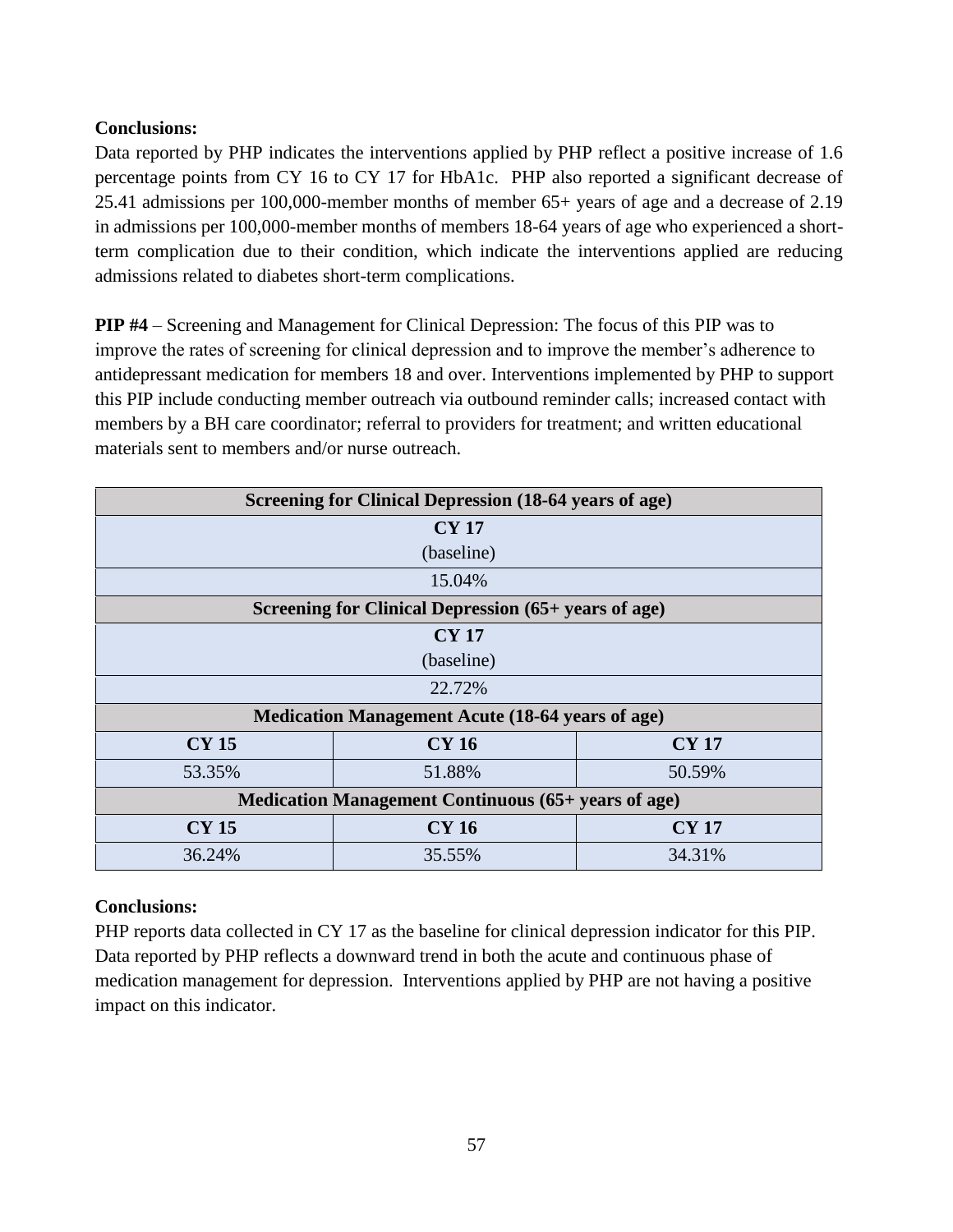# **United Health Care (UHC)**

**PIP #1**- Increasing Annual Pediatric Dental Visits: This PIP was introduced in CY 14 with a focus the effectiveness of targeted outreach to members and providers on rates of members ages 2 to 20 years of age. Data for dental utilization was annually monitored through program pull of claims and encounters. UHC staff utilizes QSI/QSHR software to analyze the data. Additionally, UHC worked in collaboration with other MCOs and HSD to obtain usable "behavioral" data from the Centennial Care Rewards initiative, specific to dental behaviors. Interventions for this PIP include; education on, and training for care coordinators regarding dental benefits available to member populations; promotion of dental visits during health assessments; annual mailings that highlight/promote dental visit benefits; and Wal-Mart gift cards provided to members who completed their annual dental visits.

| <b>Preventive Dental Visits (less than 21 years of age)</b> |  |  |  |  |
|-------------------------------------------------------------|--|--|--|--|
| <b>CY 15</b><br>CY 14<br>CY 16<br>CY 17                     |  |  |  |  |
| 49.88%<br>61.02%<br>53.93%<br>41.52%                        |  |  |  |  |

### **Conclusions:**

Interventions implemented by UHC have produced positive outcomes in increasing the number of dental visits for members in the target group. Data provided by UHC reflects a consistent year over year increase in dental visits and a significant increase of 19.5 percentage points from CY 14 to CY 17.

**PIP #2**- Influenza vaccinations for LTSS members: The aim of this PIP is to increase seasonal flu vaccinations for the LTSS population as a quality measurement and improvement initiative. This PIP focused on a vulnerable population that was at a higher risk of serious illness or death from influenza or complications of influenza. The target age group for program recipients is 18-64 years and 65+. Interventions for this PIP include; training for care coordination staff to understand the importance of promoting the influenza vaccination to high-risk members; a tool developed to outline talking points to promote vaccination for the flu as well address any misconceptions regarding risks; education and promotion of the vaccination during routine contacts scheduled as soon as the vaccination is available; and member newsletter articles regarding the importance of flu vaccinations.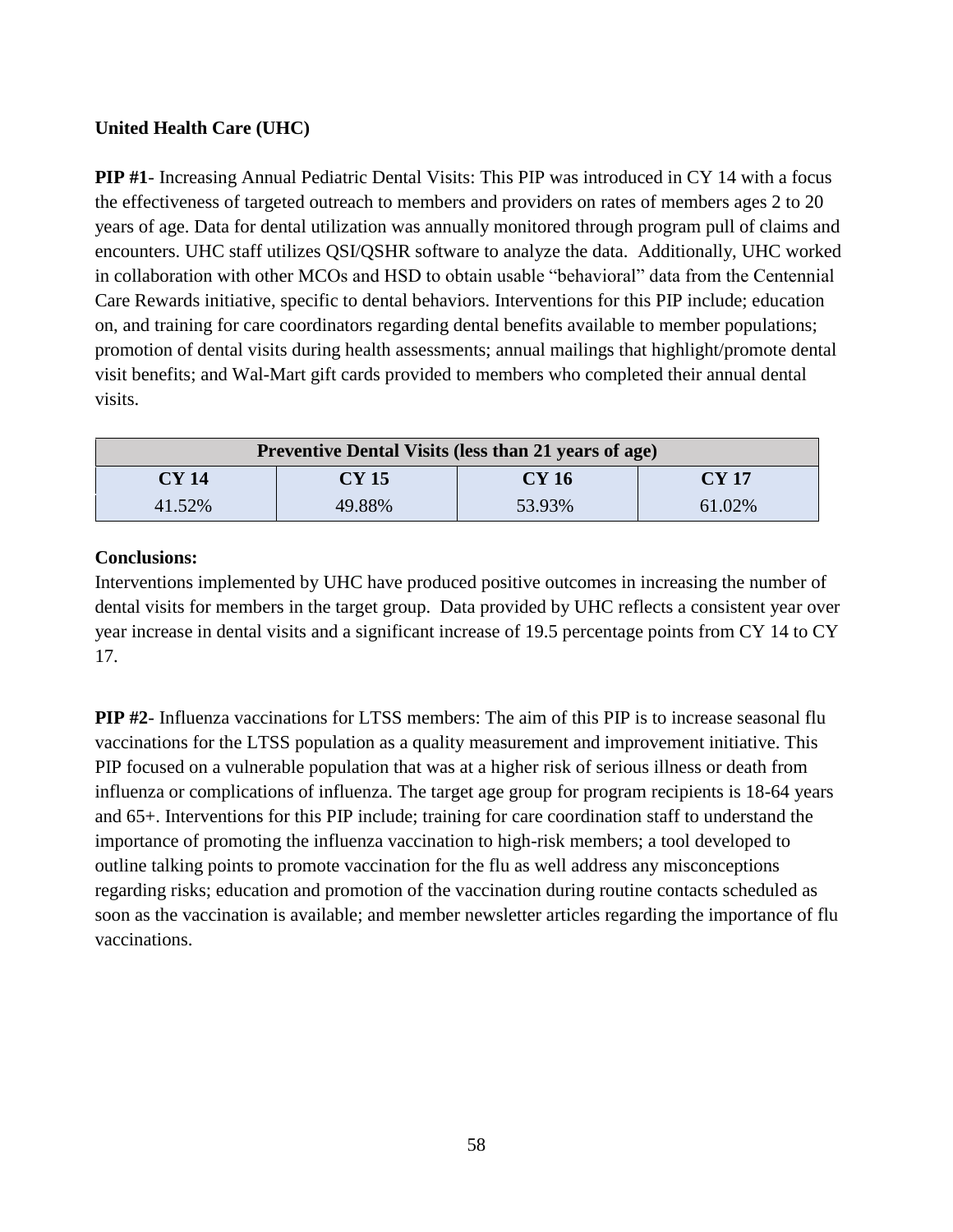| Influenza Vaccination for LTSS Members (18-64 years of age) |  |  |
|-------------------------------------------------------------|--|--|
| <b>CY 17</b>                                                |  |  |
| (baseline year)                                             |  |  |
| 46.00%                                                      |  |  |
| Influenza Vaccination for LTSS Members (65+ years of age)   |  |  |
| <b>CY 17</b>                                                |  |  |
| (baseline year)                                             |  |  |
| 63.40%                                                      |  |  |

This PIP was introduced as a new PIP for CY 17. UHC noted the baseline as 46% members 18-64 years of age, and 63.40% percent for 65+ years of age. Data collected by UHC indicated that the baseline measurement period occurred October 1, 2016 through May 31, 2017.

**PIP #3** - Diabetes Prevention and Enhanced Disease Management: This PIP focused on reducing diabetes short-term complications admissions rates and on improving rates of HbA1c testing. The PIP also aimed to identify the number of discharges for diabetes short-term complications per 100,000 Medicaid enrollees age 18-64 and age 65 and older; decrease the admission rates for short-term diabetes complications by 2 percentage points over a one-year period; and to use claims data to determine the percentage of members age 18-64 and age 65-75 who had a diagnosis of Diabetes Mellitus (type 1 and type 2) and who had an HbA1c test. UHC also aimed to increase the percent of members who received A1c testing by 2 percentage points over a one-year period. Interventions for this PIP include collaborations with other MCOs to develop one-page practice guideline handouts to providers; provide outreach to providers on members identified with gaps in care; utilization of mobile units to provide HbA1C testing; and offers of enrollment to members in the diabetes targeted health management program.

| <b>HbA1c Testing</b>                                                       |              |              |              |
|----------------------------------------------------------------------------|--------------|--------------|--------------|
| <b>CY 14</b>                                                               | <b>CY 15</b> | <b>CY 16</b> | <b>CY 17</b> |
| 51.44%                                                                     | 56.32%       | 60.65%       | 87.75%       |
| Hospital Admissions Due to Complication from Diabetes (18-64 years of age) |              |              |              |
| <b>CY 14</b>                                                               | <b>CY 15</b> | <b>CY 16</b> | <b>CY 17</b> |
| 38.35%                                                                     | 33.42%       | 37.50%       | 21.60%       |
| Hospital Admissions Due to Complication from Diabetes (65+ years of age)   |              |              |              |
| <b>CY 14</b>                                                               | <b>CY 15</b> | <b>CY 16</b> | <b>CY 17</b> |
| 98.80%                                                                     | 270.89%      | 150.80%      | 24.70%       |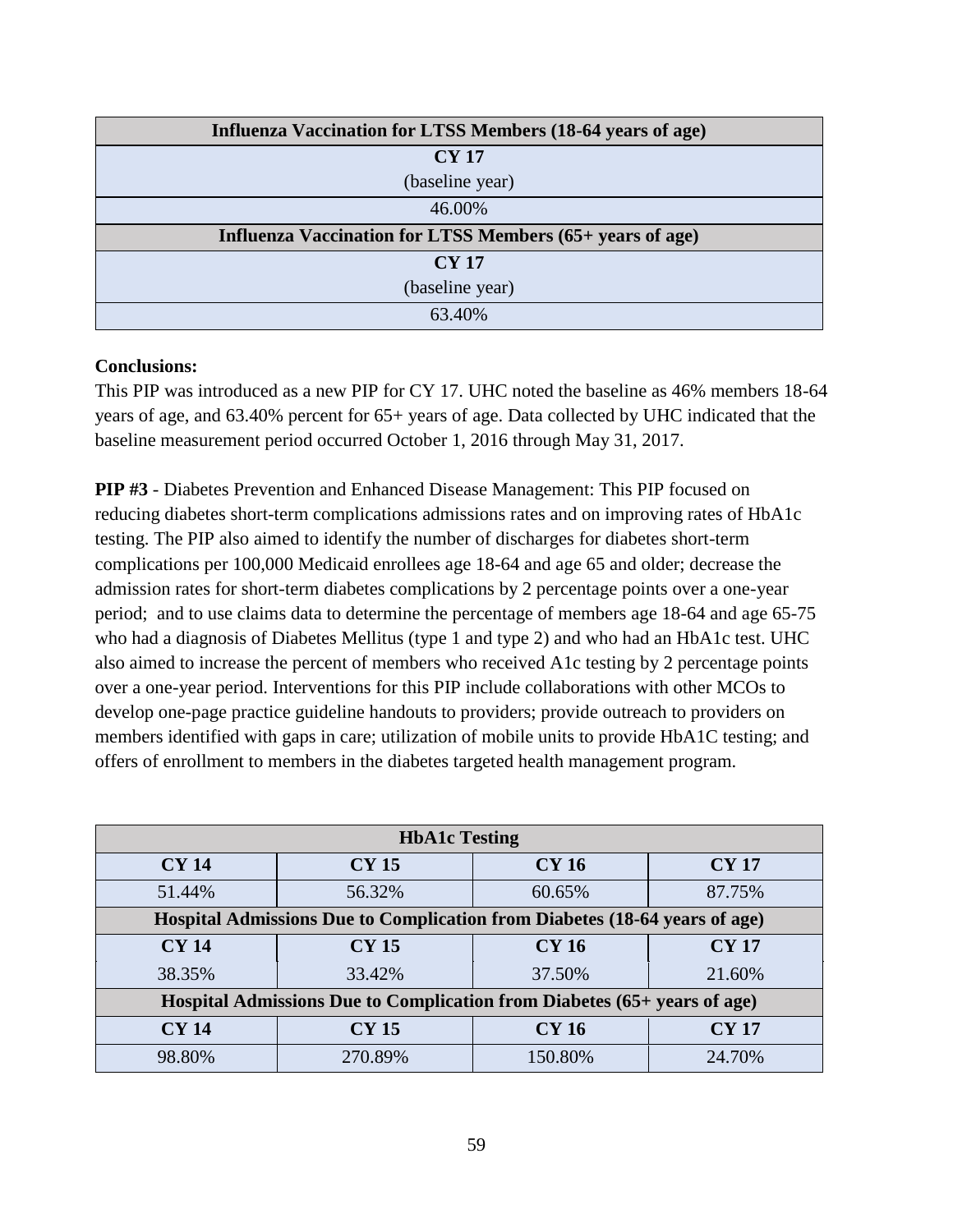UHC data indicates interventions applied for the HbA1c testing indicator had a significant impact on increasing the number of members completing HbA1c testing by 36.31 percentage point from CY 14 to CY 17. UHC also reports a favorable decrease of 4.85 percentage points from CY 14 to CY 17 in the number of admissions attributed to diabetes short-term complications. This indicates the interventions applied for this indicator are producing the expected positive outcome.

**PIP #4** – Antidepressant Medication Management, Screening for Clinical Depression and Compliance: The focus of this PIP was to improve the compliance of standards of care regarding screening for depression for adults. The Plan included all UHC members ages 18-64 for determining the rate of the adult members receiving a screening for clinical depression using a standardized tool with a follow up plan, as well the percentage of adult members with a diagnosis of major depression that were newly treated with antidepressant medication and remained on antidepressant medication treatment. Interventions for this PIP include community outreach events that educate and raise awareness; Behavioral Health Recovery and Resilience team outreach to member groups; provider educational outreach on depression and provider and member newsletters.

| <b>Screening for Clinical Depression</b>                       |              |              |              |
|----------------------------------------------------------------|--------------|--------------|--------------|
| <b>CY 14</b>                                                   | <b>CY 15</b> | <b>CY 16</b> | <b>CY 17</b> |
| 0.93%                                                          | 0.01%        | 0.02%        | 0.01%        |
| <b>Antidepressant Medication Management Acute Phase</b>        |              |              |              |
| <b>CY 14</b>                                                   | <b>CY 15</b> | <b>CY 16</b> | <b>CY 17</b> |
| 62.50%                                                         | 56.62%       | 53.16%       | 52.32%       |
| <b>Antidepressant Medication Management Continuation Phase</b> |              |              |              |
| <b>CY 14</b>                                                   | <b>CY 15</b> | <b>CY 16</b> | <b>CY 17</b> |
| 48.34%                                                         | 42.89%       | 38.97%       | 37.48%       |

### **Conclusions:**

Data submitted by UHC did not reflect improvements in Screening for Clinical Depression. Reported metrics reflect a decline from CY 14 to CY 17. Medication management for both phases reflects a decline of 10.18 percentage points for the Acute phase and 10.86 percentage points for the Continuation phase from CY 14 to CY 17. Interventions applied for this PIP for both indicators did not have a positive impact.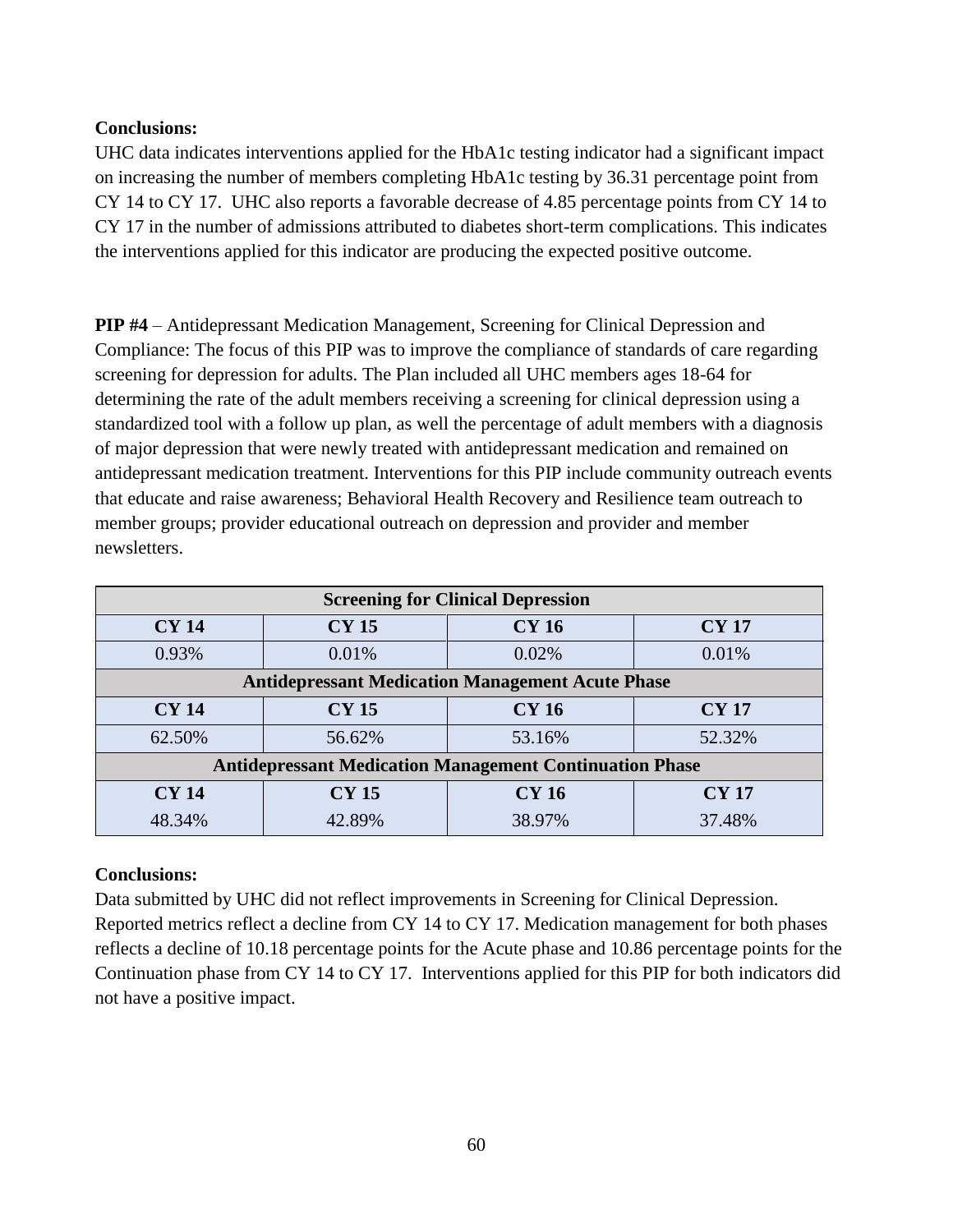# **Outcomes of Performance Measure Monitoring**

HSD included eight (8) performance measures (PMs) with assigned performance targets in the Centennial Care contract for CY 17 and CY 18. All PMs, with the exception of PM 8, are based on the National Committee for Quality Assurance (NCQA) Healthcare Effectiveness Data and Information Set (HEDIS) technical specifications for the current reporting year. PM 6, *Frequency of Ongoing Prenatal Care*, was retired as a HEDIS measure at the end of 2017 and has since been removed as a PM.

- PM 1 Annual Dental Visits
- PM 2 Medication Management
- PM 3 Controlling High Blood Pressure
- PM 4 Comprehensive Diabetes Care
- PM 5 Timeliness for Prenatal and Postpartum Care
- PM 6 Frequency of Ongoing Prenatal Care (removed)
- PM 7 Antidepressant Medication Management
- PM 8 Follow-up After Hospitalization for Mental Illness

PM targets are based on NCQA's Quality Compass (QC), Health and Human Services (HHS) Dallas regional averages for the current reporting year. The MCOs are required to meet; a two (2) percentage point improvement above the previous year's reported HEDIS rate or HSD's established target, or the HHS regional average reported by QC.

The annual validation of PMs for CY 17 is currently under review by the EQRO. The validation is conducted and reported as a mandatory EQR activity in accordance with CMS EQR Protocol 2, which defines the activities and tools necessary to access the accuracy of PMs reported by each MCO.

The chart below represents the aggregated total of each performance measure based upon the MCOs audited HEDIS rates from CY 14 through CY 17. To view the complete MCOs HEDIS results please visit [http://www.hsd.state.nm.us/LookingForInformation/healthcare-effectiveness](http://www.hsd.state.nm.us/LookingForInformation/healthcare-effectiveness-data-and-information-set.aspx)[data-and-information-set.aspx.](http://www.hsd.state.nm.us/LookingForInformation/healthcare-effectiveness-data-and-information-set.aspx)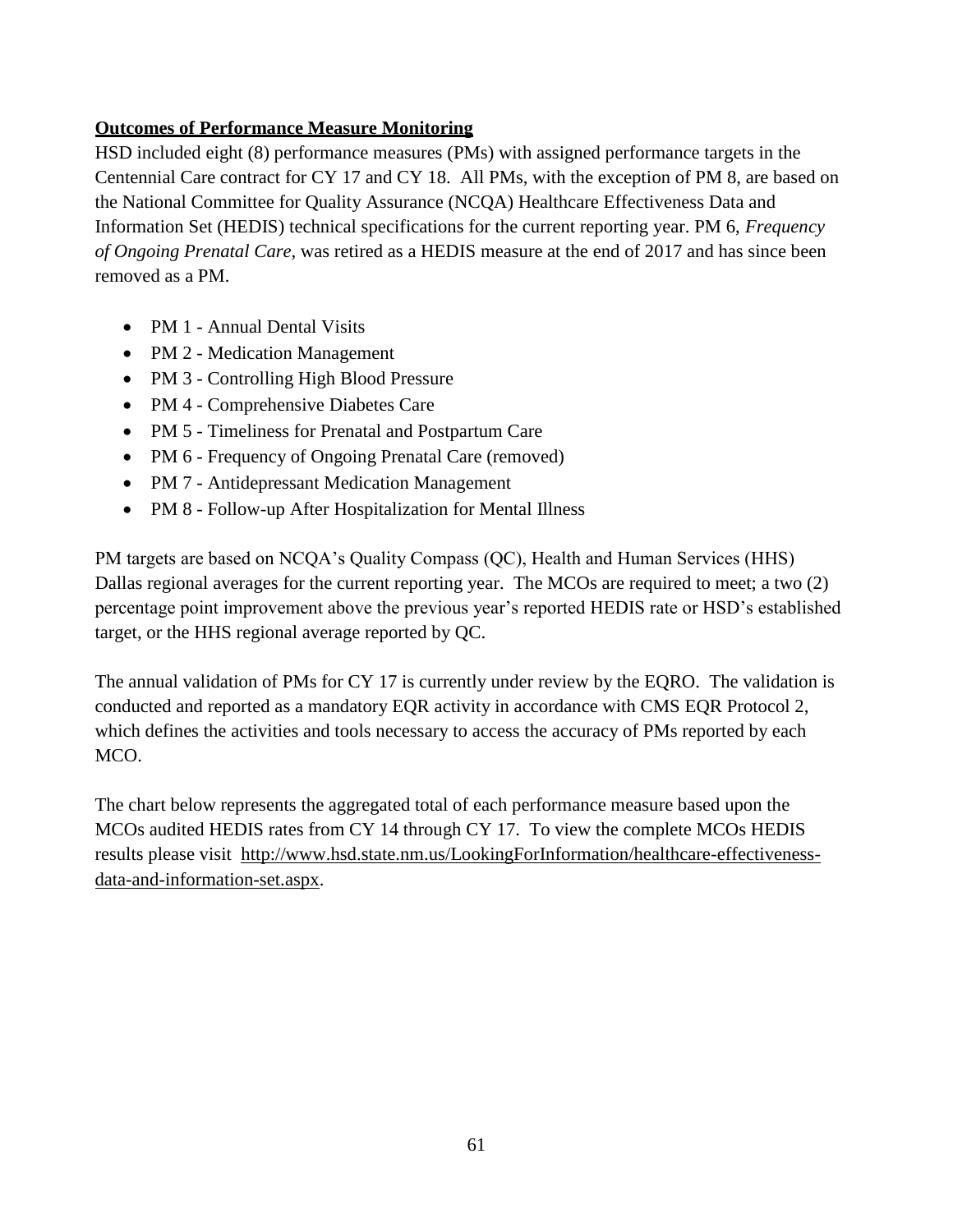A review of the MCO audited HEDIS reports, and the preliminary findings of the EQRO's PM validations for CY 17 provide the following information the for CY 17, with comparisons made against the HHS regional averages.

PM 1 – Annual Dental Visits: Reported rates improved for all MCOs from CY 16 to CY 17. All MCOs performed above the previous years HEDIS rates for Annual Dental Visits, and two (2) MCOs exceeded the HHS regional average.

PM 2 – Medication Management for People with Asthma: Three of the four MCOs improved performance from CY 16 to CY 17. None of the MCO exceeded the HSD established target of 68%.

PM 3 – Controlling High Blood Pressure: One of the four MCOs reported improvement from CY 16 to CY 17 and all four (4) MCOs exceeded the HHS regional average of 44.85% for CY 17. PM 4 – Comprehensive Diabetes Care: Three of the four MCOs reported improved performance from CY 16 to CY 17 in diabetic eye exams and all but one MCO met or exceeded the HHS regional average of 52.09%. Three of the four MCO met or exceeded CY 16 reported rates for HbA1c testing. All four MCO reported declines from CY 16 in reported rates nephropathy testing. Two of the four MCOs reported positive reporting with declines from CY 16 in HbA1c poor control.

PM 5 – Timeliness for Prenatal and Post-partum Care: Two of the four MCOs reported positive improvements from CY 16 to CY 17 for Prenatal Care and one MCO reported improved rates in Post-Partum Visits.

PM 6 – Frequency of ongoing Prenatal Care: Not reported for CY 17, measure retired by HEDIS. PM 7 – Antidepressant Medication Management: All four MCOs did not meet the performance targets set for this measure.

PM 8 – Follow-up after hospitalization for Mental Illness: This PM was previously reported based on HEDIS technical specifications but was modified in CY 17 and is pending EQRO validation of metrics reported by the MCO.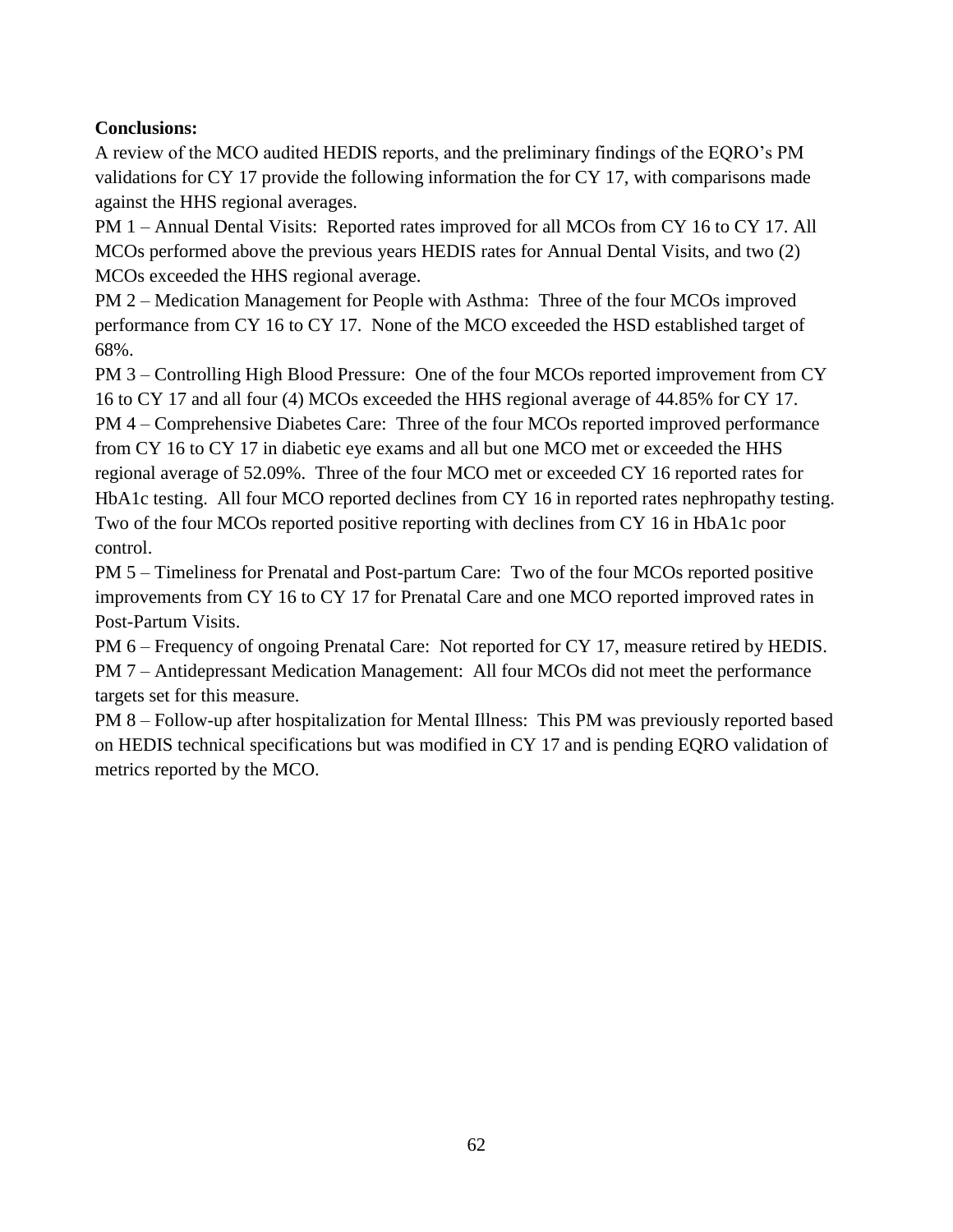### **Summary of Plan Financial Performance**

#### *Overview*

HSD continues to monitor managed care organization (MCO) contractual compliance for insolvency and performance bond coverage. All MCOs remained in good standing by maintaining an account balance equal to no less than ninety percent (90%) of the average monthly capitation paid to the MCO in the fourth quarter of calendar year (CY) 2018. Also, the MCOs remained compliant with Fidelity bond requirements. To limit the MCOs' risk of catastrophic losses and its exposure to large claims by individuals with chronic or high cost conditions, the MCOs maintained a minimum of one-million dollars (\$1,000,000) per member in reinsurance protection. The reinsurance pays a percentage of losses in excess of the deductible; twenty (20) members met the reinsurance deductible in CY 2018.

HSD has provisions in the Centennial Care contract which allow for recoupment of capitation payments made for members who were incorrectly enrolled with more than one MCO, passed away prior to the enrollment month, or were Medicaid ineligible members on ex post determination. HSD also processes mass adjustments for capitation payments issued at a nondual rate cohort and then reissued at a dual rate cohort for members who are retroactively determined to have Medicare coverage and do not exceed the time period that the MCO can retroactively adjust claims payment to providers for those services for which Medicare would be the primary payer. The recoupments and adjustments are processed monthly. In CY 2018, HSD began to recoup capitation payments for individuals who have their benefits suspended after 30 days of incarceration.

The reconciliations for retroactive eligibility period, patient liability, Hepatitis C, and risk corridor for CY 2016 were finalized and processed during CY 2018. HSD implemented a risk corridor for the Group VIII (Medicaid expansion) population to account for the uncertainty and variability of medical utilization and costs during the first three years of implementing the Affordable Care Act under the Centennial Care contract. CY 2016 was the third year of using the risk corridor and the reconciliation has been finalized. Prorated payments or recoupments related to CY 2017 capitation payments were also made; final reconciliations for CY 2017 will be completed in CY 2019.

After finalizing the reconciliations mentioned above, the reconciliation of underwriting gain earned by each MCO for CY 2016 was performed. One MCO exceeded the permitted three percent (3%) underwriting gain limitation. Per contractual agreement, that MCO must return fifty percent (50%) of the underwriting gain in excess of three percent (3%) to HSD. A recoupment for \$14.4 million was processed.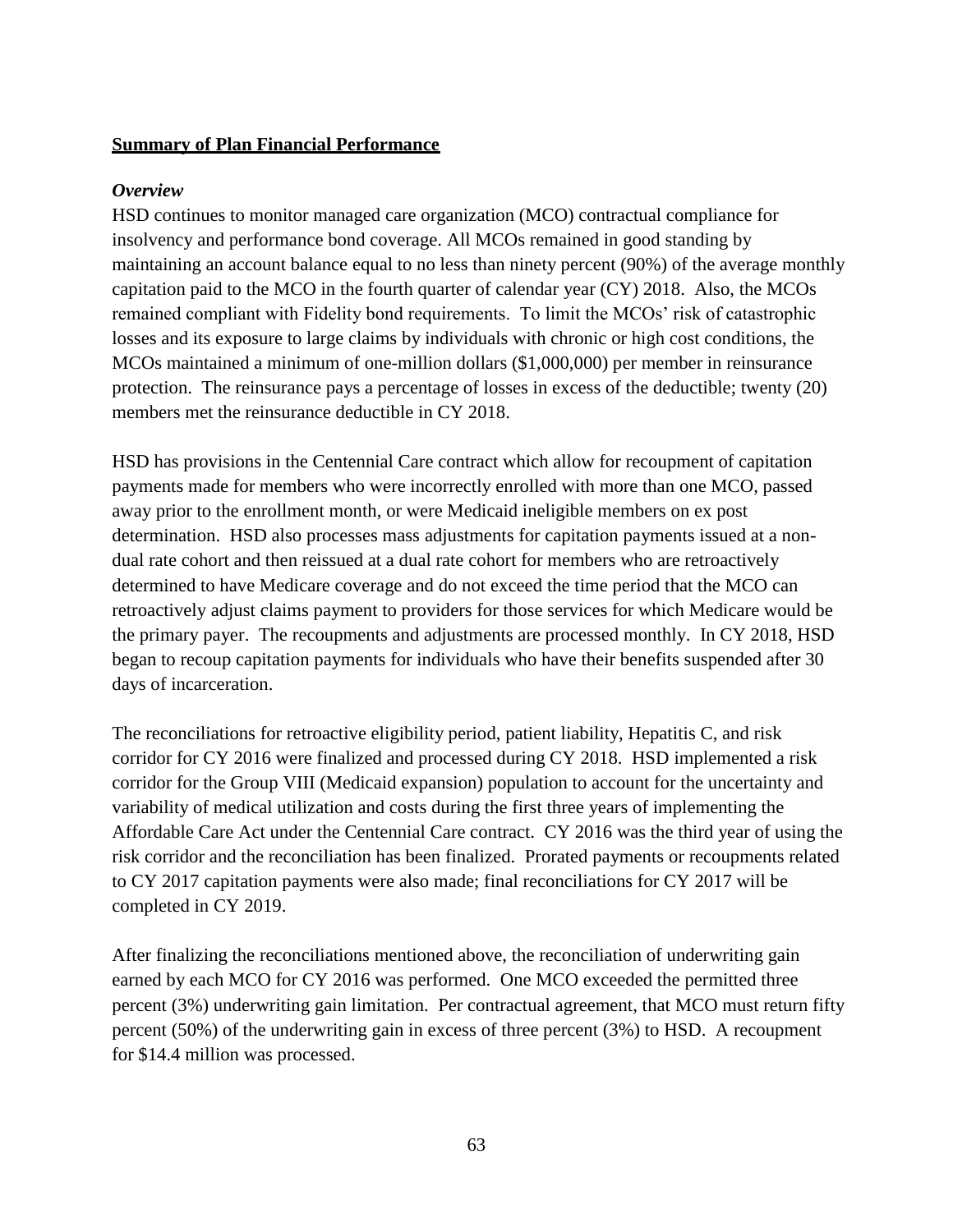During the third quarter of CY 2018, United Health Care Community Plan (UHC) terminated its participation in the Centennial Care Medicaid program when Presbyterian Health Plan (PHP) bought out Medicaid members from UHC. On September 1, 2018, UHC transitioned approximately 86,000 members to PHP. UHC will continue to submit all required financial reports for 2018 and HSD will continue to work with UHC as necessary through the run-out period for financial reporting.

All MCOs submitted their financial reports for the fourth quarter of CY 2018 on February 15, 2019. Those reports have been reviewed and significant variances have been communicated to the MCOs for further review and explanations. HSD continues to focus attention on categorization of expenditures by program, cohort, and category of service along with comparisons between encounter data and financial reports. The CY 2018 annual supplement financial reports are due on May 15, 2019. In addition to reviewing the financial reports, HSD continues to monitor and evaluate the financial and operational performance of the MCOs.

#### *Status and Results*

In CY 2018, HSD finalized the financial reconciliations and risk corridor evaluations for the CY 2016 contract period. The results of the financial reconciliations and risk corridor evaluations are reflected in the underwriting gain calculation as either increases or reductions to capitation revenue. For CY 2016, one of the four MCOs exceeded the three percent (3%) underwriting gain limitation and recoupments have been processed for the amount owed to HSD and reflected in the financial results. In CY 2018, initial evaluations for the CY 2017 contract period were completed and the final results are scheduled to be completed and processed by the end of CY 2019.

Since encounter data expenditures are one of the main sources of information used in the reconciliation and risk corridor determinations, HSD continues to work closely with the MCOs to ensure encounters are submitted in a timely and accurate manner. HSD continues to see improvement in encounter submissions.

All MCOs submitted their CY 2018 fourth quarter financial reports on February 15, 2019. Those reports have been reviewed and significant variances have been communicated to the MCOs for further review and explanation. MCOs are required to submit the CY 2018 annual supplement financial reports on May 15, 2019. HSD monitors MCO contractual compliance for insolvency, reinsurance, and fidelity and performance bond coverage utilizing the financial reports submitted. In the analysis of the financial reporting packages, HSD evaluates the MCOs financial and operational performance at both the individual MCO level and an aggregate level. HSD continues to focus attention on the categorization of expenditures by program, cohort and category of service. Comparison of reported encounter data to financial data also continues to be a focus in the analysis of financial reports.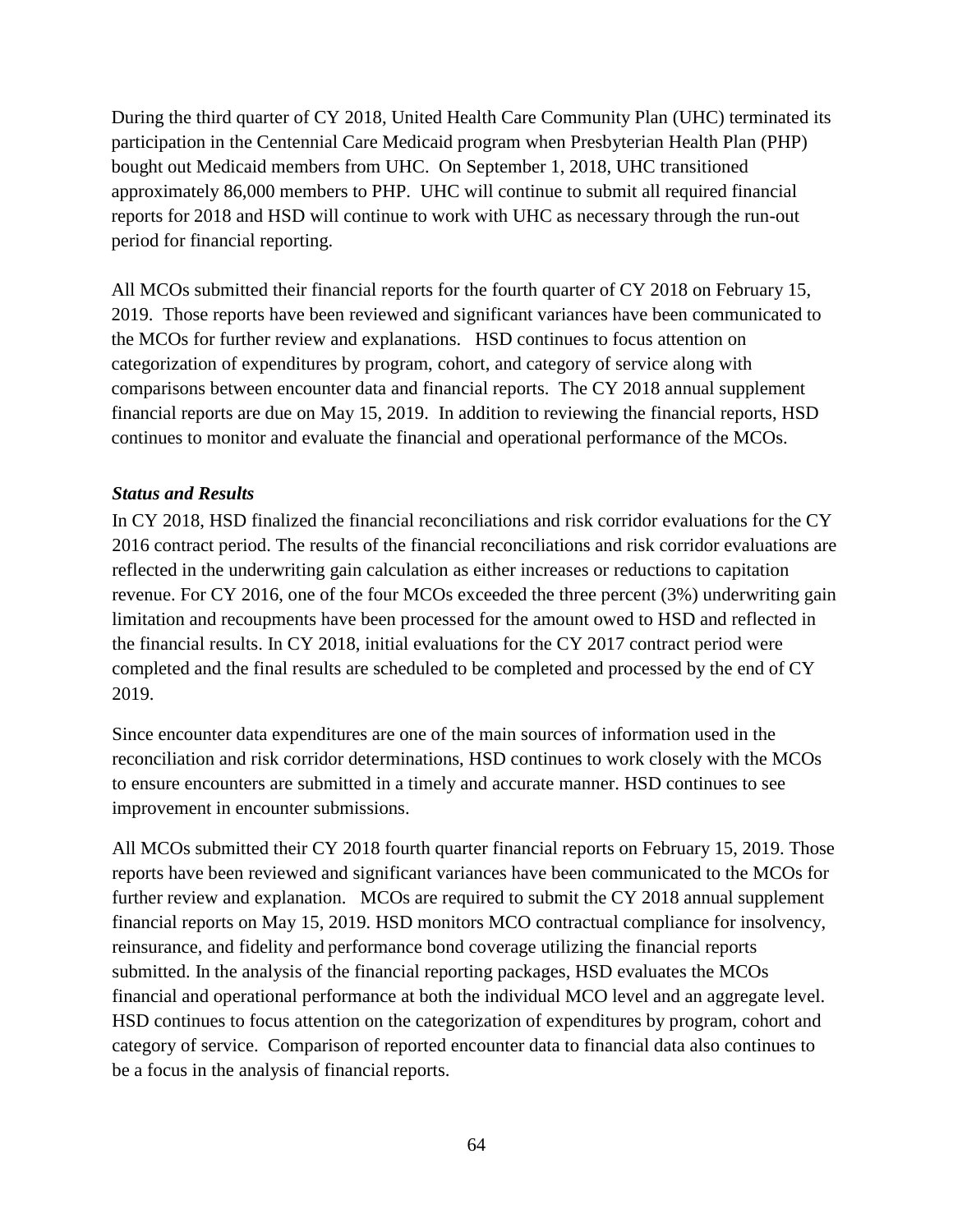# **SECTION VI: SUMMARY OF QUALITY OF CARE/HEALTH OUTCOMES FOR AI/AN BENEFICIARIES**

During DY5, data indicated that all MCOs had increases in specialty care visits for Native Americans psychotherapy, ophthalmology, orthopedic, cardiology, nephrology, and podiatry. All Centennial Care MCOs continued to work on the numbers of HRAs completed in 2018 for Native Americans and are partnering with Tribal organizations to enhance care coordination services to their members. The MCOs continue to increase attendance at their Native American Advisory Board (NAAB) meetings and extend invitations to Tribal leadership, Indian Health Service and community providers to address issues related to benefits, access and delivery of services, and other concerns specifically related to Native American enrollees.

In addition, three of the four MCOs saw decreased medical admission rates ranging from 30% to 53% for Native Americans.

The following chart outlines the top five Community Benefits utilized during calendar year 2018:

| <b>Rank</b> | <b>Procedure Code Description</b>              |
|-------------|------------------------------------------------|
| 1           | Personal Care (per hour)                       |
| 2           | Emergency Response (month)                     |
| 3           | Homemaker (hourly)                             |
| 4           | Respite (hourly)                               |
| 5           | Assisted Living (month)                        |
| 6           | <b>Related Goods</b>                           |
| 7           | Environmental Modifications (project)          |
| 8           | Skilled Maintenance Therapies (hourly)         |
| 9           | <b>Customized Community Supports</b>           |
| 10          | <b>Community Transition Services (service)</b> |

**Table 18 – Highest Utilized Community Benefit Services by Native Americans**

For BH services in frontier areas, all four MCOs met the access to services targets at 96.8 percent. For PH services, all four MCOs met access to care by 97 percent or more in frontier areas.

In the fifth waiver year the most popular Value Added Services (VAS) requested by Native American members included traditional healing benefits, full coverage Medicaid for pregnant women, followed by wellness centers, and sports physicals for youth.

HSD will continue to monitor health outcomes for Native American Centennial Care members through enhanced reporting from the MCOs in the next waiver year.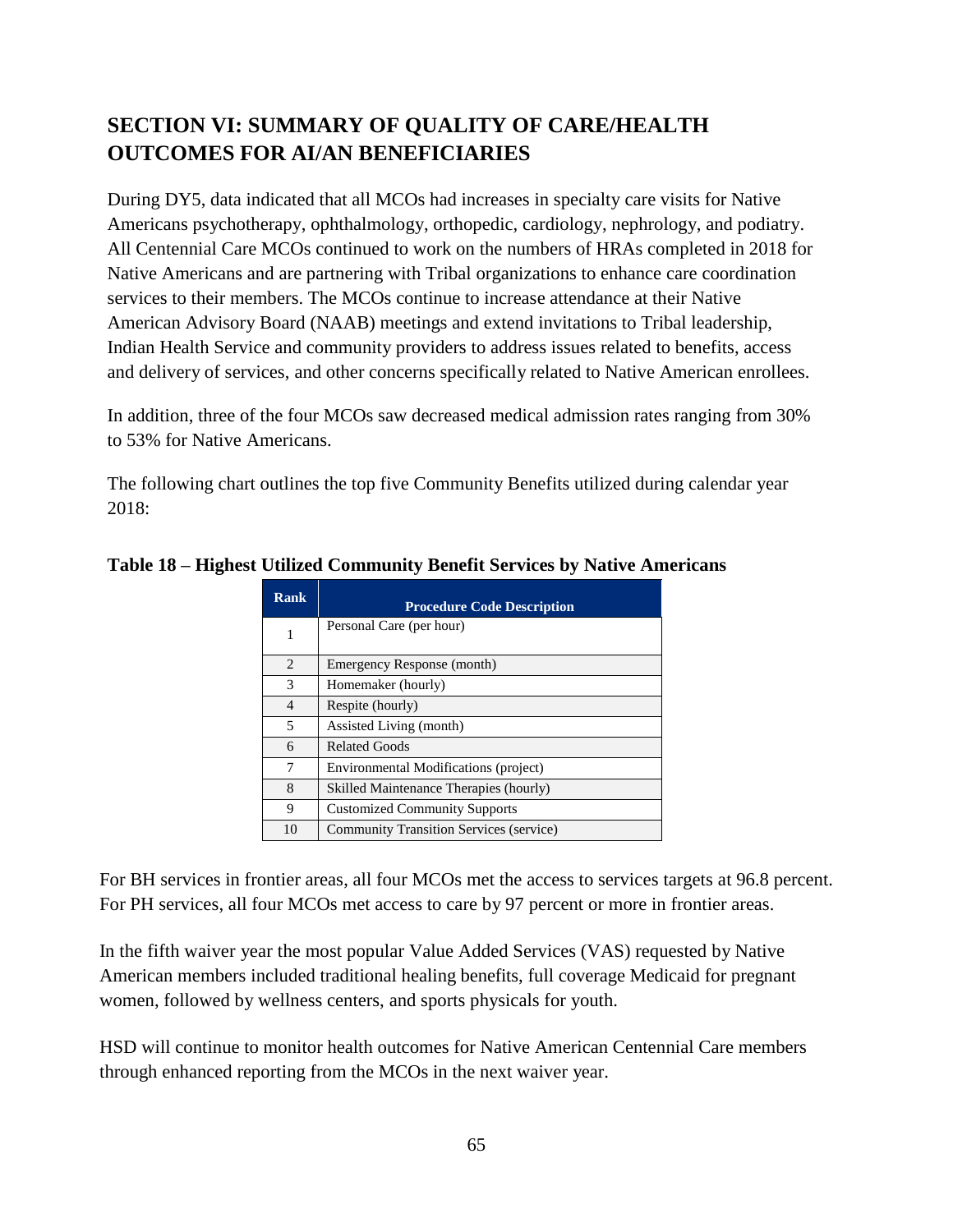#### **A. Native American Advisory Meetings**

In 2012 Centennial Care established the Native American Technical Advisory Committee (NATAC), a subcommittee of the Medicaid Advisory Committee comprised of Tribal leaders, and/or appointed tribal representatives, IHS, Tribal 638 clinics, and state leadership, to:

- Promote a stronger government-to-government relationship, comprised of positive communication and respect, trust, accountability, and shared responsibility;
- Continue discussion regarding Medicaid, including Centennial Care 2.0 and the 1115 Waiver; and
- Continue discussions regarding implementation of the CMS guidance regarding services "received through an IHS facility".

## **B. 100% FMAP for Services Received through an IHS/Tribal 638 Facility**

## **Albuquerque Area IHS (AAIHS) and UNMH**

UNMH continues to bill for the FMAP for Fee for Service (FFS) members as well as Native Americans enrolled with a MCO referred by IHS.

### **Navajo Area IHS (NAIHS) and UNMH**

The Care Coordination Agreement (CCA) between UNMH and Navajo Area IHS was signed 09/26/2018. UNMH began billing for claims 12/01/2018 after a system configuration that was required to process identified claims for the 100% federal match with NAIHS.

### **AAIHS and Presbyterian (PHS)**

Presbyterian began claiming the FMAP for services referred by IHS 05/01/2018. Currently they are only identifying claims for FFS members and continue to discuss capturing the FMAP for Native Americans enrolled with a MCO.

### **NAIHS and Presbyterian (PHS)**

The CCA discussions were delayed due to the federal shutdown since key players with NAIHS were unable to be on the calls. Our first conference call between NAIHS and Presbyterian was 01/30/2019. Presbyterian has asked NAIHS to research the volume of referrals NAIHS is sending to Presbyterian providers before a second meeting is scheduled. A follow up meeting is scheduled for 3/20/2019 to discuss billing the FMAP on Native Americans in FFS that go to PHS for follow up.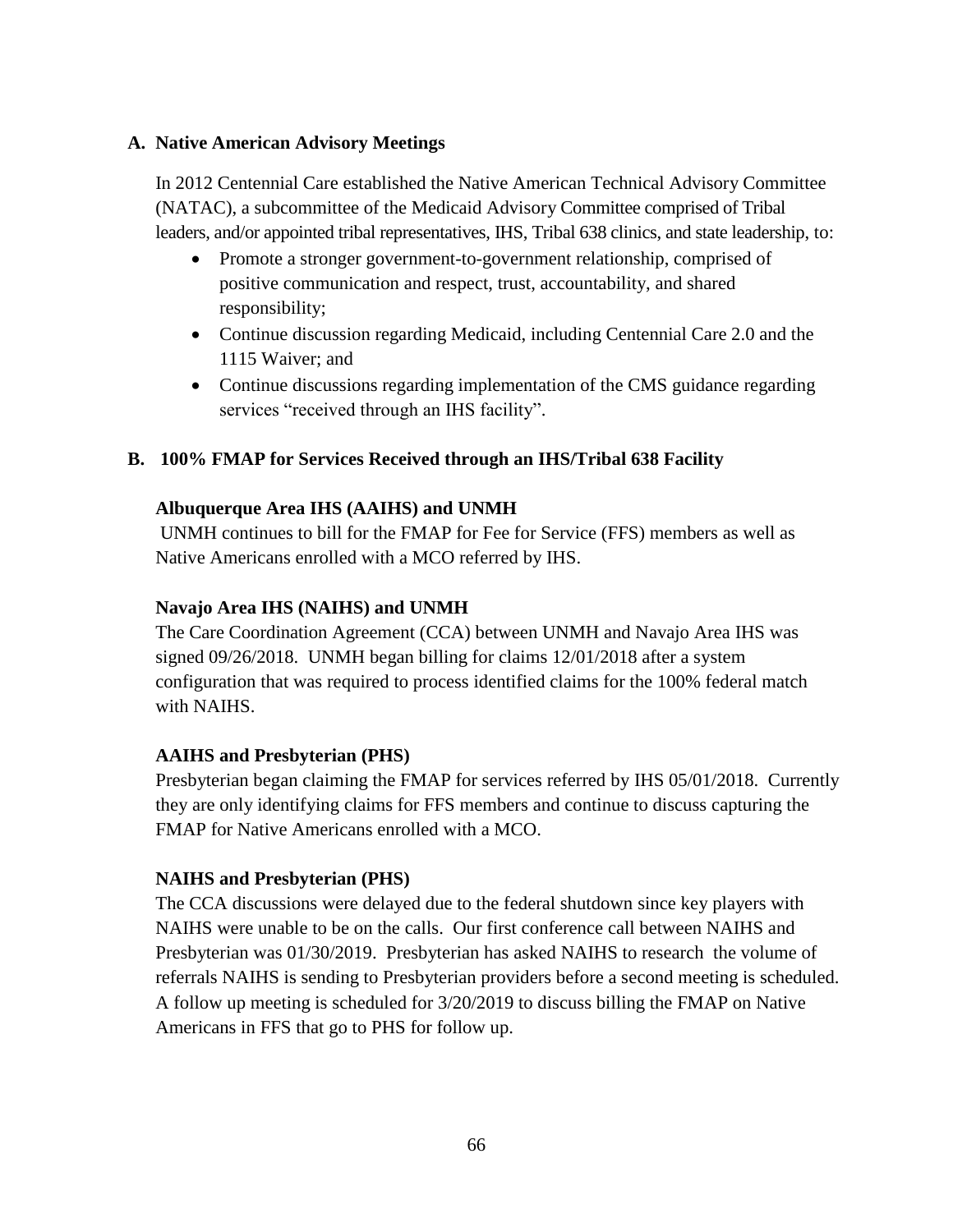# **Table 19 – Schedule of DY5 NAAB Meetings**

| <b>MCO</b>              | <b>Location/Date of Board</b>                                                                         | <b>Issues/Recommendations</b>                                                                                                                                                                                                                                                                                                                                                                                                                                                                                                                                                                                                                                                                                                                                                                                                                                                                                                                                  |
|-------------------------|-------------------------------------------------------------------------------------------------------|----------------------------------------------------------------------------------------------------------------------------------------------------------------------------------------------------------------------------------------------------------------------------------------------------------------------------------------------------------------------------------------------------------------------------------------------------------------------------------------------------------------------------------------------------------------------------------------------------------------------------------------------------------------------------------------------------------------------------------------------------------------------------------------------------------------------------------------------------------------------------------------------------------------------------------------------------------------|
|                         | <b>Meeting</b>                                                                                        |                                                                                                                                                                                                                                                                                                                                                                                                                                                                                                                                                                                                                                                                                                                                                                                                                                                                                                                                                                |
| <b>Quarter 4 - 2018</b> |                                                                                                       |                                                                                                                                                                                                                                                                                                                                                                                                                                                                                                                                                                                                                                                                                                                                                                                                                                                                                                                                                                |
| <b>BCBS</b>             | <b>PMS Farmington Community</b><br><b>Health Center</b><br>Farmington, New Mexico<br>October 17, 2018 | Issue: A member asked the difference between home<br>health services and personal care services.<br>Response: BCBS stated home health services are for<br>short term acute conditions. Personal Care Services                                                                                                                                                                                                                                                                                                                                                                                                                                                                                                                                                                                                                                                                                                                                                  |
|                         |                                                                                                       | (PCS) are for chronic conditions requiring long-term<br>care. A member needs to qualify for PCS based on<br>Activities of Daily Living (ADL).                                                                                                                                                                                                                                                                                                                                                                                                                                                                                                                                                                                                                                                                                                                                                                                                                  |
| Molina                  | Five Sandoval Indian Pueblos, Inc.<br>Rio Rancho, New Mexico<br>September 12, 2018                    | There have been some changes to the Motherhood<br>Matters program. One major change Molina informed<br>the group about is a \$20 Walmart gift card in lieu of a<br>car seat upon completion of the program.<br>Issue: What is the difference between an emergency<br>room (ER) visit and an urgent care visit?<br>Response: Molina provided examples of the difference<br>and explained when each one should be used.<br><b>Issue:</b> What is the status of Molina Healthcare in 2019?<br>Response: Molina informed members that Molina<br>Healthcare was not selected to be an MCO for<br>Centennial Care 2.0 starting January 1, 2019. Molina<br>Healthcare will continue to provide Medicaid coverage<br>until the end of 2018.                                                                                                                                                                                                                            |
| <b>PHP</b>              | <b>CHR Conference Room</b><br>Mescalero, New Mexico<br>October 19, 2018                               | <b>Issue:</b> A lot of members don't know anything about<br>care coordination.<br><b>Response:</b> PHP had care coordinators at the meeting<br>who explained what care coordination is and how care<br>coordinators can help you. It starts with a health risk<br>assessment.<br>Issue: PHP's transportation vendor, SMT, does not<br>offer mileage reimbursement. SMT denied member<br>transportation because they needed to find a doctor<br>closer to Ruidoso.<br>Response: SMT does not approve or deny<br>transportation. If the travel distance is exceeded, then<br>SMT reaches out to the PHP travel team to give a<br>determination.<br>Issue: Diabetic patients are being told they can't eat or<br>drink in the transportation vendor's car.<br>Response: For medical issues it is allowed, but the<br>member is asked to bring the meal in a sealed<br>container. There is also a handout for transportation in<br>the packet for today's meeting. |
| <b>Quarter 3 - 2018</b> |                                                                                                       |                                                                                                                                                                                                                                                                                                                                                                                                                                                                                                                                                                                                                                                                                                                                                                                                                                                                                                                                                                |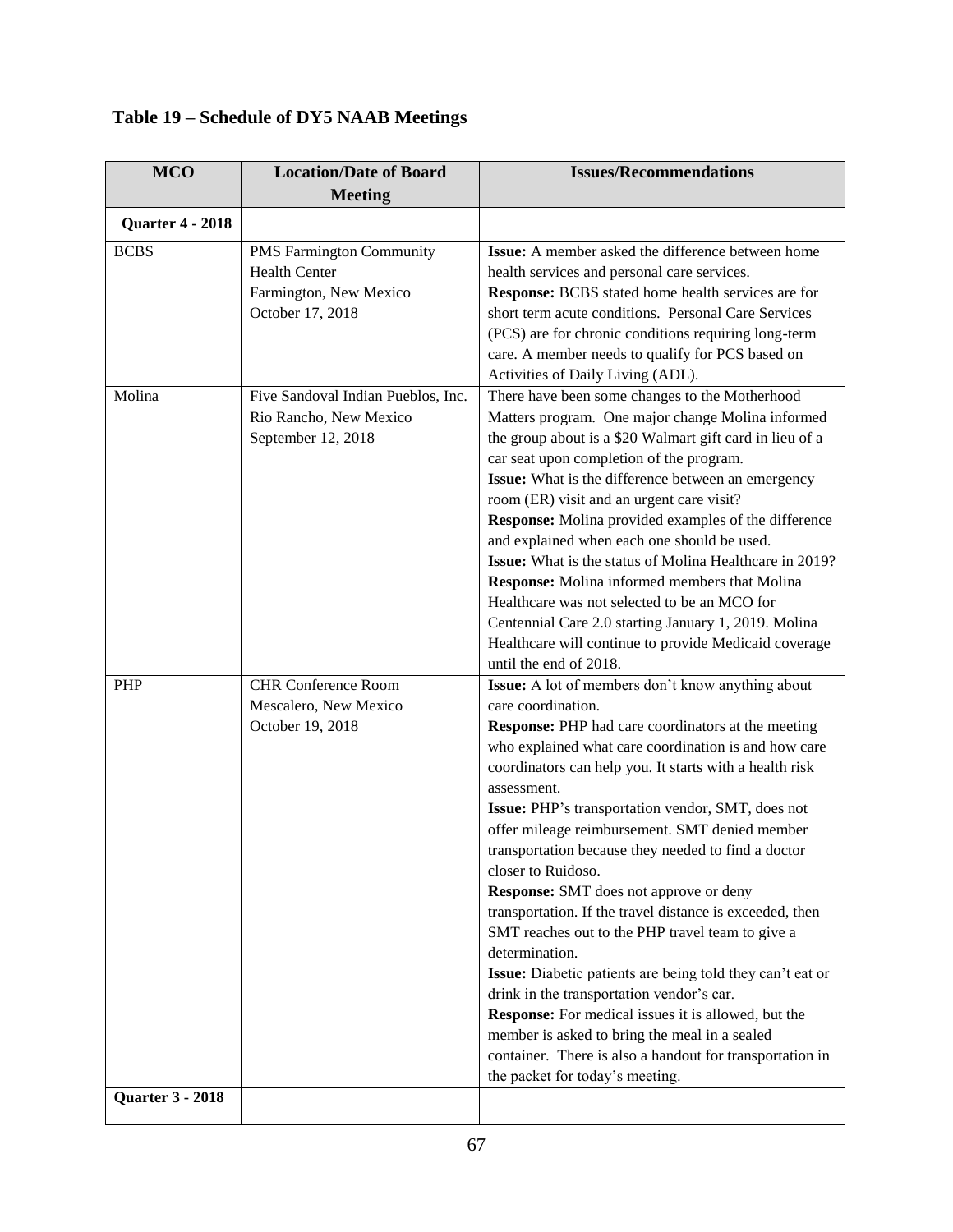| <b>MCO</b>              | <b>Location/Date of Board</b>    | <b>Issues/Recommendations</b>                                                                                   |
|-------------------------|----------------------------------|-----------------------------------------------------------------------------------------------------------------|
|                         | <b>Meeting</b>                   |                                                                                                                 |
| <b>BCBS</b>             | Albuquerque Main Library         | Issue: A member asked how to earn Centennial Reward                                                             |
|                         | Albuquerque, NM                  | (CR) points.                                                                                                    |
|                         | July 26, 2018                    | <b>Response:</b> The BCBS Ombudsman had a conference                                                            |
|                         |                                  | call with the CR representative and resolved the issue                                                          |
|                         |                                  | for this member. Member is now enrolled and earning                                                             |
|                         |                                  | Centennial Rewards.                                                                                             |
|                         |                                  | Issue: Member has a disabled son, but MCO wouldn't                                                              |
|                         |                                  | give her any information about his plan.                                                                        |
|                         |                                  | Response: The BCBS Ombudsman reviewed case and                                                                  |
|                         |                                  | found that there was an alert several months back                                                               |
|                         |                                  | allowing her to speak on her son's behalf when she                                                              |
|                         |                                  | calls the MCO. Issue was resolved.                                                                              |
|                         |                                  | <b>Issue:</b> There were several transportation issues brought                                                  |
|                         |                                  | up during the meeting with Logisticare.                                                                         |
|                         |                                  | Response: All transportation issues were resolved once<br>the member met with the Logisticare representative at |
|                         |                                  | the end of the meeting.                                                                                         |
| Molina                  | Zuni Wellness Center             | Members were informed that Molina Healthcare will                                                               |
|                         | Zuni Pueblo, NM                  | continue to provide Medicaid coverage until the end of                                                          |
|                         | July 20, 2018                    | 2018 and that they were not selected to be an MCO                                                               |
|                         |                                  | under Centennial Care 2.0.                                                                                      |
|                         |                                  | Issue: A person asked how to get a care coordinator.                                                            |
|                         |                                  | Response: Molina explained the Health Risk                                                                      |
|                         |                                  | Assessment (HRA) process and how a care coordinator                                                             |
|                         |                                  | gets assigned.                                                                                                  |
| PHP                     | Jicarilla Health Center          | Presbyterian (PHP) met with about six members at their                                                          |
|                         | Dulce, NM                        | Native American Advisory Board meeting. They                                                                    |
|                         | August 3, 2018                   | discussed care coordination, the Presbyterian Financial                                                         |
|                         |                                  | Assistance program, Centennial Care Rewards, and                                                                |
|                         |                                  | introduced the PHP Ombudsman. The DME provider,                                                                 |
|                         |                                  | HME, was present for the meeting as well. No                                                                    |
|                         |                                  | concerns.                                                                                                       |
| <b>UHC</b>              | UHC did not have a Native        |                                                                                                                 |
|                         | American Advisory Board meeting  |                                                                                                                 |
| <b>Quarter 2 - 2018</b> | for Quarter 3.                   |                                                                                                                 |
|                         |                                  |                                                                                                                 |
| <b>BCBS</b>             | <b>Gallup Community Services</b> | Issue: The question was asked "If you lose your                                                                 |
|                         | Center                           | member ID card, can you get a new one?"                                                                         |
|                         | Gallup, NM                       | Response: You can call the toll free number with                                                                |
|                         | April 18, 2018                   | BCBS and request a new one. (BCBS staff assisted<br>member after the meeting.)                                  |
|                         |                                  | Issue: What is the timeframe to call ahead for                                                                  |
|                         |                                  | transportation?                                                                                                 |
|                         |                                  | Response: You need to call 72 hours in advance to                                                               |
|                         |                                  | arrange transportation.                                                                                         |
|                         |                                  | Issue: Can this (Medicaid) insurance be used out of                                                             |
|                         |                                  | state?                                                                                                          |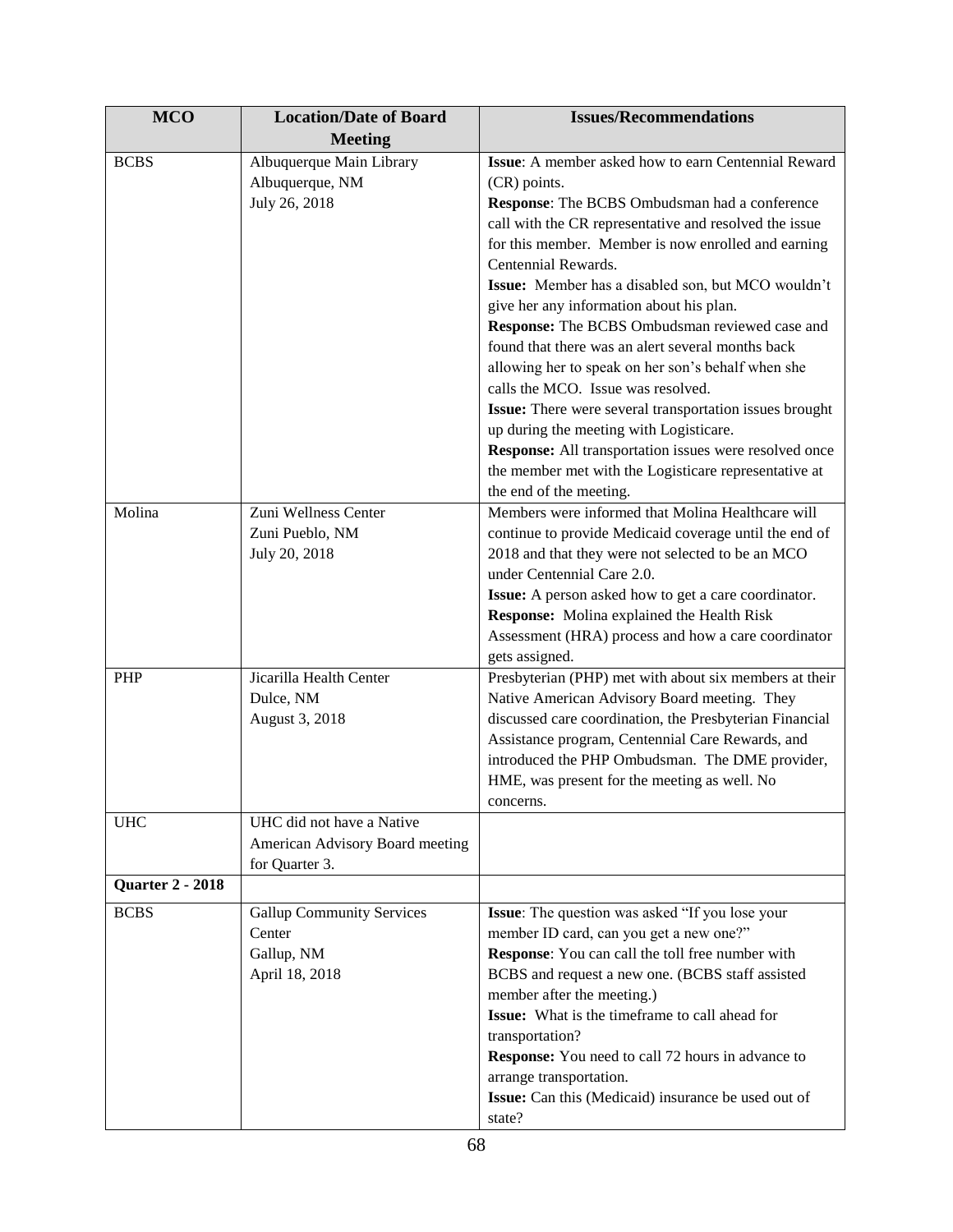| <b>MCO</b> | <b>Location/Date of Board</b> | <b>Issues/Recommendations</b>                                     |  |
|------------|-------------------------------|-------------------------------------------------------------------|--|
|            | <b>Meeting</b>                |                                                                   |  |
|            |                               | Response: Only in emergency situations. For other                 |  |
|            |                               | services, you will need to call Customer Service ahead            |  |
|            |                               | of time because it might not be covered.                          |  |
|            |                               |                                                                   |  |
| Molina     | Zuni Wellness Center          | Members were informed that Molina Healthcare will                 |  |
|            | Zuni Pueblo, NM               | continue to provide Medicaid coverage until the end of            |  |
|            | July 20, 2018                 | 2018 and that they were not selected to be an MCO                 |  |
|            |                               | under Centennial Care 2.0.                                        |  |
|            |                               | Issue: A person asked how to get a care coordinator.              |  |
|            |                               | Response: Molina explained the Health Risk                        |  |
|            |                               | Assessment (HRA) process and how a care coordinator               |  |
|            |                               | gets assigned.                                                    |  |
| Molina     | Zuni Wellness Center          | Molina Healthcare members were informed that if                   |  |
|            | Zuni Pueblo, NM               | qualified services are rendered at IHS, they will need to         |  |
|            | June 20, 2018                 | call the 800 number to manually redeem their                      |  |
|            |                               | Centennial Reward points since IHS claims billing                 |  |
|            |                               | system is different.                                              |  |
|            |                               | Issue: A member stated her grandson has an addiction              |  |
|            |                               | and would like to know how Peer Support Services can              |  |
|            |                               | help her with her grandson.                                       |  |
|            |                               | <b>Response:</b> The Peer Support Supervisor provided his         |  |
|            |                               | business card so that her grandson may contact him,               |  |
|            |                               | even if he is not a Molina Healthcare member.                     |  |
|            |                               | After receiving several questions about that status of            |  |
|            |                               | Molina Healthcare in 2019, the Native American                    |  |
|            |                               | Affairs Manager informed members that Molina                      |  |
|            |                               | Healthcare was not selected to be an MCO for                      |  |
|            |                               | Centennial Care 2.0 starting January 1, 2019. Molina              |  |
|            |                               | Healthcare will continue to provide Medicaid coverage             |  |
|            |                               | until the end of 2018.                                            |  |
| PHP        | New Mexico Cancer Center      | Issue: A member indicated he had trouble getting                  |  |
|            | Gallup, NM                    | transportation to an appointment and ended up walking.            |  |
|            | April 20, 2018                | Response: PHS made sure the member had the right                  |  |
|            |                               | number to call for future appointments. They also                 |  |
|            |                               | explained how to file a complaint if he chose to.                 |  |
|            |                               | Issue: A member asked how to change their status with             |  |
|            |                               | Medicaid if they need to.                                         |  |
|            |                               | Response: PHS replied they can call Conduent or go to             |  |
|            |                               | their Patient Benefits Coordinator (PBC) at IHS.                  |  |
| <b>UHC</b> | Farmington Marriot Courtyard  | UHC informed group that they were not selected for                |  |
|            | Farmington, NM                | Centennial Care 2.0 and are appealing the decision.               |  |
|            | June 7, 2018                  | However, they are operating business as usual in the<br>meantime. |  |
|            |                               | Issue: Member had a comment about transportation                  |  |
|            |                               | vendor not showing up on time and asked for the rules             |  |
|            |                               |                                                                   |  |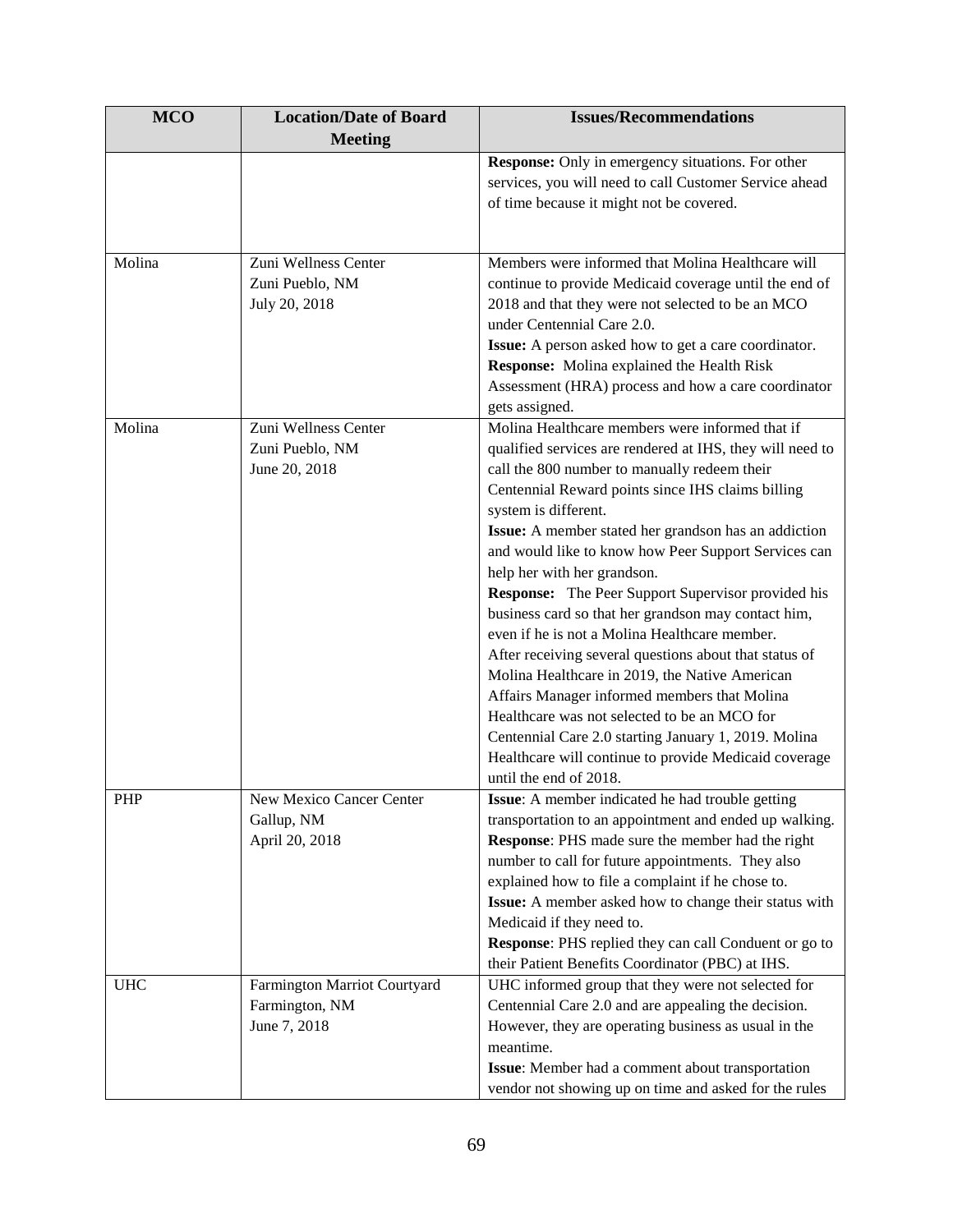| <b>MCO</b>              | <b>Location/Date of Board</b> | <b>Issues/Recommendations</b>                               |  |
|-------------------------|-------------------------------|-------------------------------------------------------------|--|
|                         | <b>Meeting</b>                |                                                             |  |
|                         |                               | regarding an attendant going with the member to             |  |
|                         |                               | appointments.                                               |  |
|                         |                               | Response: Logisticare (transportation provider) went        |  |
|                         |                               | over the guidelines for members to bring an attendant       |  |
|                         |                               | with them to appointments.                                  |  |
| <b>Quarter 1 - 2018</b> |                               |                                                             |  |
| <b>BCBS</b>             | Zuni Tribal Conference Center | Issue: How do we know if an HRA has already been            |  |
|                         | Zuni, NM                      | completed?                                                  |  |
|                         | March 22, 2018                | Response: We can have a care coordinator check in our       |  |
|                         |                               | system to see if the member's HRA is completed.             |  |
|                         |                               | Issue: Sometimes appointments come unexpected.              |  |
|                         |                               | How can I give 72-hour notice in that case?                 |  |
|                         |                               | <b>Response:</b> It is possible to get an urgent care       |  |
|                         |                               | transportation appointment by calling Logisticare. This     |  |
|                         |                               | will depend on availability.                                |  |
|                         |                               | Issue: I completed my HRA, but my husband didn't. I         |  |
|                         |                               | asked if I could do the HRA for him and they told me        |  |
|                         |                               | no. Since that time, he has not completed an HRA.           |  |
|                         |                               | Response: If you do not have Power of Attorney for          |  |
|                         |                               | your husband, you do not have legal permission to do        |  |
|                         |                               | the HRA for him.                                            |  |
| Molina                  | Native American Community     | Issue: Why do I have co-pays if I am Native                 |  |
|                         | Academy                       | American?                                                   |  |
|                         | Albuquerque, NM               | Response: Native Americans do not have copays               |  |
|                         | March 7, 2018                 | under Centennial Care. If your card is showing copays,      |  |
|                         |                               | you may not be entered in the system as Native<br>American. |  |
|                         |                               | Issue: I have the DD Waiver. How do I qualify for           |  |
|                         |                               | Community Benefits because I need home                      |  |
|                         |                               | modifications, medical equipment, and personal care         |  |
|                         |                               | services.                                                   |  |
|                         |                               | <b>Response:</b> The minutes did not reflect a response.    |  |
| PHP                     | Pueblo of Zuni Tribal         | <b>Issue:</b> How can I switch my MCO?                      |  |
|                         | Headquarters                  | Response: Member was given Native American FAQs             |  |
|                         | Zuni, NM                      | on switching MCOs as well as information on open            |  |
|                         | March 9, 2018                 | enrollment beginning October 2018.                          |  |
|                         |                               | Issue: How can I get a care coordinator?                    |  |
|                         |                               | <b>Response:</b> The member or family member can request    |  |
|                         |                               | a care coordinator. You can contact the member              |  |
|                         |                               | services call center at Presbyterian.                       |  |
|                         |                               | Issue: How can I get a ramp for my home?                    |  |
|                         |                               | Response: Your care coordinator can you help you            |  |
|                         |                               | with home modifications. She will begin the process         |  |
|                         |                               | with an assessment and help you with the process.           |  |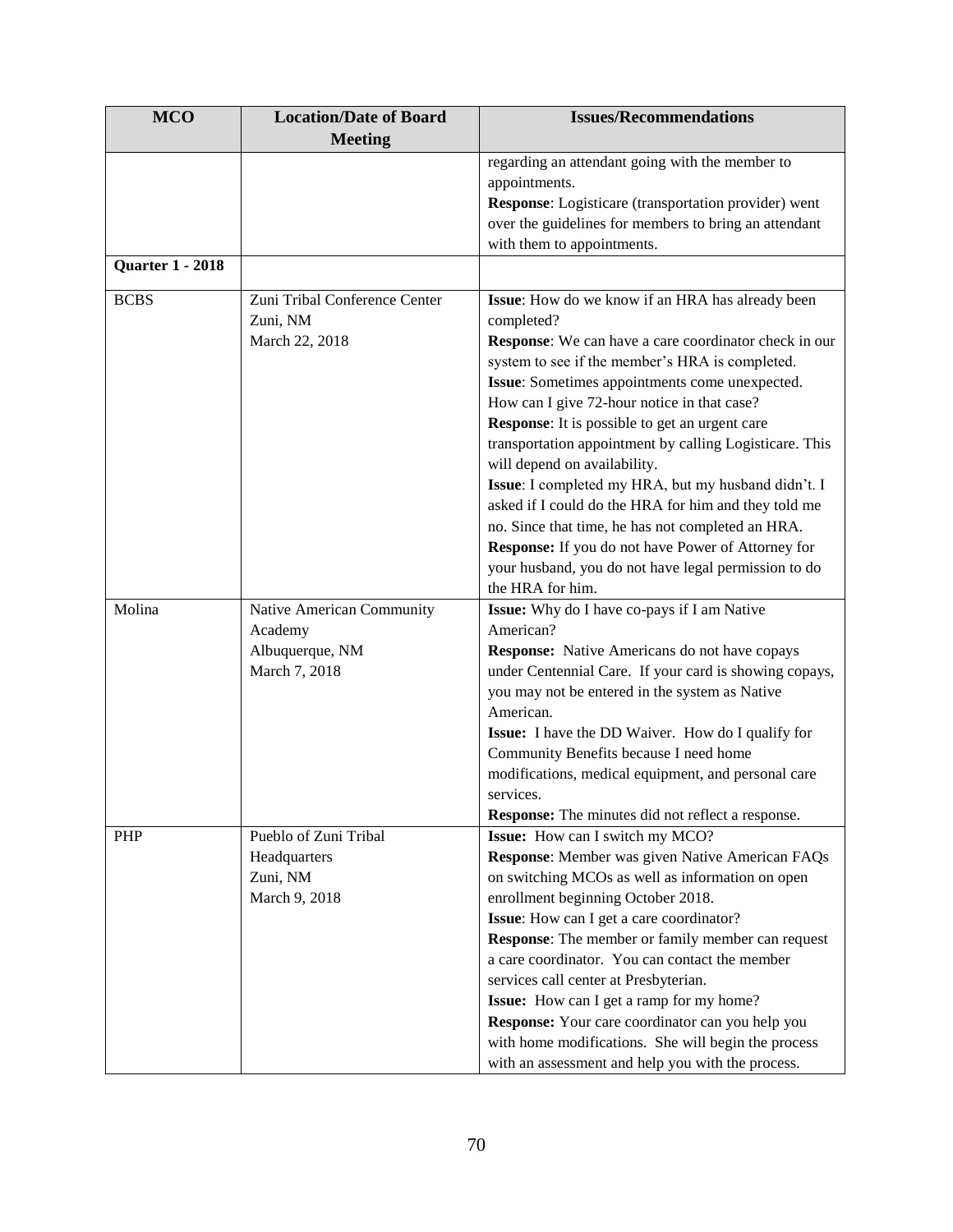| <b>MCO</b> | <b>Location/Date of Board</b>                                    | <b>Issues/Recommendations</b>                              |  |
|------------|------------------------------------------------------------------|------------------------------------------------------------|--|
|            | <b>Meeting</b>                                                   |                                                            |  |
| <b>UHC</b> | <b>Future Foundation Family Center</b>                           | <b>Issue:</b> Do members receive mileage reimbursement if  |  |
|            | Grants, NM                                                       | they go to the ER?                                         |  |
|            | March 14, 2018<br><b>Response:</b> Yes, they can receive mileage |                                                            |  |
|            |                                                                  | reimbursement if they call the same day to receive a       |  |
|            |                                                                  | Trip Number for the ER visit.                              |  |
|            |                                                                  | Issue: Do you have to receive verification once            |  |
|            |                                                                  | someone is discharged from the hospital?                   |  |
|            |                                                                  | <b>Response:</b> No, you do not need any verification once |  |
|            |                                                                  | being discharged.                                          |  |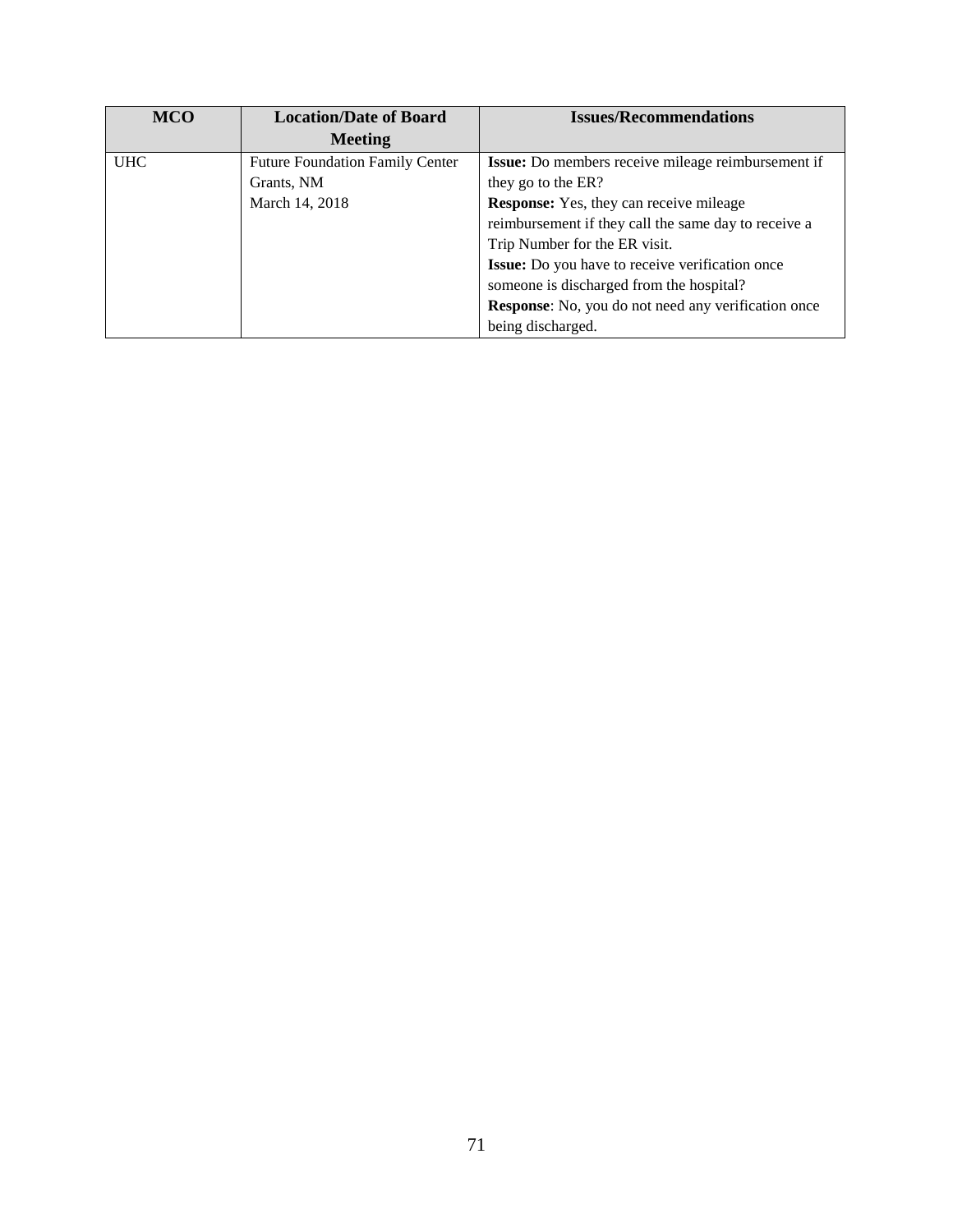#### **Update on Enhanced FMAP for Services Received Through an IHS Facility:**

## **100% FMAP for Services Received through an IHS/Tribal 638 Facility Albuquerque Area IHS (AAIHS) and UNMH**

UNMH continues to bill for the FMAP for FFS members as well as Native Americans in an MCO referred by IHS.H UNMH is in the final stages of having a CCA in place with two Tribal 638 facilities.

#### **Navajo Area IHS (NAIHS) and UNMH**

The CCA between UNMH and Navajo Area IHS was signed 09/26/2018.

#### **AAIHS and Presbyterian**

Presbyterian began claiming the FMAP for services referred by IHS 05/01/2018. Currently they are only identifying claims for FFS members.

#### **NAIHS and Presbyterian**

Navajo Area IHS will be working with PHS on developing a CCA in the future. No specific dates have been set for a meeting.

#### **Formal Tribal Consultations in DY5**

HSD did have any formal Tribal Consultations in 2018.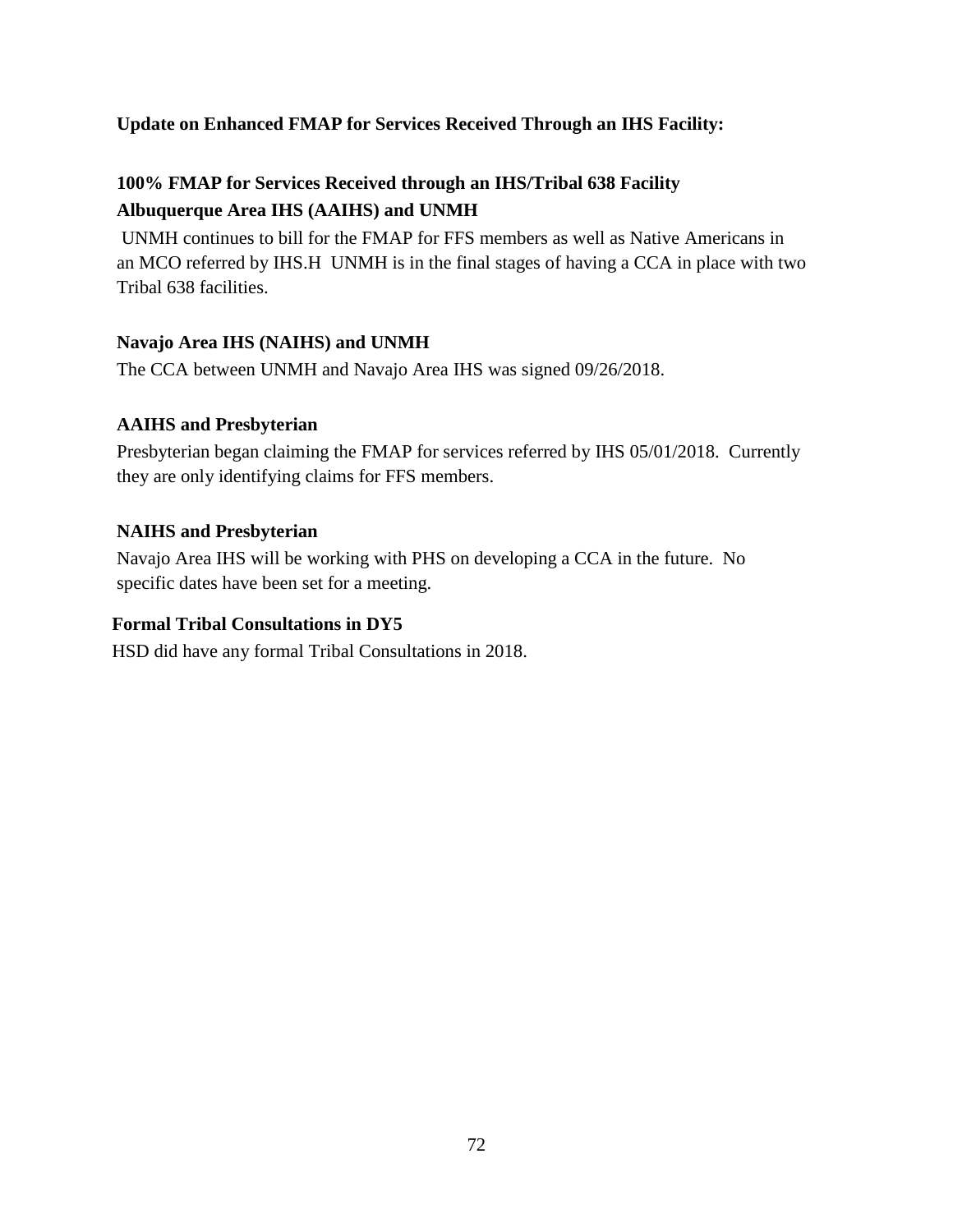## **SECTION VII: QUALITY STRATEGY/HCBS ASSURANCES**

#### **Quality Strategy**

New Mexico's Quality Strategy is a coordinated, comprehensive, and proactive approach to drive quality through targeted initiatives, monitoring, and ongoing assessment of outcome-based performance improvement. The Quality Strategy was reassessed and revised in late 2018 to refine current Quality Management and Quality Improvement (QM/QI) activities and to address new and ongoing initiatives of Centennial Care 2.0. The revisions build upon the program's accomplishments and maximize opportunities for targeted improvements and other modifications to the States Medicaid Program. The revised version is in the process for public comment and tribal notifications have been sent in accordance with regulatory requirements. Once comments are reviewed and considered, the draft Quality Strategy will be submitted to CMS for approval.

The ongoing implementation of quality initiatives and monitoring on the effectiveness of these initiatives is driven by the commitment to provide access, quality and appropriateness of care to Medicaid Beneficiaries.

The MCOs are contractually required to develop policies and procedures that align with The State's established program and healthcare delivery standards. The MCO contract also includes the required monitoring and reporting activities to ensure compliance with the following:

- Network Adequacy and Availability;
- Continuous Quality Improvement;
- Utilization Management;
- MCO Accreditation:
- Performance Measures;
- Tracking Measures;
- Performance Improvement Projects;
- Transitions of Care: and
- Home and Community Based Services Waiver Assurances.

Many of the quality strategy activities have been explained in other sections of this report. Please refer to Section II for information related to Quality Assurance, Access and Network Adequacy, Care Coordination and Adverse Incidents Monitoring. For information on activities related to; Utilization Management; Performance Measure Monitoring; Performance Improvement Projects; and Member Satisfaction, please refer to Section V.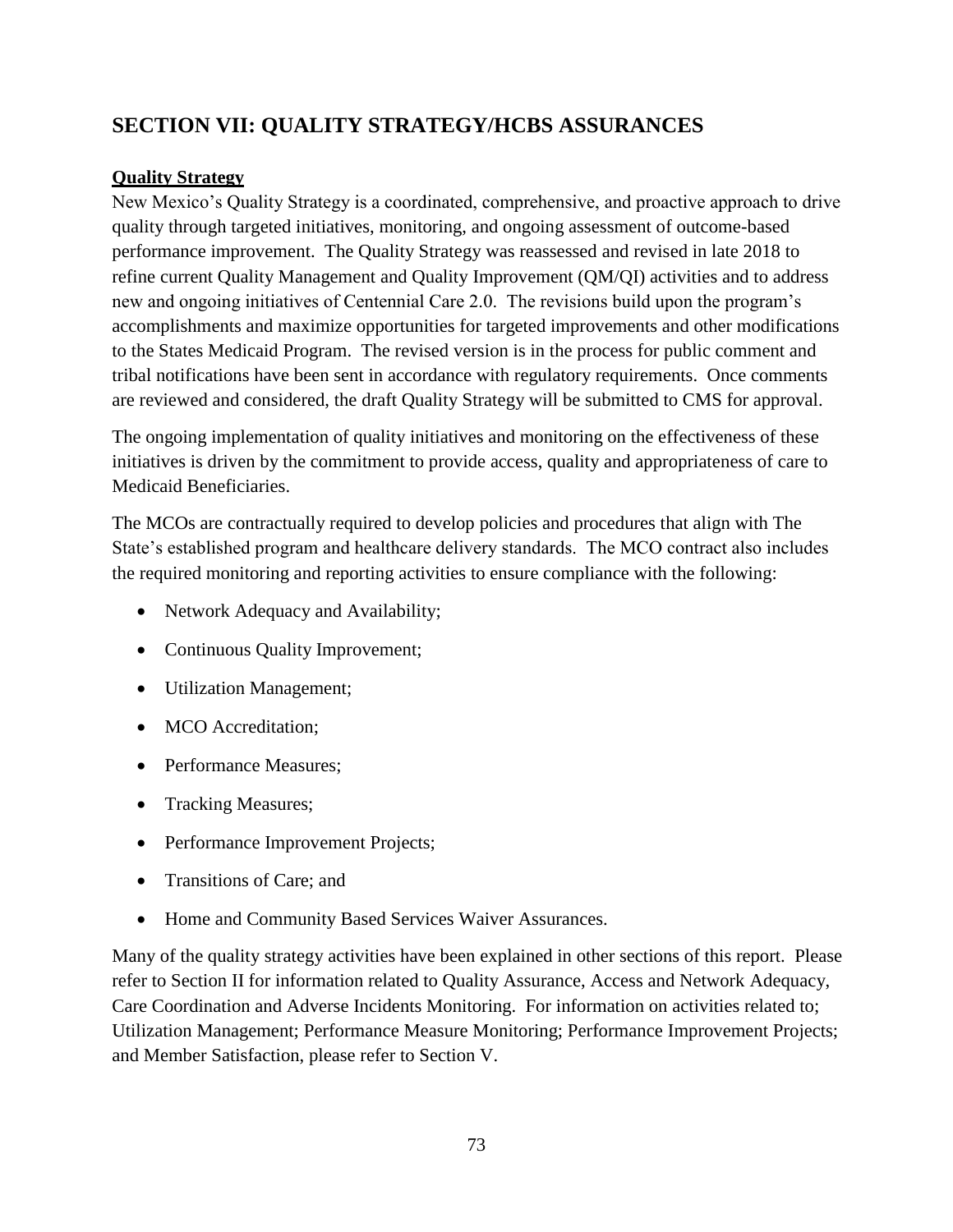# **SECTION VIII: STATE CONTACTS**

| <b>HSD State Name and Title</b> | <b>Phone</b> | <b>Email Address</b>       | Fax          |
|---------------------------------|--------------|----------------------------|--------------|
| Nicole Comeaux                  | 505-827-7709 | Nicole.Comeaux@state.nm.us | 505-827-3185 |
| Director                        |              |                            |              |
| HSD/Medical Assistance Division |              |                            |              |
|                                 |              |                            |              |
| Megan Pfeffer                   | 505-827-7722 | Megan.Pfeffer@state.nm.us  | 505-827-3185 |
| Acting, Deputy                  |              |                            |              |
| Director                        |              |                            |              |
|                                 |              |                            |              |
| Jason Sanchez                   | 505-827-6234 | JasonS.Sanchez@state.nm.us | 505-827-3185 |
| Deputy Director                 |              |                            |              |
| HSD/Medical Assistance Division |              |                            |              |
|                                 |              |                            |              |
| Kari Armijo                     | 505-827-1344 | Kari.Armijo@state.nm.us    | 505-827-3185 |
| Deputy Director                 |              |                            |              |
| HSD/Medical Assistance Division |              |                            |              |
|                                 |              |                            |              |
| Linda Gonzales                  | 505-827-6222 | Linda.Gonzales@state.nm.us | 505-827-3185 |
| Deputy Director                 |              |                            |              |
| HSD/Medical Assistance Division |              |                            |              |